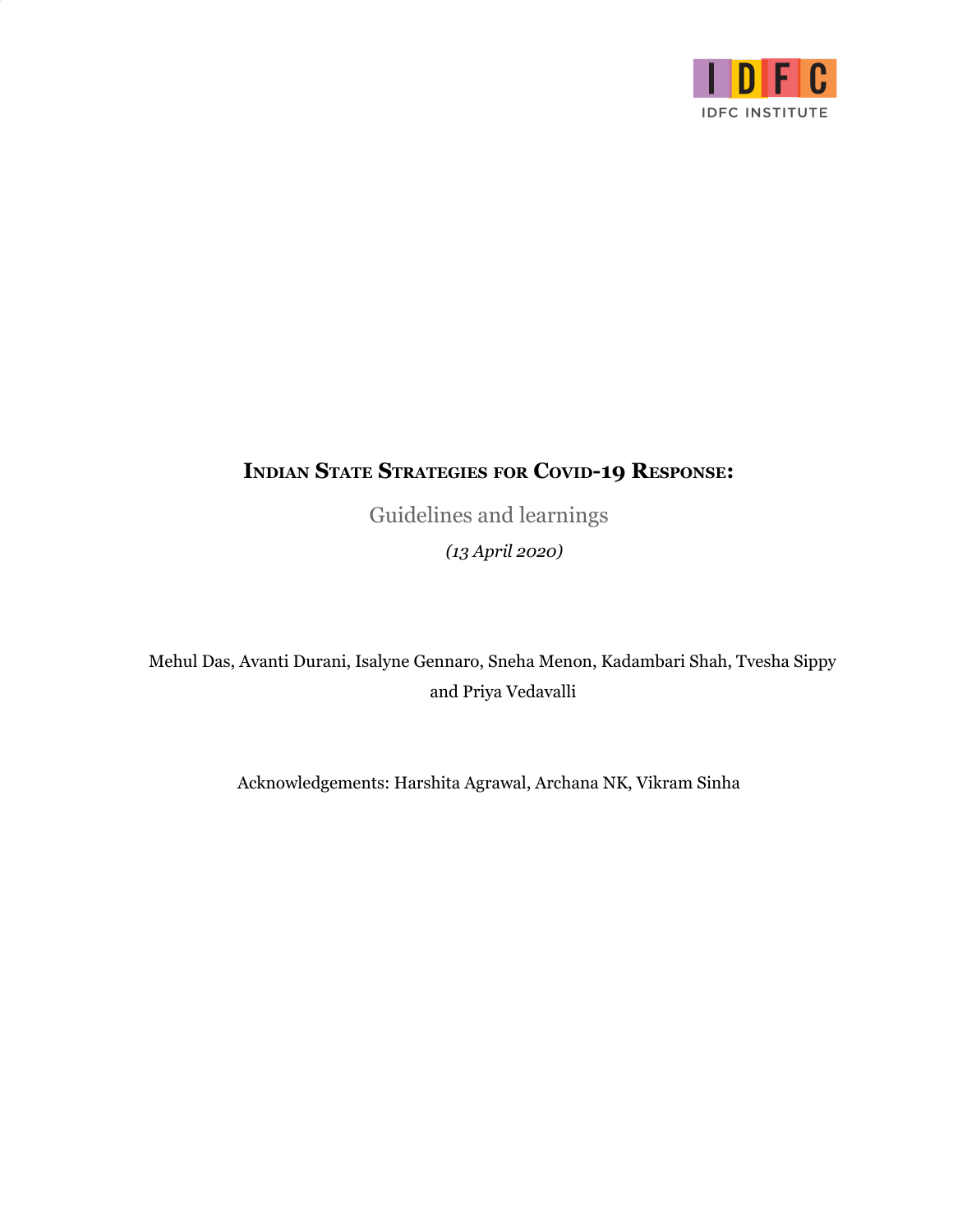

*With Indian states developing their own guidelines and strategies for COVID-19 response, this note documents policy decisions and announcements of all Indian states (except Kerala), subject to its appearance in the public domain. Appendix 1 summarizes WHO [guidelines](https://www.who.int/publications-detail/responding-to-community-spread-of-covid-19) for community transmission; other technical guidelines for national authorities can be accessed [here](https://www.who.int/emergencies/diseases/novel-coronavirus-2019/technical-guidance).*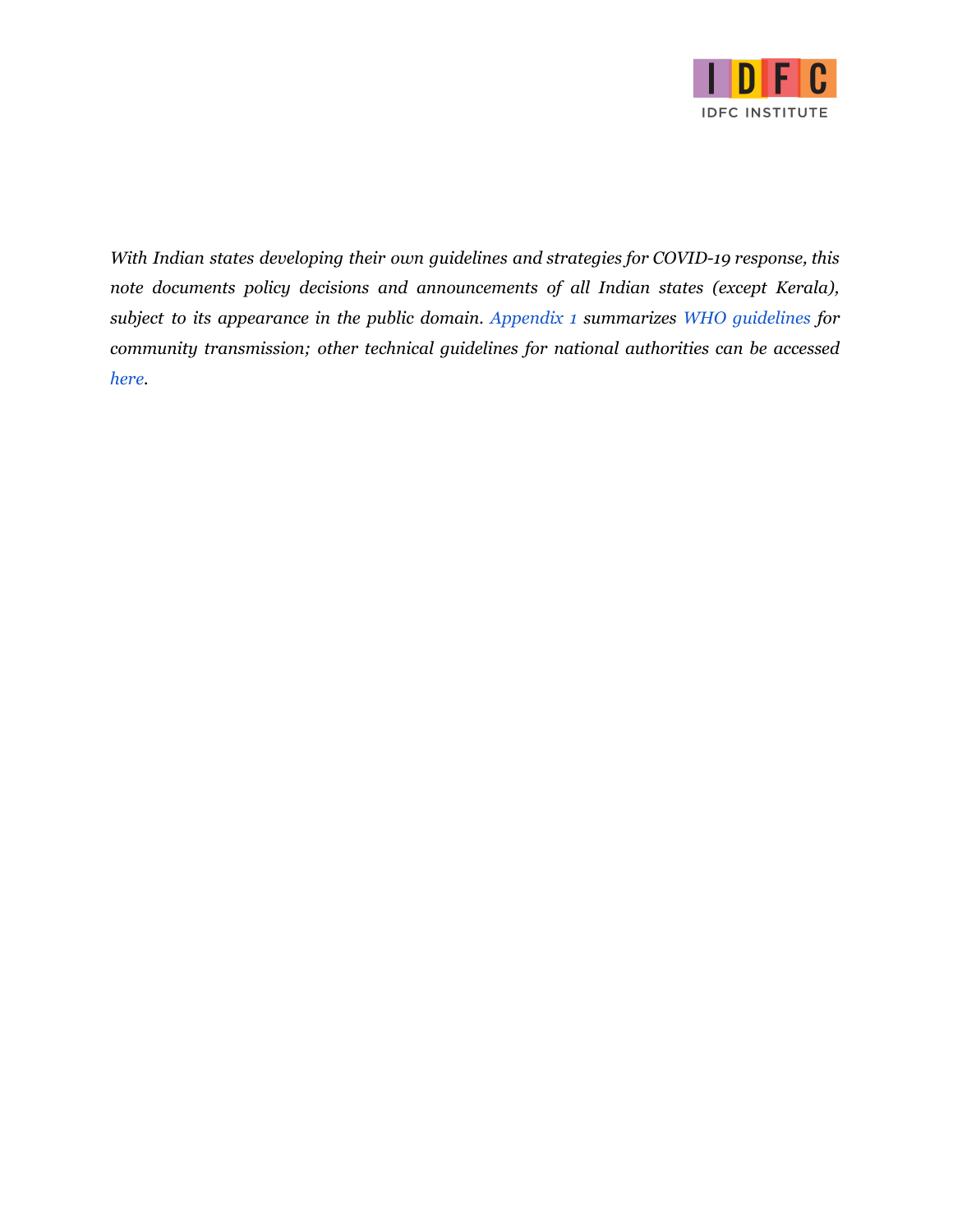

# **Table of Contents**

| <b>Andaman and Nicobar Islands</b>     | 3                       |
|----------------------------------------|-------------------------|
| <b>Andhra Pradesh</b>                  | $\bf{3}$                |
| <b>Arunachal Pradesh</b>               | $\bf{3}$                |
| <b>Assam</b>                           | $\overline{\mathbf{4}}$ |
| <b>Bihar</b>                           | 5                       |
| Chandigarh                             | 6                       |
| Chhattisgarh                           | 7                       |
| Daman and Diu / Dadra and Nagar Haveli | 7                       |
| Delhi                                  | 7                       |
| Goa                                    | 8                       |
| Gujarat                                | 9                       |
| <b>Himachal Pradesh</b>                | 10                      |
| Jammu & Kashmir                        | 10                      |
| <b>Jharkhand</b>                       | 11                      |
| Karnataka                              | 11                      |
| Ladakh                                 | 13                      |
| Lakshadweep                            | 13                      |
| <b>Madhya Pradesh</b>                  | 13                      |
| Maharashtra                            | 14                      |
| <b>Manipur</b>                         | 15                      |
| Meghalaya                              | 16                      |
| <b>Mizoram</b>                         | 17                      |
| <b>Nagaland</b>                        | 18                      |
| Odisha                                 | 19                      |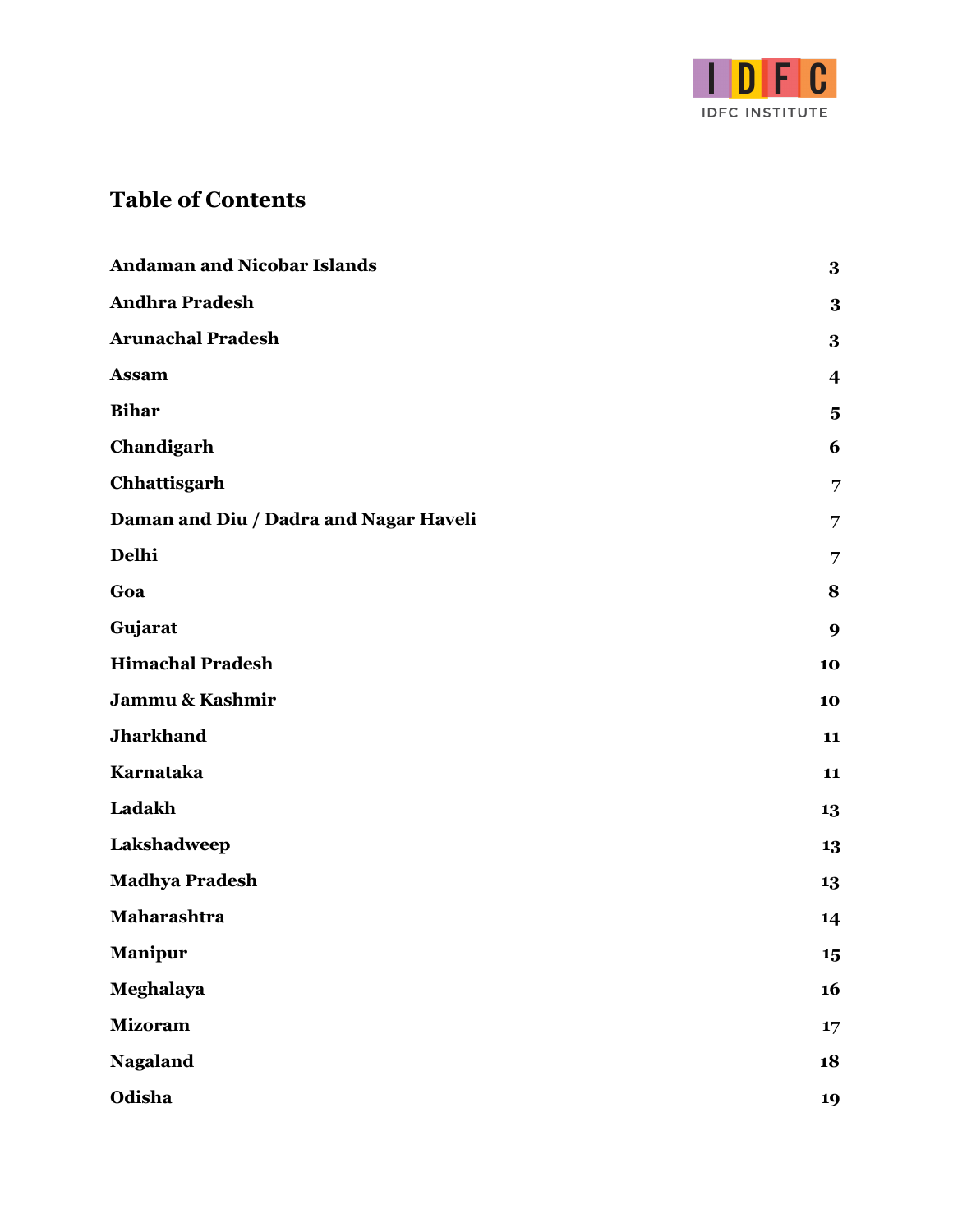

| Puducherry                                                   | 21              |
|--------------------------------------------------------------|-----------------|
| Punjab                                                       | 22              |
| Rajasthan                                                    | 22              |
| <b>Sikkim</b>                                                | 23              |
| <b>Tamil Nadu</b>                                            | 23              |
| Telangana                                                    | $25\phantom{.}$ |
| <b>Tripura</b>                                               | $25\phantom{.}$ |
| <b>Uttar Pradesh</b>                                         | 26              |
| <b>Uttrakhand</b>                                            | 27              |
| <b>West Bengal</b>                                           | 28              |
| <b>Appendix 1: WHO Guidelines for Community Transmission</b> | 29              |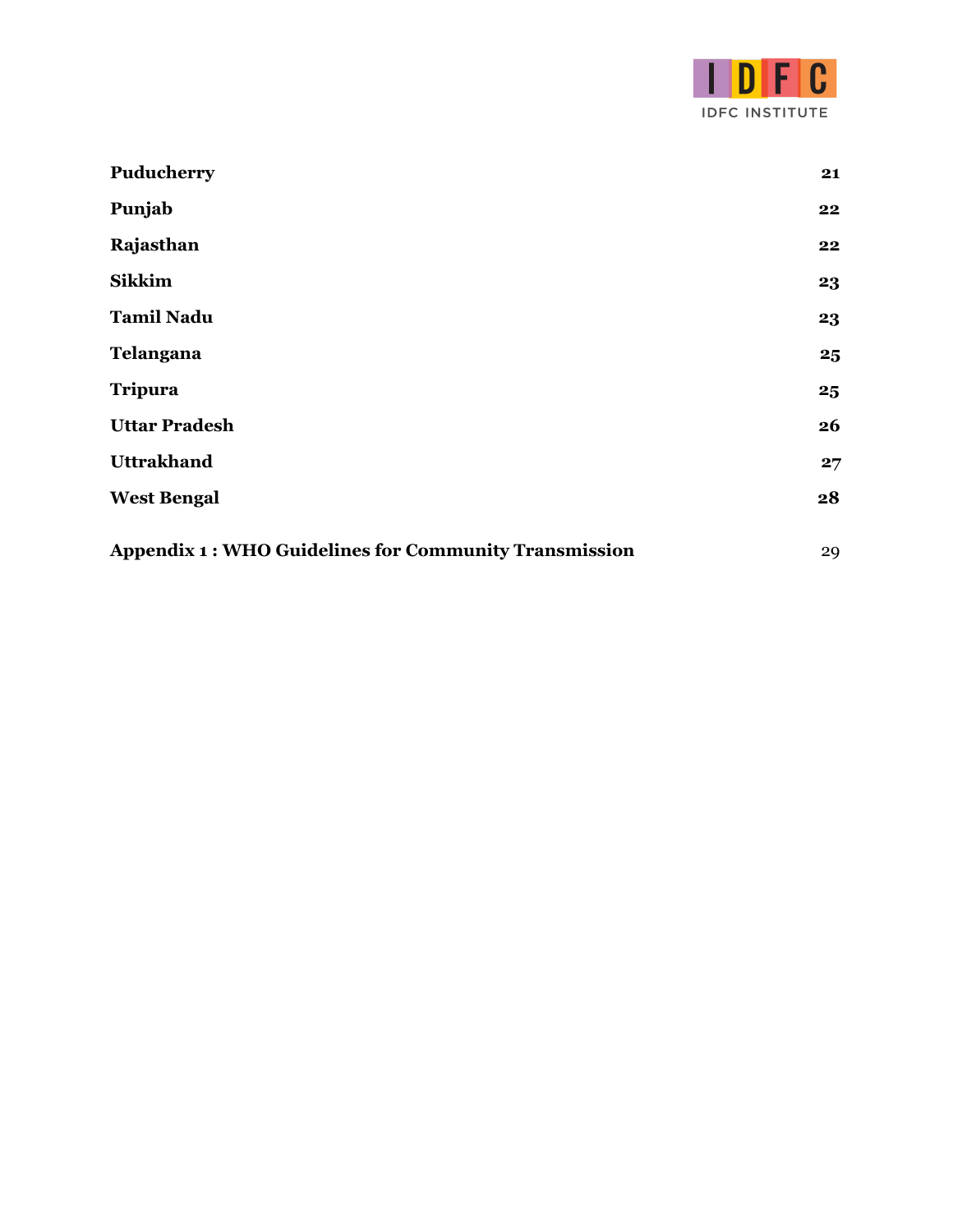

## <span id="page-4-0"></span>**Andaman and Nicobar Islands Number of confirmed cases:** 11 (As on 13 April 2020)

#### **Strategies Employed**

- 1. Start conducting pool [tests](https://theprint.in/india/andaman-nicobar-has-started-conducting-pool-tests-for-covid-19-first-in-the-country/400112/)
- 2. Suspend all **tourism** [activities](https://www.livemint.com/news/india/covid-19-andaman-and-nicobar-islands-suspend-tourism-activities-for-ten-days-11584362261957.html)

## <span id="page-4-1"></span>**Andhra Pradesh**

**Number of confirmed cases:** [427](https://www.mohfw.gov.in/) (As on 13 April 2020)

- 1. Administrative Measures
	- a. Create a [COVID-19](https://www.aninews.in/news/national/general-news/andhra-pradesh-govt-sets-up-covid-19-task-force20200328200134/) task force
	- b. Advice <u>foreign [returnees](https://timesofindia.indiatimes.com/city/vijayawada/covid-19-survey-nearly-94-andhra-pradesh-homes-covered/articleshow/74755560.cms)</u> to report any symptoms to 24<sup>\*</sup>7 call-centre / toll free helpline number (104).
	- c. Designate dedicated ambulance (108) escorted by rapid response teams for hospitalisation needs
	- d. Issue [order](https://www.newindianexpress.com/states/andhra-pradesh/2020/mar/31/covid-19-andhra-pradesh-government-to-take-over-private-hospitals-if-needed-2123802.html) for government access to private hospitals and non-government healthcare institutions
- 2. Public Health Measures
	- a. Intensify [street-level](https://www.aninews.in/news/national/general-news/andhra-pradesh-govt-sets-up-covid-19-task-force20200328200134/) vigil to prevent the spread of COVID-19
- 3. Essential Services continuity
	- a. Provide a lock down [relaxation](https://www.indiatoday.in/india/story/coronavirus-in-india-lockdown-relaxation-period-reduced-in-andhra-pradesh-1661024-2020-03-29) period from 6 am to 11 am in urban areas and rural areas from 6 am to 1 pm
	- b. Paste price list of [essential](https://www.indiatoday.in/india/story/coronavirus-in-india-lockdown-relaxation-period-reduced-in-andhra-pradesh-1661024-2020-03-29) goods outside shops
	- c. Operate call [centre](https://www.indiatoday.in/india/story/coronavirus-in-india-lockdown-relaxation-period-reduced-in-andhra-pradesh-1661024-2020-03-29) to take complaints about price hike or hoarders
	- d. Use of state [buses](https://www.thehindu.com/news/national/andhra-pradesh/rtc-buses-converted-into-mobile-rythu-bazaars-in-east-godavari/article31272327.ece) for supply of essential goods and delivery of vegetables through mobile vans
	- e. Supply of essential items to [old-age](https://www.indiatoday.in/india/story/coronavirus-in-india-lockdown-relaxation-period-reduced-in-andhra-pradesh-1661024-2020-03-29) homes
	- f. Prevent interruption in the [transportation](https://www.indiatoday.in/india/story/coronavirus-in-india-lockdown-relaxation-period-reduced-in-andhra-pradesh-1661024-2020-03-29) of fertilizer needed for agriculture
	- g. Reopen the [aqua-related](https://www.indiatoday.in/india/story/coronavirus-in-india-lockdown-relaxation-period-reduced-in-andhra-pradesh-1661024-2020-03-29) industries while maintaining social distancing and providing masks and gloves for safety
- 4. Social Protection Measures
	- a. Door-step [delivery](https://twitter.com/AndhraPradeshCM/status/1243907796615090177?s=20) of pension
	- b. Provide [interim](https://www.barandbench.com/news/litigation/coronavirus-andhra-pradesh-hc-extends-interim-orders-directs-provision-of-safety-gear-for-health-workers-protection-of-the-poor-and-more) bail for select prisoners
	- c. Ensure full [payment](https://www.business-standard.com/article/news-ani/make-full-payment-to-workers-employees-during-lockdown-period-andhra-govt-120032401212_1.html) to workers during lock down period by government and private sector
	- d. Provide **April [ration](https://www.deccanherald.com/national/south/andhra-pradesh-govt-to-distribute-ration-cash-relief-at-doorsteps-817603.html)** free of cost, in *advance*, at doorstep of ration card holders
- 5. Proposed exit [strategy](https://filterkaapilive.com/2020/04/07/andhra-pradesh-lockdown-exit-strategy-post-14-april/)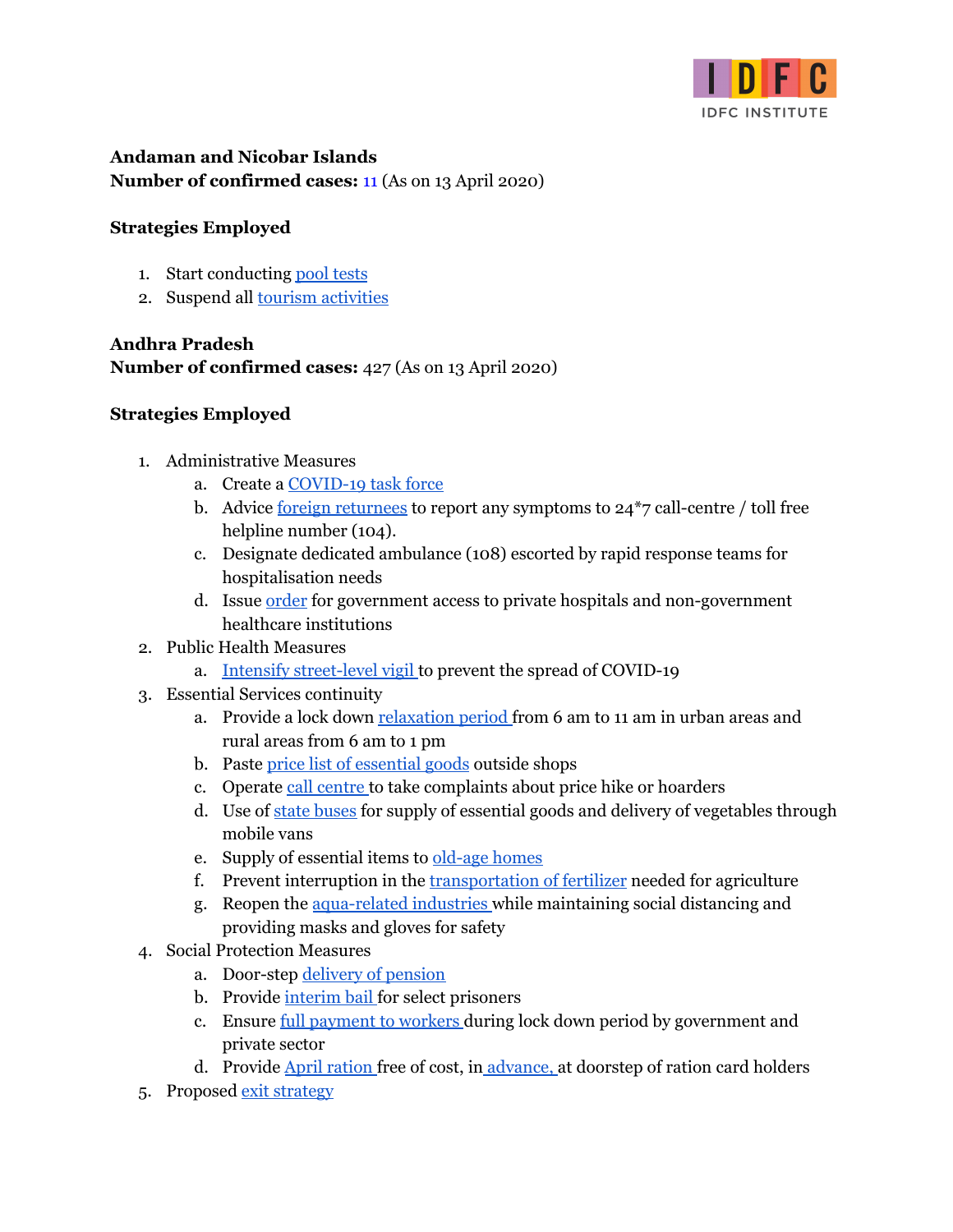

- a. Lift the lockdown in districts that have not reported a single case so far, ease restrictions in districts with a mild number of cases
- b. Continue closure of cinema halls and congregations
- c. Limit inter-district movements, restrict movements to Visakhapatnam

## <span id="page-5-0"></span>**Arunachal Pradesh Number of confirmed cases:** [1](https://www.mohfw.gov.in/) (As on 13 April 2020)

- 1. Administrative Measures
	- a. Postpone municipal and [panchayat](https://www.eastmojo.com/coronavirus-updates/2020/03/21/covid-19-arunachal-to-put-on-hold-municipal-panchayat-elections) elections
	- b. Set up a 24x7 [control](https://www.sentinelassam.com/north-east-india-news/arunachal-news/arunachal-government-taking-all-measures-for-coronavirus-alo-libang/) room under Integrated Disease Surveillance Program
	- c. Cancel tourist [permits](https://prsindia.org/files/covid19/notifications/598.AR_Cancellation_of_ILP_Mar_19.pdf), stop issuance of [protected](https://prsindia.org/files/covid19/notifications/610.AR_PAP_Mar_6.jpg) areas first and rest of the [area](https://prsindia.org/files/covid19/notifications/609.AR_ILP_Suspended_Mar_16.jpg)
	- d. Set up help [desks](https://prsindia.org/files/covid19/notifications/607.AR_Help_Desks_Mar_18.jpg) for stranded tourists and students (IDSP) to answer queries
	- e. Set up [audit](https://prsindia.org/files/covid19/notifications/1207.AR_Field_Audit_Team_Apr%201.pdf) teams for reviewing process of isolation of positive cases, preparedness of healthcare facilities, supply of essential commodities, relief for migrants and daily wage workers
- 2. Social Protection Measures
	- a. Issue cash transfer to farmers along with free grains
	- b. Give free cooking gas (LPG) cylinders for three months to **[beneficiaries](https://economictimes.indiatimes.com/news/politics-and-nation/covid-19-assam-cm-urges-people-with-folded-hands-to-stay-at-home/articleshow/74850935.cms?from=mdr)** under Ujjawala Yojana
	- c. Provide collateral-free loans to Self-Help Groups
	- d. Issue cash transfer to women PMJDY account holders
	- e. Issue cash transfer to MNREGS workers will get Rs 202 (up from INR 182)
	- f. Provide health workers with medical insurance cover
	- g. Issue cash transfer to BPL cardholders, senior citizens, poor widows, and poor-disabled people
	- h. [Provide](https://prsindia.org/files/covid19/notifications/605.AR_Food_and_Shelter_Mar_29.jpg) food and shelter to migrant workers and homeless people
	- i. Make cash [transfers](https://prsindia.org/files/covid19/notifications/1093.AR_Fin_Aid_Building_Workers_Mar%2031.jpg) for two months to workers under Building & Other Construction Workers Board
	- j. Announce a call for [volunteers](https://prsindia.org/files/covid19/notifications/1206.AR_Volunteer_Request_Mar%2031.pdf) to assist with COVID-19 response
	- k. Impose safety [restrictions](https://prsindia.org/files/covid19/notifications/601.AR_Complete_Safety_Restrictions_Mar_22.pdf) and social distancing
	- l. Identify quarantine and [isolation](https://prsindia.org/files/covid19/notifications/600.AR_Quarantine_Shelters_Mar_20.pdf) facilities
- 3. Essential services continuity
	- a. Develop a digital app, [MeeBuddy](https://www.eastmojo.com/coronavirus-updates/2020/03/26/covid19-how-home-delivery-app-is-keeping-arunachal-locals-indoors) to facilitate home delivery of essential goods
- 4. Public health Measures
	- a. [Develop](https://www.eastmojo.com/coronavirus-updates/2020/03/21/covid-19-arunachals-rajiv-gandhi-univ-ready-with-own-sanitizers) own hand sanitizer to combat shortages
	- a. Disseminate rapid [information](https://arunachal24.in/coronavirus-crisis-arunachal-cm-holds-video-conference-with-dcs-sps-and-dmos/) on preventive measures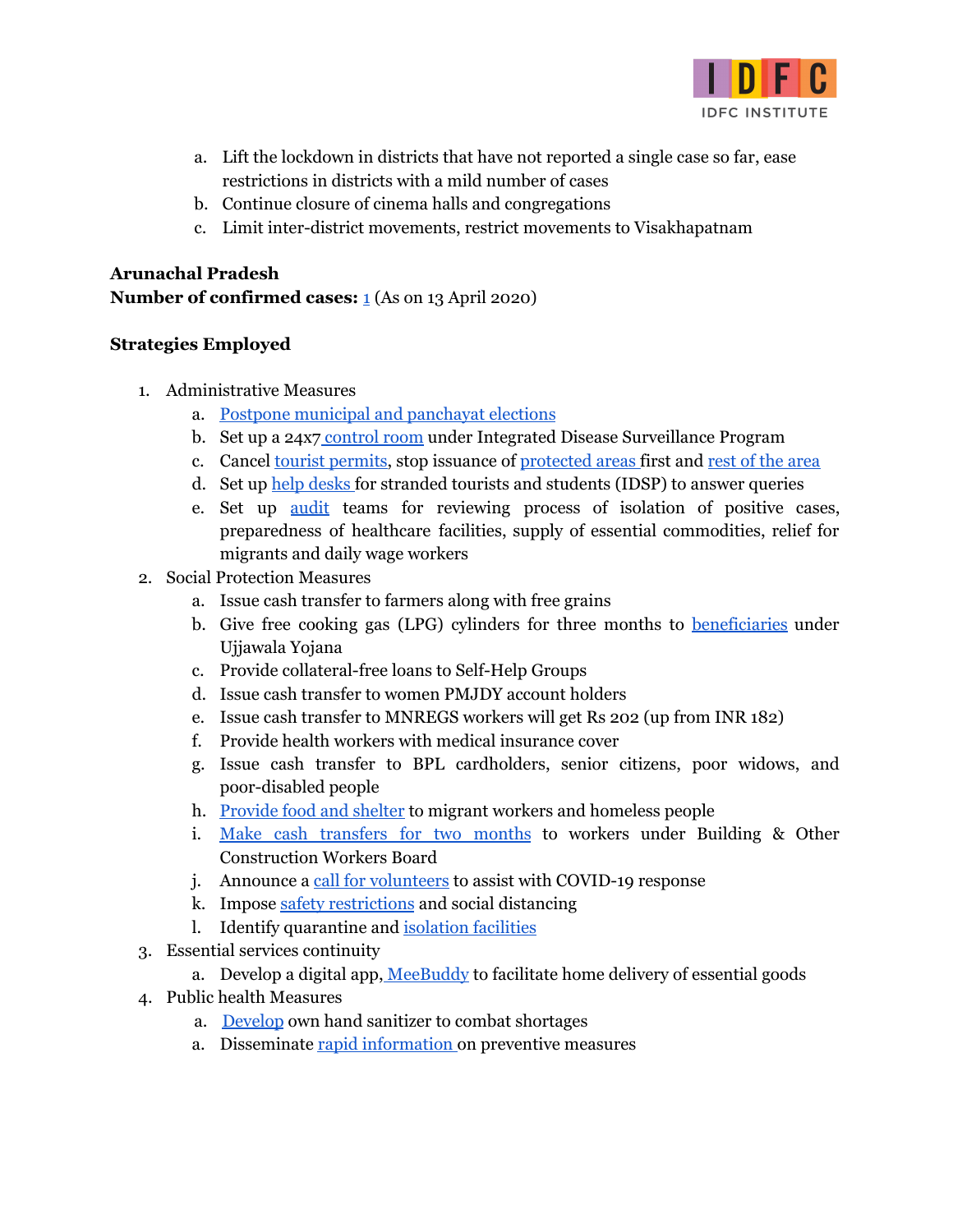

<span id="page-6-0"></span>**Assam Number of confirmed cases:** [16](https://www.mohfw.gov.in/) (As on 13 April 2020)

#### **Strategies Employed**

- 1. Administrative Measures
	- a. Suspend inter-state and [inter-district](https://www.livemint.com/news/india/coronavirus-lockdown-declared-in-assam-manipur-tripura-arunachal-nagaland-and-mizoram-11585020197207.html) transport services
	- b. Constitute a [state-level](https://prsindia.org/files/covid19/notifications/647.AS_stateTF_Mar21.pdf) Task Force to supervise implementation of decisions
- 2. Social Protection Measures
	- a. [Order](https://drive.google.com/file/d/1gvW1A3JQ_1E2HJRNJ-C6HZ9c_02IcUNw/view) not to terminate employees, wages not to be reduced during lockdown
	- b. Offer [\\$2000](https://www.theweek.in/news/india/2020/03/21/coronavirus-assam-govt-to-provide-dollar-2000-to-its-residents-stranded-abroad.html) to permanent state residents stranded abroad
	- c. Deposit lump-sum money in the bank accounts of Ujjala [account](https://www.sentinelassam.com/top-headlines/assam-fast-entering-a-tough-economic-phase-owing-to-coronavirus-himanta-biswa-sarma/) holders, tea labourers, daily wage earners, construction workers
- 3. Essential services continuity
	- a. [Exempt](https://prsindia.org/files/covid19/notifications/640.AS_fooditems_Mar26.pdf) health, public and other services from lockdown
	- b. Fix [prices](https://prsindia.org/files/covid19/notifications/648.AS_surgical&protective_masks_Mar20.pdf) of medical items
	- c. [Maintain](https://prsindia.org/files/covid19/notifications/640.AS_fooditems_Mar26.pdf) supply chains of food items
- 4. Public health Measures
	- a. Close [down](https://prsindia.org/files/covid19/notifications/652.AS_closingestablishments_Mar19.pdf) of cultural establishments, barber shops and similar establishments
	- b. [Transform](https://www.ndtv.com/india-news/coronavirus-india-focus-on-tests-preparation-how-assam-is-coping-with-covid-19-outbreak-2202668) two stadiums in make-shift quarantine facilities
	- c. [Designate](https://www.ndtv.com/india-news/coronavirus-india-focus-on-tests-preparation-how-assam-is-coping-with-covid-19-outbreak-2202668) treatment centers for COVID-19 patients in all districts, including conversion of State's medical colleges
	- d. Pay private [hospitals](https://www.ndtv.com/india-news/coronavirus-india-focus-on-tests-preparation-how-assam-is-coping-with-covid-19-outbreak-2202668) to take those previously admitted to government facilities.
	- e. Train final year medical [students](https://www.ndtv.com/india-news/coronavirus-india-focus-on-tests-preparation-how-assam-is-coping-with-covid-19-outbreak-2202668) to treat COVID-19 cases
	- f. Supply of free hand [sanitizers](https://www.indiatoday.in/india/story/coronavirus-assam-liquor-companies-supply-crore-bottles-hand-sanitisers-free-cost-1660810-2020-03-28) by liquor companies
	- g. Install [prefabricated](https://www.newslaundry.com/2020/03/28/as-states-show-the-way-to-fight-covid-19-federalism-in-india-gets-a-much-needed-boost) hospitals in partnership with the private sector
	- h. Take over [temporarily](https://www.business-standard.com/article/economy-policy/covid-19-assam-govt-takes-over-health-infra-in-tea-estates-enforces-sop-120032300738_1.html) estate hospitals, creches and club houses in tea estates give Rs. 5000 to sensitise workers
	- i. Enforce home [quarantine](https://prsindia.org/files/covid19/notifications/645.AS_stamping_Mar21.pdf) with stamping
	- j. Ban use of [biometrics](https://prsindia.org/files/covid19/notifications/653.AS_biometric_Mar16.pdf) for attendance

#### <span id="page-6-1"></span>**Bihar**

**Number of confirmed cases:** [64](https://www.mohfw.gov.in/) (As on 13 April 2020) **Total size of economic relief package:** Rs. 100 crores

- 1. Administrative Measures
	- a. Set up State Coordination Committee and District Coordination Committees
	- b. Use of 104 call centres as COVID-19 control rooms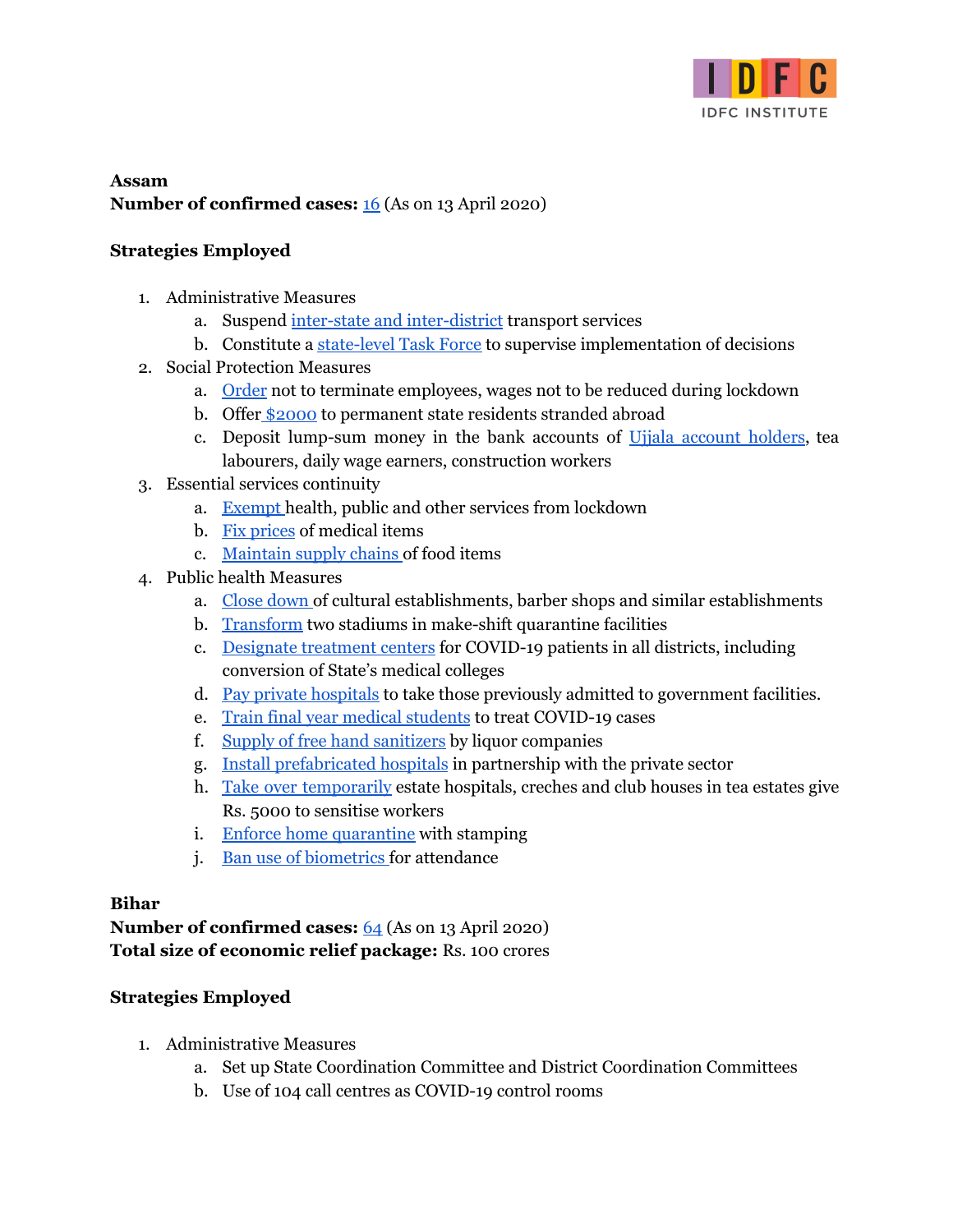

- c. Put all medical colleges on high alert
- d. Defer hearings of all disputes in courts of Board of Revenue till further notice
- 2. Public Health Measures
	- a. Arrange state vehicles for returnees to reach their villages
	- b. [Order](https://economictimes.indiatimes.com/news/politics-and-nation/no-covid-19-case-in-bihar-till-now/articleshow/74741111.cms?from=mdr) closure of all schools, private coaching institutes, cinema halls, parks and other public places
	- c. Launch [Sahaytha](https://www.businesstoday.in/current/economy-politics/bihar-govt-launches-corona-sahayata-app-here-all-you-need-to-know/story/400461.html) app for migrant returnees
	- d. [Release](https://www.hindustantimes.com/tech/covid-19-app-chatbot-launched-for-people-in-bihar/story-291GpnvSHza27YcqqCuw5K.html) chatbot for public health information
- 3. Social Protection Measures
	- a. Direct benefit transfer of mid-day meal
	- b. Announce a dedicated fund for the benefit of poor patients who recover from coronavirus after treatment(Rs 6,600 upon [discharge\)](https://www.deccanherald.com/national/west/covid-19-bihar-to-boost-financial-logistical-support-818458.html)
	- c. Set up "aapada raahat [kendras"](https://www.deccanherald.com/national/west/covid-19-bihar-to-boost-financial-logistical-support-818458.html) for the homeless
	- d. Announce Rs [1000](https://www.financialexpress.com/lifestyle/health/coronavirus-in-bihar-latest-updates-on-coronavirus-covid-19-cases-in-bihar-count-news/1910763/) for ration cardholders
	- e. Announce Rs [1000](https://www.livemint.com/news/india/bihar-transfers-rs1-000-each-to-284-000-migrant-workers-11586340128376.html) for migrant workers
	- f. Announce 3 LPG cylinders free under Ujjwala scheme
	- g. Transfer [scholarship](https://theprint.in/india/bihar-cm-nitish-kumar-announces-free-ration-for-cardholders-during-coronavirus-lockdown/386633/) amount of all students (classes 1-12) by direct transfer
	- h. Pay in advance [three-month](https://theprint.in/india/bihar-cm-nitish-kumar-announces-free-ration-for-cardholders-during-coronavirus-lockdown/386633/) pension to all pensioners
	- i. Cover treatment costs of COVID-19 patients
	- j. Prove those stuck in other states to get assistance of Rs 1,000 from CM Relief Fund under [Mukhyamantri](https://timesofindia.indiatimes.com/city/patna/nitish-kumar-transfers-rs-10-35-cr-in-bank-ac-of-1-03-lakh-workers-from-bihar/articleshow/75015602.cms) Vishesh Sahayata
	- k. Pay [government](https://www.india.com/news/india/bihar-families-to-get-free-ration-for-1-month-pensioners-will-get-3-months-pension-in-advance-3978920/) doctors and health employees an incentive equivalent to their one month's basic pay
	- l. Have SHGs sow and stitch face [masks](https://www.businesstoday.in/current/economy-politics/coronavirus-govt-turns-to-village-self-help-groups-for-mass-production-of-face-masks/story/400162.html)
- 4. Legal Measures
	- a. [Declare](https://www.thehindu.com/news/national/bihar-govt-declares-covid-19-an-epidemic/article31097333.ece) COVID-19 as an epidemic and issue the Bihar Epidemic Diseases COVID-19 Regulation 2020
	- b. Outlaws [consumption](https://www.indiatoday.in/india/story/coronavirus-bihar-outlaws-consumption-of-smokeless-tobacco-spitting-in-public-1666642-2020-04-14) of smokeless tobacco and spitting in public
- 5. Essential Services Continuity
	- a. Issue advisory to Bihar Police to ensure that supply chain of essential food items
	- b. Extend by three months, the deadline for One Time [Settlement](https://timesofindia.indiatimes.com/city/patna/govt-extends-ots-scheme-for-three-months/articleshow/74799394.cms) Scheme for Pre-GST tax disputes

#### <span id="page-7-0"></span>**Chandigarh**

**Number of confirmed cases:** [21](https://www.mohfw.gov.in/) (As on 13 April 2020)

- 1. Legal Measures
	- a. Issue the Chandigarh Epidemic Disease, COVID-19 Regulations, 2020 through [notification](http://chdcovid19.in/uploads/1584777113-health20-01.pdf)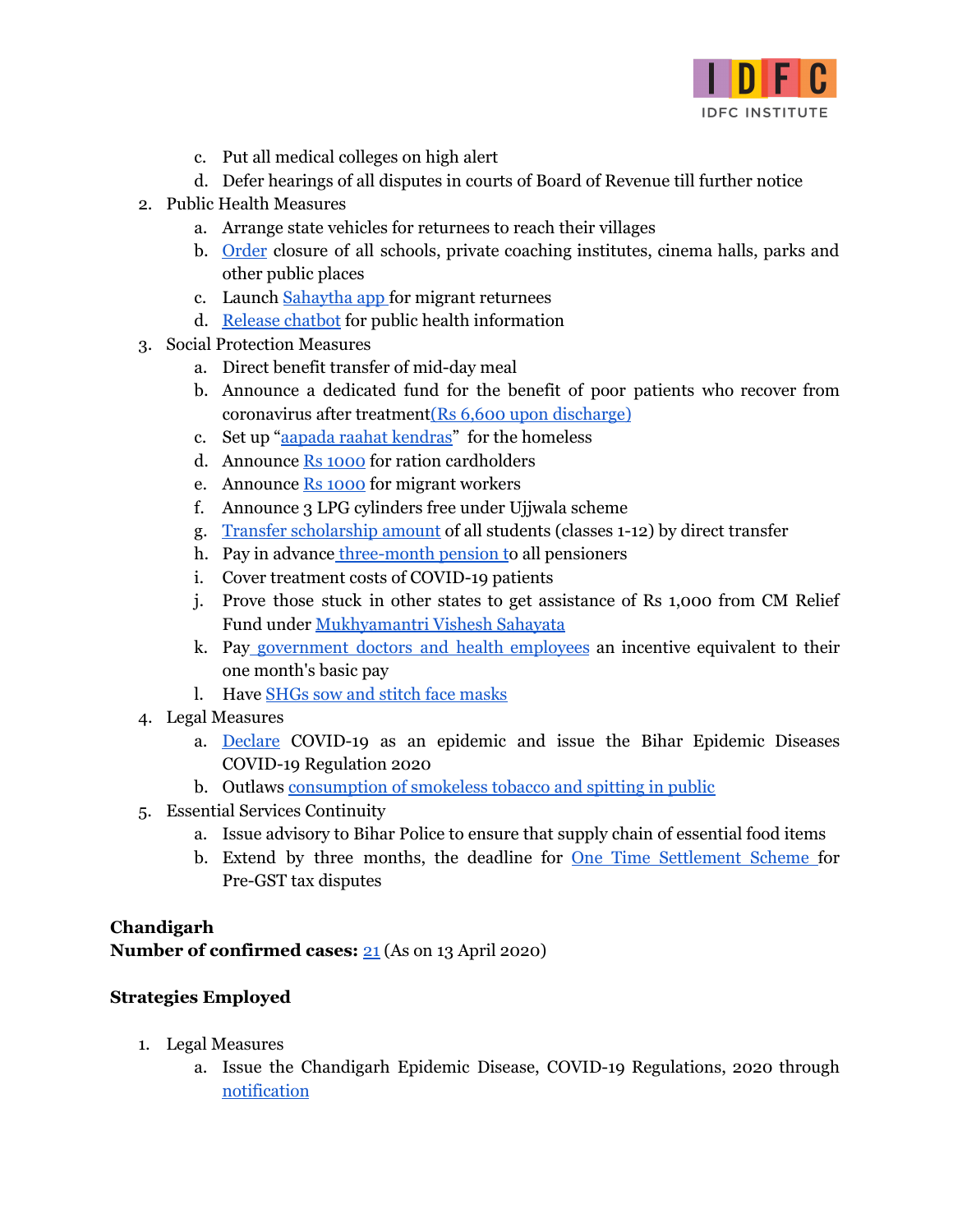

- 2. Administrative Measures
	- a. Open a UT's [Relief](http://chandigarh.gov.in/pdf/bank-covid19.pdf) Fund at Central Bank of India Indian Red Cross Foundation
	- b. Set up a Curfew Pass system ["COVID-19](http://admser.chd.nic.in/dpc/) Movement Pass Form" which can be filled up online. This is to allow essential services, travel from Chandigarh to outside, Medical Emergency pass, movement of essential goods, government official, specified purpose
	- c. Start a dedicated [helpline](http://chandigarh.gov.in/health_covid19.htm)
	- d. Constitute Sector [Response](http://chdcovid19.in/uploads/1585224270-Order_of_Sector_Response_Teams_for_Public_Convenience_(1).pdf) Teams for ensuring supplies
- 3. Essential Services Continuity
	- a. Publish [updated](http://chandigarh.gov.in/2health_covid19.htm) lists of retail shops for groceries and medicines, for home delivery and milk distribution
	- b. Create a mobile [ATM.](http://chandigarh.gov.in/pdf/bank-atm30320.pdf) Updates routes every day and shares on the website
- 4. Public Health Measures
	- a. Release [reports](http://chandigarh.gov.in/pdf/mc20-listqrnt.pdf) on contact tracing
	- b. Maintain good communication through press [releases](http://chandigarh.gov.in/pdf/dpr20-press-generalinfo.pdf) to keep citizens updated of the latest decisions, [guidelines](http://chdcovid19.in/index.php/page/guidelines) that are published through the official COVID-19 related [website](http://chdcovid19.in/)
	- c. Set up [isolation](http://chdcovid19.in/) centers
- 5. Social Protection Measures
	- a. [Reschedule](http://chandigarh.gov.in/pdf/dhe20-7820.pdf) deposits of fees for all schools
	- b. Provide food security [Allowance](http://chandigarh.gov.in/pdf/dpr20-press-midmeal.pdf) to eligible students through Direct Benefit Transfer during 10 working days of March
	- c. Streamline the delivery of LPG [Cylinders](http://chandigarh.gov.in/pdf/dpr20-press-gas2.pdf) to households
	- d. Transfer monthly food [subsidies](http://chdcovid19.in/uploads/1585054106-DBT_Press_Note.pdf) through DBT for PHC/AAY beneficiaries in advance for 2 months. [Directs](https://resident.uidai.gov.in/bank-mapper) beneficiaries to check the corresponding Bank Account

## <span id="page-8-0"></span>**Chhattisgarh**

**Number of confirmed cases:** 31 (As on 13 April 2020)

- 1. Administrative Measures
	- a. Set up a war room and deploy a rapid [response](https://www.thehindu.com/news/national/starting-early-gave-chhattisgarh-a-head-start-in-tackling-covid-19-outbreak-says-state-health-minister/article31279538.ece) task force in districts
	- b. Set up verticals for various [activities](https://www.thehindu.com/news/national/starting-early-gave-chhattisgarh-a-head-start-in-tackling-covid-19-outbreak-says-state-health-minister/article31279538.ece) like the command centre, medical equipment supply, quarantine in-home, facility quarantine, mobility and logistics support, media, data management, contact tracing, community tracing, hospital management and treatment, volunteer doctors, testing, training, planning and management. Place an IAS officer in charge of each vertical with a support team comprising related experts
- 2. Public Health Measures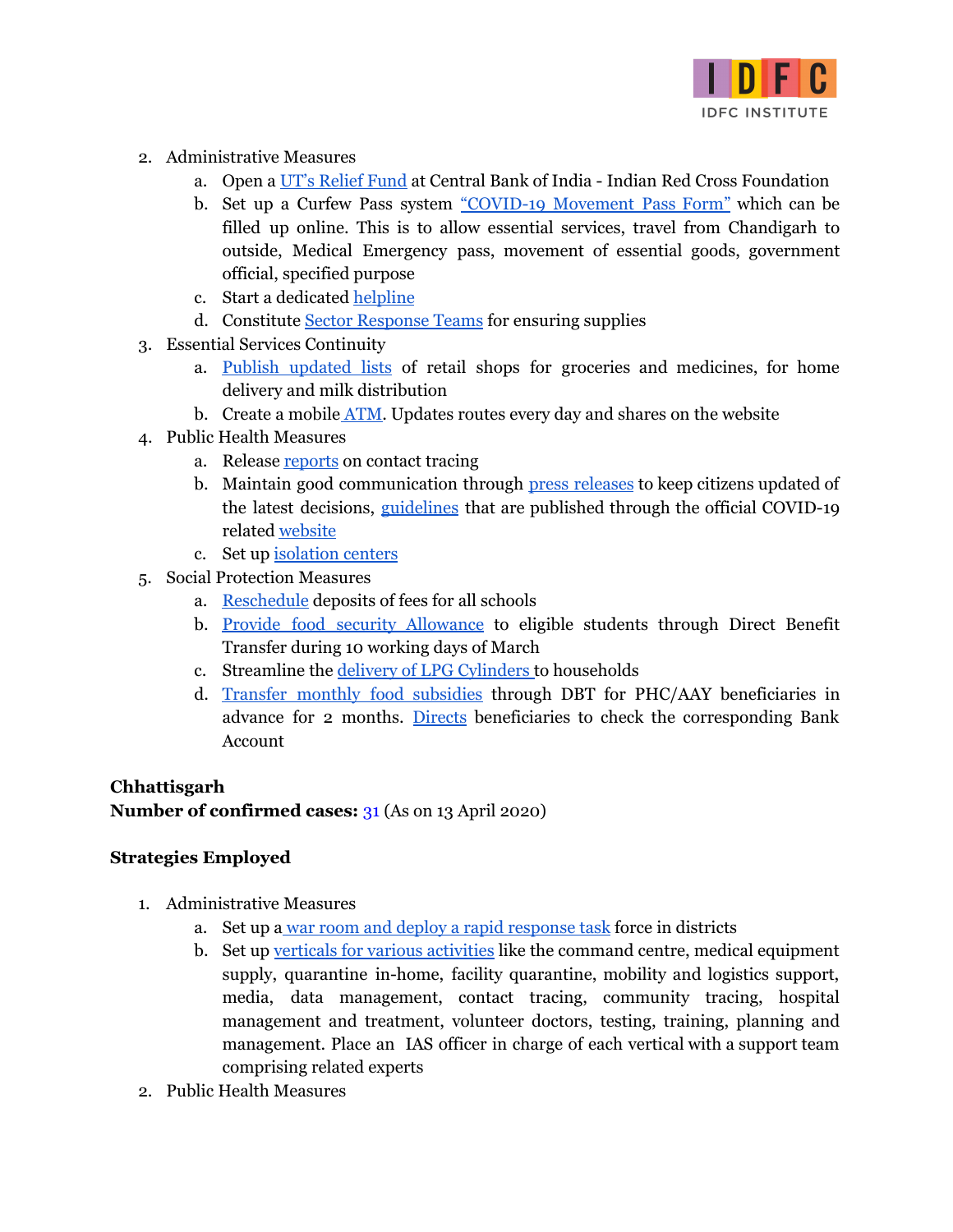

- a. Set up dedicated [COVID-19](https://www.thehindu.com/news/national/starting-early-gave-chhattisgarh-a-head-start-in-tackling-covid-19-outbreak-says-state-health-minister/article31279538.ece) facilities in each district
- b. [Identify](https://www.thehindu.com/news/national/starting-early-gave-chhattisgarh-a-head-start-in-tackling-covid-19-outbreak-says-state-health-minister/article31279538.ece) cases through mass mobilisation of the government machinery. Reach out to every citizen if possible. Digitize this information
- c. Use [drones](https://www.investindia.gov.in/team-india-blogs/covid-19-madhya-pradesh-chhattisgarh-and-jharkhand-fight-it-back) for spraying of disinfectants in areas which could be prone to coronavirus spread such as the vicinity of hospitals, market places with concentration of food, medical and essential commodity stores etc
- 3. Social Protection Measures
	- a. Distribute free <u>food [packets](https://www.outlookindia.com/website/story/india-news-how-state-governments-are-managing-the-coronavirus-pandemic-amid-21-day-lockdown/349551)</u> to the poor across all districts
	- b. Disburse ration at [subsidised](https://www.outlookindia.com/newsscroll/cgarh-poor-to-get-aprilmay-pds-rice-quota-together/1779024) rates for two months for BPL families
	- c. Encourage **[remunerative](https://www.thehindu.com/news/national/starting-early-gave-chhattisgarh-a-head-start-in-tackling-covid-19-outbreak-says-state-health-minister/article31279538.ece) work** such as self-help groups to create and sell face masks/soaps/sanitizers, MGNREGA workers to prepare organic manure
	- d. Free [meals](https://www.investindia.gov.in/team-india-blogs/covid-19-madhya-pradesh-chhattisgarh-and-jharkhand-fight-it-back) for undernourished children between the age of 3-6, primary & middle school students through Anganwadis, MDM+ICDS
	- e. Special [allowance](https://www.business-standard.com/article/news-ani/covid-19-chhattisgarh-govt-to-provide-additional-rations-other-relief-to-citizens-120032400380_1.html) to the staff of the Health Department engaged in the treatment of the coronavirus
	- f. [Discharge](https://www.hindustantimes.com/india-news/covid-19-chhattisgarh-releases-1-478-prisoners-after-sc-order-to-decongest-prisons/story-YdmTjOO05Y7qZCuJszLD8N.html) prisoners on bail/parole to decongest prisons

## <span id="page-9-0"></span>**Daman and Diu / Dadra and Nagar Haveli Number of confirmed cases:** [0](https://www.mohfw.gov.in/)

## **Strategies Employed**

- 1. Shut [hotels](https://www.thehindu.com/news/national/other-states/covid-19-claims-first-life-in-gujarat/article31134967.ece) for tourists
- 2. Seal [borders](https://www.thehindu.com/news/national/other-states/covid-19-claims-first-life-in-gujarat/article31134967.ece)

## <span id="page-9-1"></span>**Delhi Number of confirmed cases:** [1154](https://www.mohfw.gov.in/) (As on 13 April 2020)

- 1. Legal Measures
	- a. Notify a [lockdown](https://static.mygov.in/rest/s3fs-public/mygov_158505517951307401.pdf) in all its territories on 22 March 2020
- 2. Social Protection Measures
	- a. [Distribute](https://www.outlookindia.com/website/story/india-news-how-state-governments-are-managing-the-coronavirus-pandemic-amid-21-day-lockdown/349551) cooked meals and ration through the existing night [shelters](https://www.indiatoday.in/mail-today/story/coronavirus-in-india-delhi-govt-pushes-delivery-of-ration-to-tide-over-crisis-1661139-2020-03-30) to aid migrant workers and the poor
	- b. Issue Hunger Helpline [numbers](https://food.ndtv.com/news/delhi-government-begins-hunger-helpline-to-ensure-food-supply-during-lockdown-2201017) to guide and assist people to the nearest night shelter for availing cooked meals
	- c. Provide financial aid to [construction](https://www.hindustantimes.com/india-news/delhi-govt-to-give-rs-5000-to-construction-workers-hit-by-covid-19-lockdown/story-8jYMR2HdwrpNxabB8KaeWM.html) workers whose livelihood has been affected by the lockdown
	- d. Distribute 50% extra ration at [fair-price](https://www.thehindu.com/news/cities/Delhi/aap-govt-to-distribute-50-extra-ration/article31187241.ece) shops. Also sets up special centres for [registration](https://twitter.com/AAPInNews/status/1246344360477642752) of 10 lakh people for ration through Aadhaar cards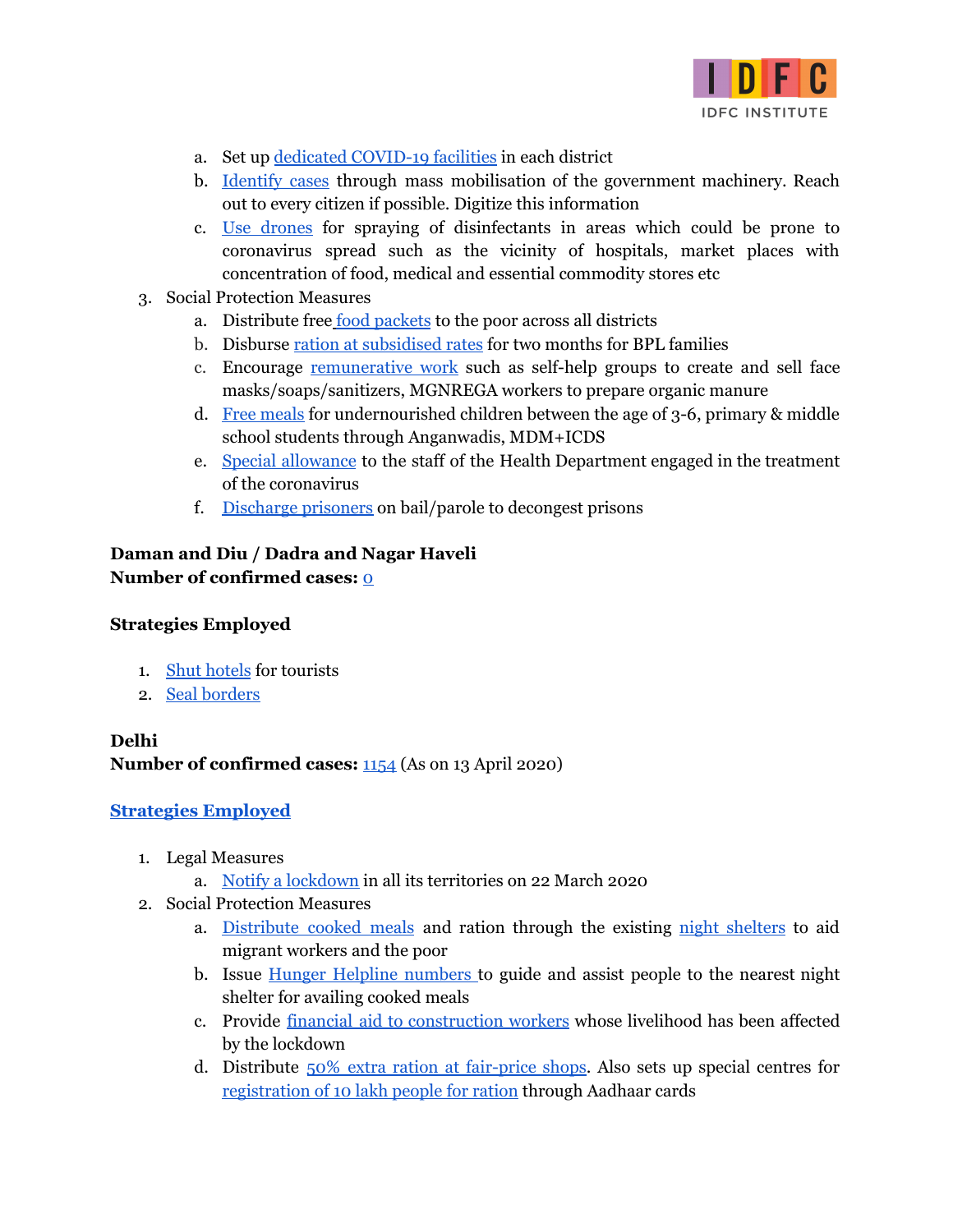

- e. Double the [pension](https://economictimes.indiatimes.com/wealth/personal-finance-news/elderly-differently-abled-widows-to-get-3-months-pension-in-advance/articleshow/74847650.cms?from=mdr) for widows, differently-abled and elderly for this month
- f. Waive off [GST](https://twitter.com/aamaadmiparty/status/1241320074859778050) for people who are quarantined and opt for a paid hotel facility

## <span id="page-10-0"></span>**Goa**

## **Number of confirmed cases:** [7](https://www.mohfw.gov.in/) (As on 13 April 2020)

- 1. Administrative Measures
	- a. [Empower](https://prsindia.org/files/covid19/notifications/2146.GA_ULB_Preparedness_Apr%208.pdf) Urban Local Bodies to implement public health safety measures and sanitation
	- b. [Open](https://twitter.com/goacm/status/1242372659259887616) COVID-19 Relief account. CSR [funds](https://twitter.com/goacm/status/1242071578357026817/photo/1) can contribute
	- c. Extend [payments](https://prsindia.org/files/covid19/notifications/2143.GA_Deferment_Power_Bills_Apr%207.pdf) of power bills
	- d. Set up [control](https://prsindia.org/files/covid19/notifications/1357.GA_South_Goa_Control_Room_Details_Mar%2029.pdf) rooms
	- e. Restrict [transportation](https://prsindia.org/files/covid19/notifications/1946.GA_Regulation_Transport_Services_Mar%2021.pdf) services to contain the spread of Covid
	- f. Provide [temporary](https://prsindia.org/files/covid19/notifications/1364.GA_Online_Temporary_Movement_Pass_Apr%201.pdf) passes for movement of citizens
	- g. Advise [farmers](https://prsindia.org/files/covid19/notifications/1718.GA_Advisory_Farmers_Apr%203.pdf) for safe practices during harvesting
- 2. Public Health Measures
	- a. Request [self-reporting](https://prsindia.org/files/covid19/notifications/2145.GA_Appeal_Seafarers_Apr%206.pdf) of cruise ships travelers with symptoms
	- b. Implement [door-to-door](https://prsindia.org/files/covid19/notifications/2151.GA_M.o.M_SEC_Meet_Apr%206.pdf) screening of potential Influenza Like Illness and Severe Acute Respiratory Infections patients
	- c. Develop [GPS-based](https://prsindia.org/files/covid19/notifications/2139.GA_COVID_Locator_Apr%205.pdf) tracker of suspected and asymptomatic cases
	- d. Launch of [telemedicine](https://prsindia.org/files/covid19/notifications/1366.GA_Telemedicine_Consultation_Services_Apr%202.pdf) consultation services
- 3. Social Protection Measures
	- a. Provide [additional](https://prsindia.org/files/covid19/notifications/1366.GA_Telemedicine_Consultation_Services_Apr%202.pdf) quota per person, free of cost, for three months for AAY and PHH beneficiaries
	- b. [Set-up](https://twitter.com/TourismGoa/status/1244304854396186625) free canteens and [shelters](https://twitter.com/goacm/status/1244301790062891013) across the State
	- c. [Convert](https://www.thehindu.com/news/national/india-coronavirus-lockdown-day-3-live-updates-march-27-2020/article31178543.ece) railway stations and stadiums for providing shelter to homeless people under the Disaster Management Act, 2005
	- d. Set-up a <u>food [helpline](https://twitter.com/goacm/status/1244250102018924544)</u> to serve cooked meals and distribute with [government](https://twitter.com/goacm/status/1244117633055637504) [buses](https://twitter.com/goacm/status/1244117633055637504)
- 4. Legal Measures
	- a. Create advisory for [managing](https://prsindia.org/files/covid19/notifications/2521.GA_Police_Advisory_WhatsApp_Admins_Apr%209.pdf) social media and administrators of WhatsApp groups
- 5. Essential Services Continuity
	- a. Allow factories to take actions against [workers](https://prsindia.org/files/covid19/notifications/2456.GA_Employees_Exempted_Orgs_Report_Duty_Apr%209.pdf) not reporting to work
	- b. Issue guidelines on [preparation](https://prsindia.org/files/covid19/notifications/2527.GA_Guidelines_Results_Class%209%20&%2011.pdf) of school exams
	- c. Allow [fishermen](https://prsindia.org/files/covid19/notifications/1932.GA_Advisory_Fishermen_Apr%206.pdf) to sell their products
	- d. [Appeal](https://prsindia.org/files/covid19/notifications/1363.GA_Circular_Hotels_Guest_Care_Mar%2031.pdf) hotels to ensure services for stranded customers
	- e. Ensure circulation of [mobile](https://prsindia.org/files/covid19/notifications/1358.GA_Movement_Schedule_SBI_Mobile_ATM_Mar%2030.pdf) ATM van
	- f. Create lines for reporting [blackmarket,](https://prsindia.org/files/covid19/notifications/1360.GA_Contact_Persons_Hoarding_Overpricing_etc_Mar%2031.pdf) hoarding and overcharging on supplies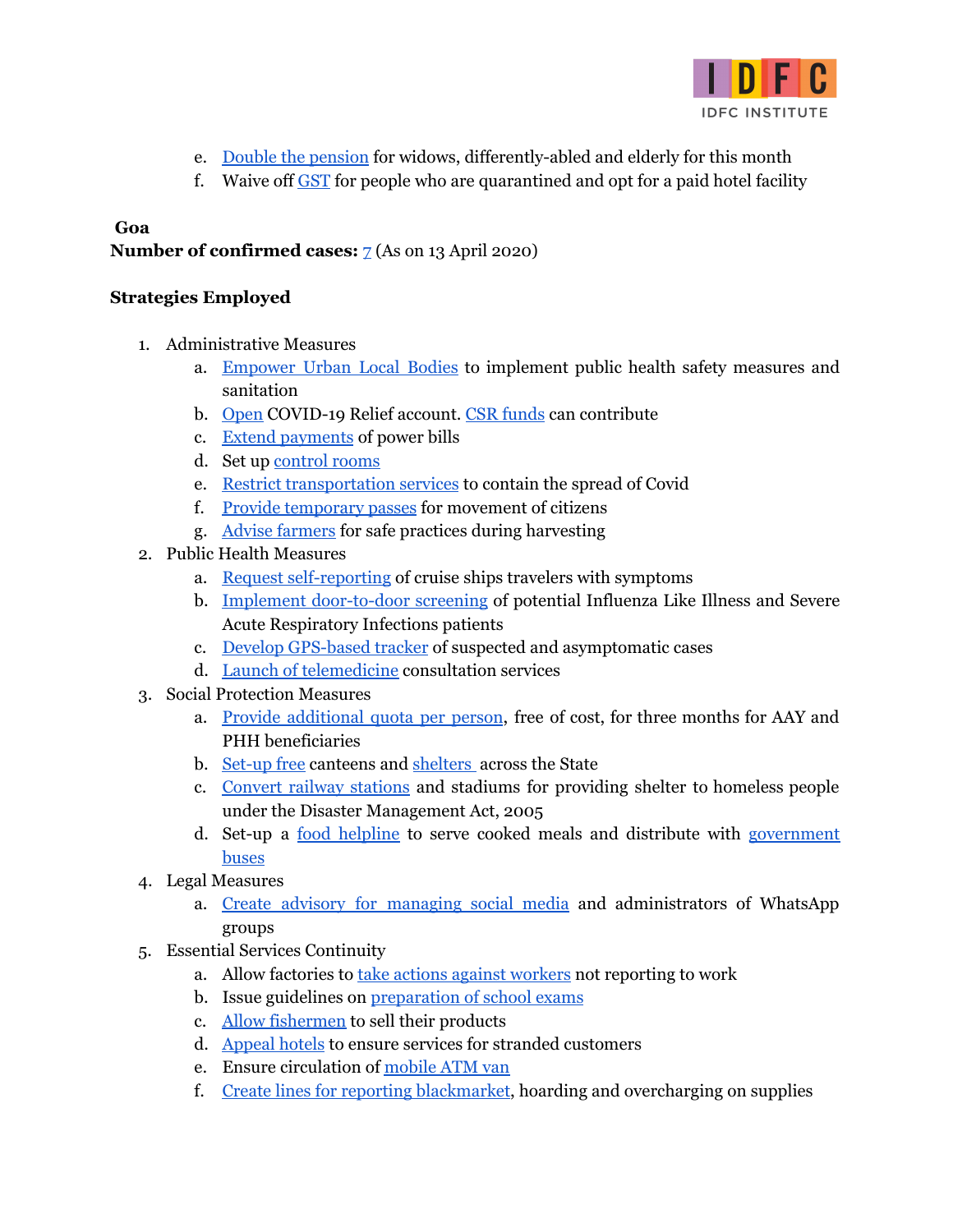

## <span id="page-11-0"></span>**Gujarat Number of confirmed case:** [516](https://www.mohfw.gov.in/) (As on 13 April 2020)

- 1. Administrative Measures
	- a. [Initiate](https://twitter.com/CMOGuj/status/1243095897228988416) Chief Minister's release fund and call for donations from civil society and social organisations. Collection under SBI Saving account
	- b. Empower the [sub-national](https://prsindia.org/files/covid19/notifications/578.GJ_Addendum_COVID_Regulations_Mar%2019.pdf) and local levels of government to implement the State's strategies effectively
	- c. Prohibit [transportation](https://static.mygov.in/rest/s3fs-public/mygov_158505587651307401.pdf) by passenger vehicles (i.e. State carriages, Contract carriages, Taxi cabs, Maxi cabs) within the State (on 22/03)
	- d. Close [schools](http://newsonair.com/Main-News-Details.aspx?id=383071) and educational facilities
	- e. Activate Gujarat Epidemic [Regulation](https://prsindia.org/files/covid19/notifications/2388.GJ_Assignment_Functions_Urban_Rural_Apr%208.pdf) and assignment of IAS officers to Health and Family Development wing for administrating
- 2. Social Protection Measures
	- a. In-kind [transfer](https://gujaratinformation.net/article/?id=OTcxNg==) of free ration which includes 3.5 kg wheat, 1.5 kg rice, 1 kg sugar, 1 kg pulses and 1 kg salt for 3.25 crore poor in the state for a month free of charge. (60 lakhs families with ration cards [targeted](https://www.outlookindia.com/website/story/india-news-how-state-governments-are-managing-the-coronavirus-pandemic-amid-21-day-lockdown/349551) - daily wagers)
	- b. Declare BPL, APL1, APL2 [card-holders](https://in.news.yahoo.com/gujarat-govt-submits-action-taken-181944431.html) as Priority Household beneficiaries and give grains
	- c. Advise private [establishment](https://www.simpliance.in/employment-law-business-risk-management-covid-19-corona-simpliance) not to terminate jobs or reduce wages ([advisory](https://www.simpliance.in/files/covid_docs/1585212900AdvisoryFromGovernmentOfGujaratToNotTerminateEmployeesOrReduceWagesInViewOfCOVID-19Pandemic.pdf) in [Gujarati\)](https://www.simpliance.in/files/covid_docs/1585212900AdvisoryFromGovernmentOfGujaratToNotTerminateEmployeesOrReduceWagesInViewOfCOVID-19Pandemic.pdf)
	- d. Feed [citizens](https://timesofindia.indiatimes.com/city/ahmedabad/gujarat-to-arrange-for-food-for-gujaratis-stranded-in-other-states/articleshow/74852678.cms) of the States locked down in other states through helplines
	- e. [Accommodate](https://timesofindia.indiatimes.com/city/ahmedabad/gujarat-to-arrange-for-food-for-gujaratis-stranded-in-other-states/articleshow/74852678.cms) and feed migrants of other states locked down in Gujarat with help of volunteer organisations
	- f. Give free [meals](https://cmogujarat.gov.in/en/cms-sensitive-initiative-vadil-vandana-for-elderly-in-gujarat/) to the elderly living alone in major cities (Ahmedabad, Surat, Vadodara, Rajkot, Jamnagar, Bhavnagar and Gandhinagar)
	- g. [Compensate](https://prsindia.org/files/covid19/notifications/1211.GJ_25lakhs_compensation_police_Apr%201.pdf) police forces
	- h. Create a [helpline](https://gujaratinformation.net/article/?id=OTgyNQ==) to coordinate food assistance to migrant workers in the State and Gujaratis outside
	- i. Provide for [one-month](https://gujaratinformation.net/article/?id=OTgyNQ==) ration at fair price Shop, off-line
	- j. [Deliver](https://cmogujarat.gov.in/en/cms-sensitive-initiative-vadil-vandana-for-elderly-in-gujarat/) free meals for isolated elderly major cities
- 3. Essential Services Continuity
	- a. [Initiate](https://twitter.com/CollectorAhd/status/1243432663899234306) control room at State Emergency and Operations Centre (SEOC) to monitor supplies of essential goods and services and build helpline for citizens
	- b. Rope in private [manufactures](https://www.deccanherald.com/national/west/covid-19-gujarat-govt-ropes-in-private-firms-to-manufacture-ppe-n95-masks-822327.html) for producing PPE and aim to be self-reliant for [sourcing](https://www.daijiworld.com/news/newsDisplay.aspx?newsID=693511) medical items
- 4. Public health Measures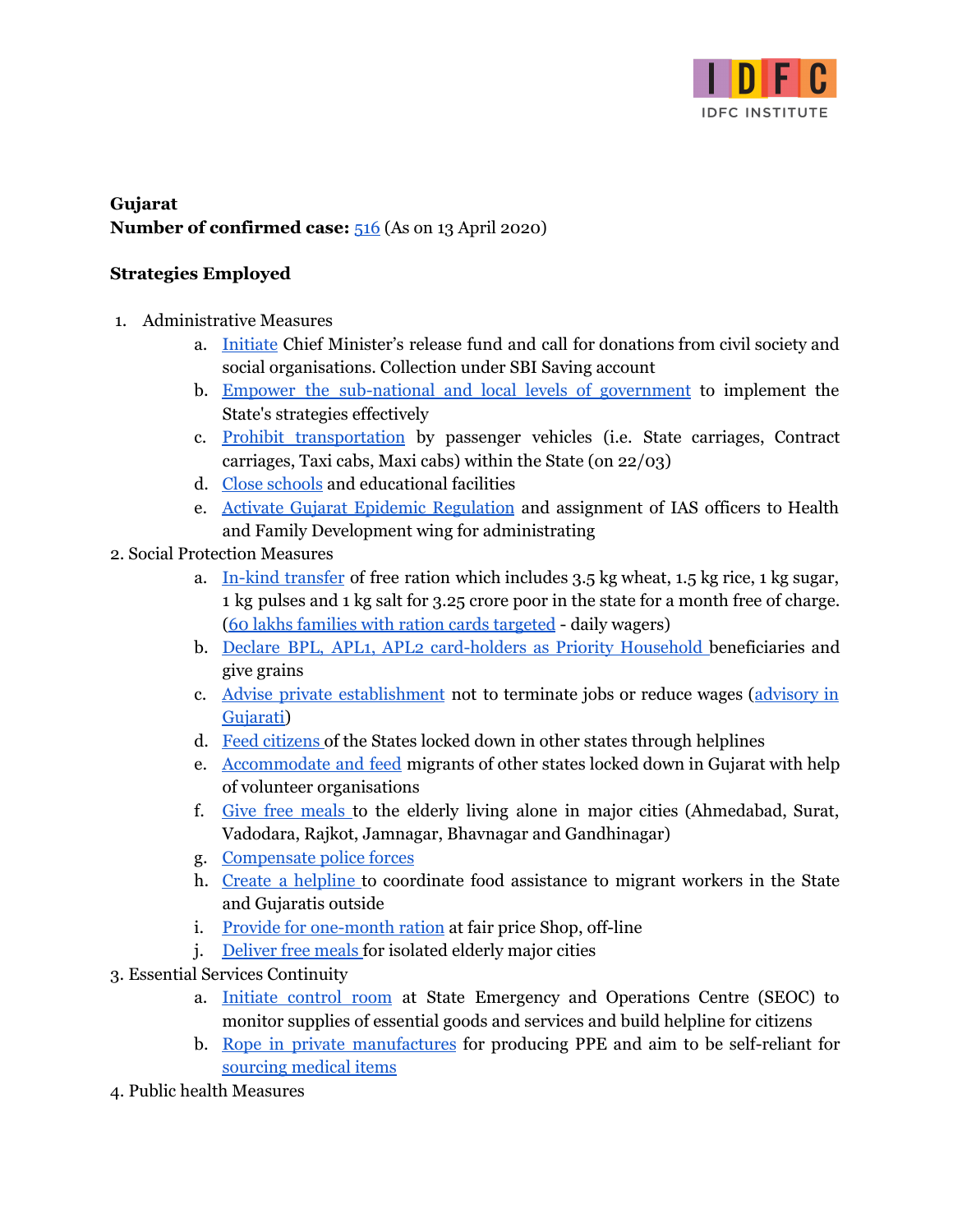

- a. Lockdown of [Ahmedabad](https://static.mygov.in/rest/s3fs-public/mygov_158505521651307401.pdf)/[Surat](https://static.mygov.in/rest/s3fs-public/mygov_158505534351307401.pdf) on 22/03/2020
- b. Develop a tracking system of home quarantined people. Initially, houses marked with stickers, now develop an [app.](https://gadgets.ndtv.com/apps/news/covid-19-gujarat-launches-app-to-track-home-quarantined-persons-2202108) Set-up teams of volunteers for surveys, monitored by Urban Health Centers with cards. It's coordinated by the local leaders, panchayat office, sarpanchs, TDOs
- c. Regulate healthcare practices and [cooperation](https://ahmedabadmirror.indiatimes.com/ahmedabad/others/gujarat-to-ban-spitting-in-public/articleshow/74632684.cms) of citizens during the outbreak
- d. Define guidelines for clinical [management](https://prsindia.org/files/covid19/notifications/1210.GJ_Guidelines_Clinical_Mgmt_Mar%2031.pdf)
- e. Create [awareness](https://www.dnaindia.com/india/report-covid-19-lockdown-policemen-in-surat-wear-coronavirus-theme-dresses-to-create-awareness-2820014) through police forces
- f. Provide free N-95 masks to private [doctors](https://prsindia.org/files/covid19/notifications/2092.GJ_Free_N95_Masks_Pvt_Doctors_Apr%206.pdf)
- g. Assign a state [epidemiologist](https://prsindia.org/files/covid19/notifications/2393.GJ_Assignment_Epidemiologist_Apr%207.pdf)

## <span id="page-12-0"></span>**Himachal Pradesh**

**Number of confirmed cases:** [32](https://www.mohfw.gov.in/) (As on 13 April 2020) **Total size of economic relief package:** [500](https://www.business-standard.com/article/pti-stories/coronavirus-hp-cm-announces-rs-500-cr-relief-package-for-poor-120032301807_1.html) Cr

#### **Strategies Employed**

- 1. Administrative Measures
	- a. Notify a [lockdown](https://static.mygov.in/rest/s3fs-public/mygov_158505631251307401.pdf) in all its territories on 23 March 2020.
- 2. Social Protection Measures
	- a. Provide Rs. 2000 as one time relief for 105,000 workers registered with the Building and Construction Workers Board
	- b. Distribute ration flour and rice for two months to targeted PDS cardholders
	- c. Provide Rs 160.2 crore as first-quarter pension to social security pension holders in the first week of April
	- d. Deposit Rs 3,000 as first-quarter pension to about 534,000 social security pension holders including about 125,000 widows and disabled persons
- 3. Proposed [Exit](http://newsonair.com/Main-News-Details.aspx?id=385410) Strategy
	- a. Identify hotspots and entirely isolates those from the other parts of the state
	- b. Entrust the supply of food and other essential commodities to the police and the local administration
	- c. Provide no relaxation in curfew in the hotspot areas
	- d. Compensate the economically most vulnerable sections

## <span id="page-12-1"></span>**Jammu & Kashmir**

**Number of confirmed cases:** [254](https://www.mohfw.gov.in/) (As on 13 April 2020)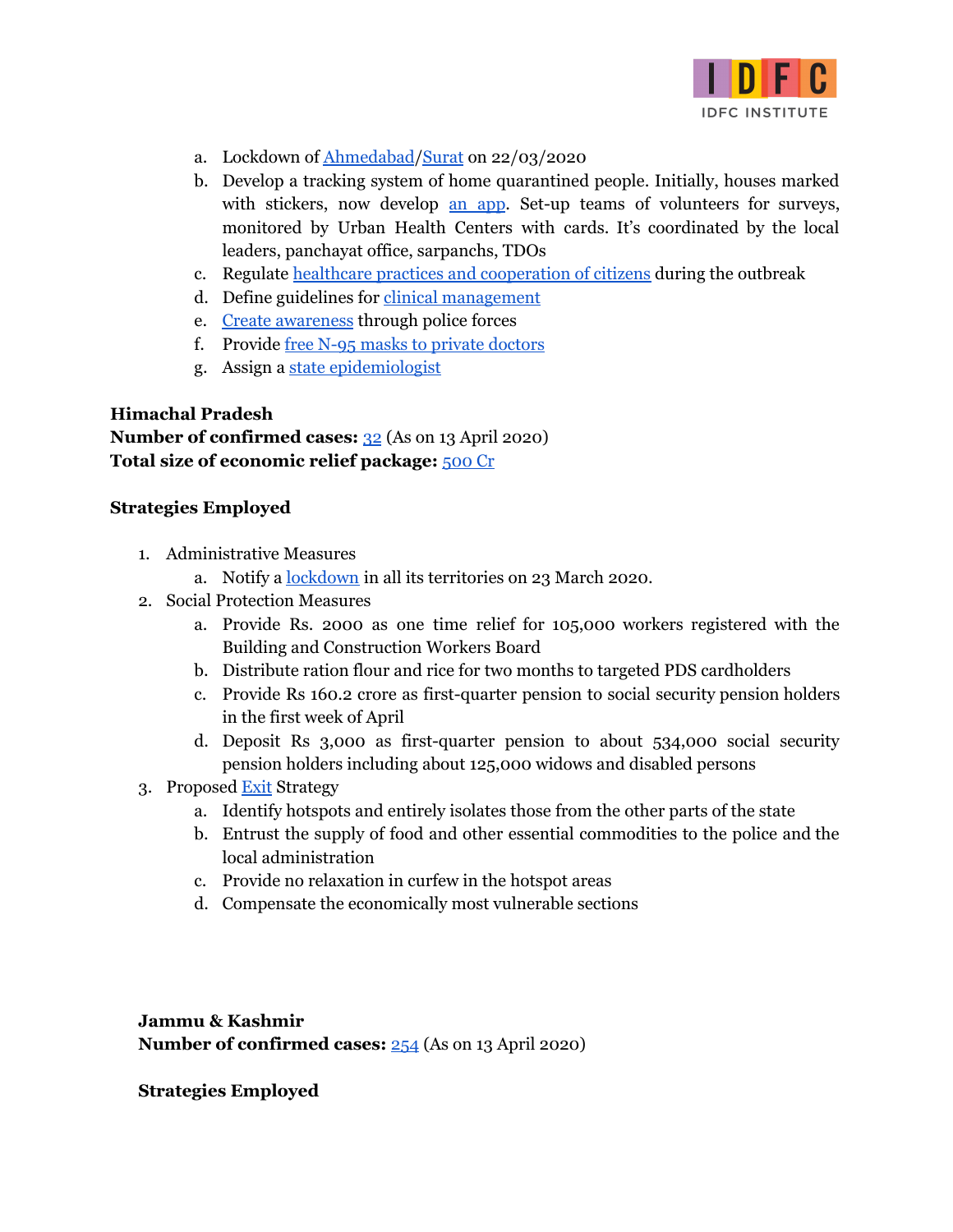

- 1. Legal Measures
	- a. Order [shutdown](https://static.mygov.in/rest/s3fs-public/mygov_158505642151307401.pdf) of all establishments and services except essential services on 22 March 2020
- 2. Social Protection Measures
	- a. Release wages for daily workers, ration packets for [slum-dwellers](https://www.business-standard.com/article/pti-stories/jk-orders-release-of-1-month-wages-for-daily-wagers-ration-packets-for-slum-dwellers-120032500056_1.html) and destitute and sets up health camps in [vulnerable](https://www.business-standard.com/article/pti-stories/jk-orders-release-of-1-month-wages-for-daily-wagers-ration-packets-for-slum-dwellers-120032500056_1.html) areas
	- b. Allow two [instalments](https://jk.gov.in/jammukashmir/sites/default/files/COVID_FinancialAssistance.pdf) of pension relating to old age, disability and women in distress to be paid immediately
	- c. Provide two [months](https://jk.gov.in/jammukashmir/sites/default/files/COVID_FinancialAssistance.pdf) ration to all persons covered under PDS and children covered under Mid-Day Meal scheme

## **Jharkhand**

**Number of confirmed cases:** [19](https://www.mohfw.gov.in/) (As on 13 April 2020) **Total size of economic relief package:** Rs. 12 Cr+ Rs. 50 lakh per district

- 1. Administrative Measures
	- a. Allocate Rs 50 [lakh](https://prsindia.org/files/covid19/notifications/243.JH_Grants_Districts_Disaster_Management_Mar_20.pdf) to each district
	- b. Establish [state-level](https://prsindia.org/files/covid19/notifications/247.JH_Constitution_Control_Room_Mar_24.pdf) control room
	- c. Appointment of nodal [officer](https://prsindia.org/files/covid19/notifications/1562.JH_Nodal_Officer_April_4.jpeg) to handle public grievances received in CPGRAMS
	- d. Setting up a call [centre](https://www.dvara.com/research/resources/notes/interventions-of-states-in-response-to-covid-19-outbreak/) in Delhi for helping people stranded during lockdown
	- e. Citizen manual for [E-Pass](https://prsindia.org/files/covid19/notifications/1564.JH_E_Passes_Mar_29.pdf) application for vehicles during lockdown
- 2. Public Health Measures
	- a. Shut down [educational](https://prsindia.org/files/covid19/notifications/238.JH_Educational_Inst_Shutdown_Mar_16.pdf) institutions including schools, colleges, and universities (examinations and evaluations to continue)
- 3. Social Protection Measures
	- a. Open up <u>600 dal bhat [kendra](https://www.indiatoday.in/india/story/food-packets-to-be-distributed-in-all-24-districts-of-jharkhand-1660505-2020-03-27)</u> in police stations to feed the poor
	- b. Provide 2 months [advance](https://prsindia.org/files/covid19/notifications/248.JH_Advance_Ration_PDS_Mar_25.pdf) ration to the cardholders, and additional food packets to those stranded
	- c. Provide ration to [families](https://www.dvara.com/research/resources/notes/interventions-of-states-in-response-to-covid-19-outbreak/) with a pending application for ration cards
	- d. Suspend biometric [authentication](https://covid-india.in/#) for ration distribution. OTP and mobile numbers to be used instead
	- e. Advance payment of [pensions](https://www.dvara.com/research/resources/notes/interventions-of-states-in-response-to-covid-19-outbreak/) for March and April
	- f. Provide full wage [payment](https://covid-india.in/#) to registered daily workers
	- g. Shelter homeless in [government-run](https://www.outlookindia.com/website/story/india-news-how-state-governments-are-managing-the-coronavirus-pandemic-amid-21-day-lockdown/349551) shelters where they can be provided with regular meals
	- h. [Suspend](https://www.hindustantimes.com/education/don-t-charge-tuition-buss-fee-till-classes-resume-jharkhand-hrd-minister-to-private-schools/story-OksGubWgmRBGzglqMqPseI.html) Tuition fees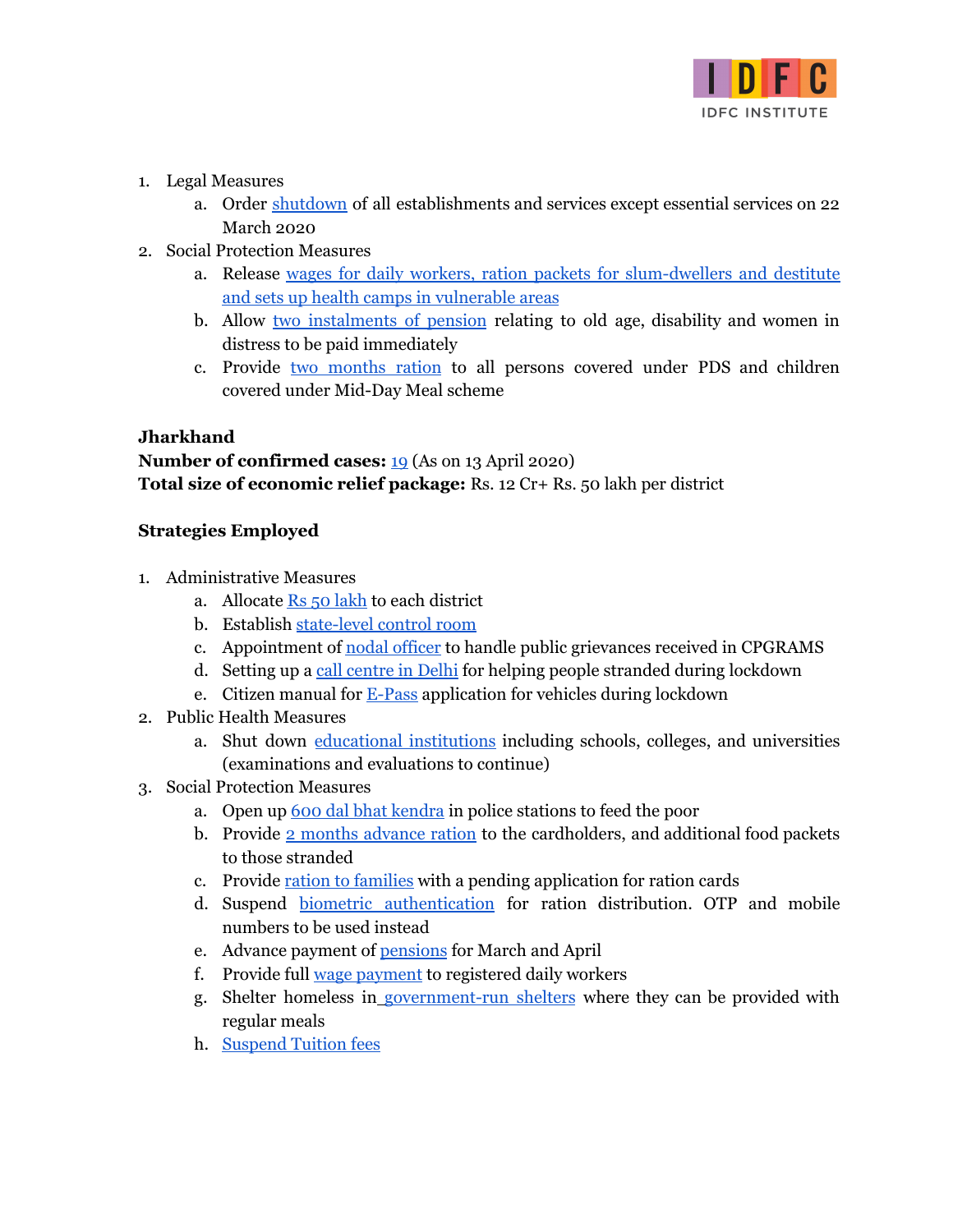

<span id="page-14-0"></span>**Karnataka Number of confirmed cases:** [232](https://www.mohfw.gov.in/) (As on 13 April 2020) **Total size of economic relief package:** Rs. 200 [crore](https://www.newindianexpress.com/states/karnataka/2020/mar/24/karnataka-government-announces-initiatives-for-poor-affected-by-coronavirus-lockdown-2121026.html)

- 1. Administrative Measures
	- a. Notify state [Epidemic](https://covid-india.in/) Diseases Act to give administration necessary powers to contain spread
	- b. Convene [multi-party](https://www.deccanherald.com/state/top-karnataka-stories/karnataka-cm-b-s-yediyurappa-convenes-all-party-meet-on-covid-19-818652.html) meet
	- c. Begin private donor [coordination](https://www.deccanherald.com/state/top-karnataka-stories/karnataka-cm-b-s-yediyurappa-convenes-all-party-meet-on-covid-19-818652.html)
	- d. Create a [Telegram](https://bengaluru.citizenmatters.in/karnataka-government-covid-19-lockdown-shortage-essential-commodities-healthcare-quarantine-surveillance-migrant-labourers-43825) account to fact check claims and disseminate information
	- e. Develop a [volunteer-driven](https://bengaluru.citizenmatters.in/karnataka-government-covid-19-lockdown-shortage-essential-commodities-healthcare-quarantine-surveillance-migrant-labourers-43825) initiative to prevent the spread of misinformation
	- f. Take early [response,](https://bengaluru.citizenmatters.in/karnataka-government-covid-19-lockdown-shortage-essential-commodities-healthcare-quarantine-surveillance-migrant-labourers-43825) announce of nine districts including Bengaluru, suspend operations of all non-essential services, and scale testing
	- g. Use [drone](https://www.thehindu.com/news/national/karnataka/covid-19-lockdown-drones-for-checking-congregations-in-uttara-kannada/article31209488.ece) technology to surveil congregations
- 2. Public Health Measures
	- a. Conduct random testing: Karnataka plans to [randomly](https://www.indiatoday.in/india/story/covid-19-testing-karnataka-south-korea-3ts-1660188-2020-03-27) test 25,000 individuals in two weeks
	- b. Work with neighbouring states to manage [migration](https://www.indiatoday.in/india/story/coronavirus-andhra-pradesh-migrant-workers-quarantined-kolar-1660710-2020-03-28) and protection of migrant workers
	- c. Launch [Corona](https://www.deccanherald.com/national/karnataka-tamil-nadu-monitoring-covid-19-quarantines-through-app-818963.html) Watch App for community surveillance and tracing
	- d. Seek [ICMR](https://www.deccanherald.com/state/top-karnataka-stories/coronavirus-karnataka-writes-to-icmr-for-plasma-therapy-approval-824254.html) approval for plasma therapy treatment of critically ill patients
	- e. Partner with industry groups to procure [testing](https://www.thehindubusinessline.com/news/real-estate/puravankara-group-to-procure-pre-approved-covid-19-testing-kits-for-karnataka-govt/article31315418.ece) kits
	- f. Initiate mental health [counselling](https://www.thehindubusinessline.com/news/national/karnataka-begins-mental-health-counselling-for-covid-19-patients/article31084529.ece) for COVID-19 patients
	- g. Develop case [management](https://www.newindianexpress.com/states/karnataka/2020/apr/10/6000-beds-600-ventilators-in-bengaluru-private-hospitals-says-covid-19-committee-2128309.html) strategy, including analysing hospital capacity, launch centralised tele-medical facilities for older doctors
- 3. Essential Services Continuity
	- a. Repurpose Jan Sevak [Scheme](https://timesofindia.indiatimes.com/city/bengaluru/jana-sevaka-will-serve-hotspots-in-karnataka/articleshow/75117274.cms) to conduct health surveys and supply essential goods during the lockdown
- 4. Social Protection Measures
	- a. Disburse two months of PDS rations in [advance](https://www.outlookindia.com/newsscroll/ktaka-pds-beneficiaries-need-not-panic-buy-says-official/1775747)
	- b. Suspend biometric [authentication](https://timesofindia.indiatimes.com/city/mysuru/biometric-authentication-for-ration-shops-suspended-in-karnataka/articleshow/74801409.cms)
	- c. Release social security [pension](https://www.newindianexpress.com/states/karnataka/2020/mar/24/karnataka-government-announces-initiatives-for-poor-affected-by-coronavirus-lockdown-2121026.html) of two months in advance
	- d. Pay MNREGA wages two months in advance
	- e. Issue loan [waiver](https://www.newindianexpress.com/states/karnataka/2020/mar/24/karnataka-government-announces-initiatives-for-poor-affected-by-coronavirus-lockdown-2121026.html) under Badavara Bandhu (interest-free loan to roadside vendors)
	- f. Offer free food through Indira [canteens](https://bengaluru.citizenmatters.in/bengaluru-lockdown-covid-indira-canteens-three-meals-low-income-groups-migrants-labourers-karnataka-government-notice-43809) thrice a day in Bangalore
	- g. Arrange for anganwadi workers to deliver food to beneficiaries
	- h. Distribute food [packets](https://www.livelaw.in/news-updates/covid-19-justice-g-narendar-appeals-state-to-provide-food-packets-to-daily-wage-employees-affected-due-to-coronavirus-154230) for daily wage employees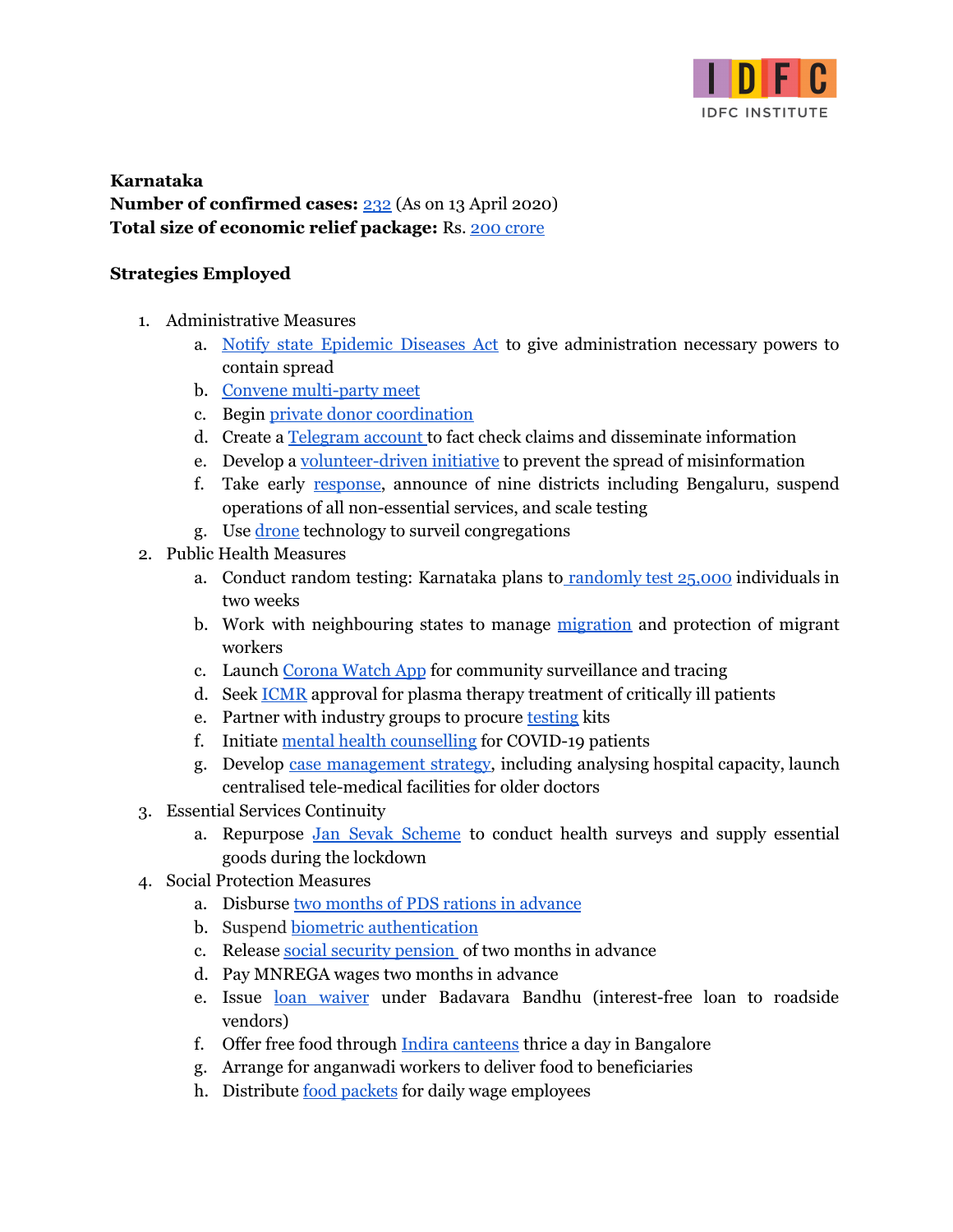

- i. Prevent [termination](https://covid-india.in/) of employees or deduction of wages due to closure/lockdown of establishments
- j. [Provision](https://covid-india.in/) of paid leave of 28 days to employees infected with coronavirus
- k. Issue cash [transfer](https://www.newindianexpress.com/states/karnataka/2020/mar/24/karnataka-government-announces-initiatives-for-poor-affected-by-coronavirus-lockdown-2121026.html) of Rs 1000 to 21 lakh construction workers
- l. Launch a hunger [helpline](https://www.deccanherald.com/national/migrant-workers-in-india-on-move-as-covid-19-stalls-world-818723.html) 155214 for migrant workers.
- 5. Proposed Exit [Strategy](https://www.oneindia.com/india/how-karnataka-should-exit-the-lockdown-this-is-what-the-expert-committee-says-3068339.html)
	- a. Continue lockdown in identified hotspots for 2 more weeks
	- b. Extension of restrictions in districts that have reported positive cases
	- c. Follow strict social distancing till 31 May, restrict gatherings of more than 4-5 people, advice senior citizens to stay at home till 30 April
	- d. Continue closure of air-travel and train travel, entertainment, religious, social gatherings and institutions until 30th April 2020. Odd-even rule for private vehicles should be implemented
	- e. Mandate wearing cloth masks in public places
	- f. IT-BT companies and government departments providing essential services and factories should function with only 50 per cent of their workforce at any given time

## <span id="page-15-0"></span>**Ladakh Number of confirmed cases:**[15](https://www.mohfw.gov.in/) (As on 13 April 2020)

## **Strategies Employed**

- 1. Direct Rs. 1 [Crfund](https://www.outlookindia.com/newsscroll/covid19-ladakh-mp-namgyal-releases-rs-1-cr-from-mplads-fund-donates-one-month-salary/1784969) for Leh and Kargil districts through Member of Parliament Local Area Development Scheme (MPLADS)
- 2. Issue [order](https://www.thehindu.com/news/national/coronavirus-airlines-to-not-carry-non-ladakh-residents-to-leh/article31117487.ece) to restrict airlines to carry resident passengers only
- 3. Set up [COVID-19](https://www.tribuneindia.com/news/ladakh-to-set-up-2-covid-hospitals-62932) hospitals
- <span id="page-15-1"></span>4. Put in place effective measure in [religious](https://www.greaterkashmir.com/news/front-page-2/covid-19-take-effective-steps-at-religious-tourist-places/) and touristic places post orders from the High Court

**Lakshadweep Number of cases:** [0](https://www.mohfw.gov.in/) (As on 13 April 2020)

- 1. Impose partial [lockdown](https://weather.com/en-IN/india/news/news/2020-03-24-coronavirus-updates-mar-24-2020-global-death-toll-confirmed-cases-india)
- 2. Prohibit [passenger](https://weather.com/en-IN/india/news/news/2020-03-24-coronavirus-updates-mar-24-2020-global-death-toll-confirmed-cases-india) ships from entering under section 144 of the Criminal Procedure Code (CrPC)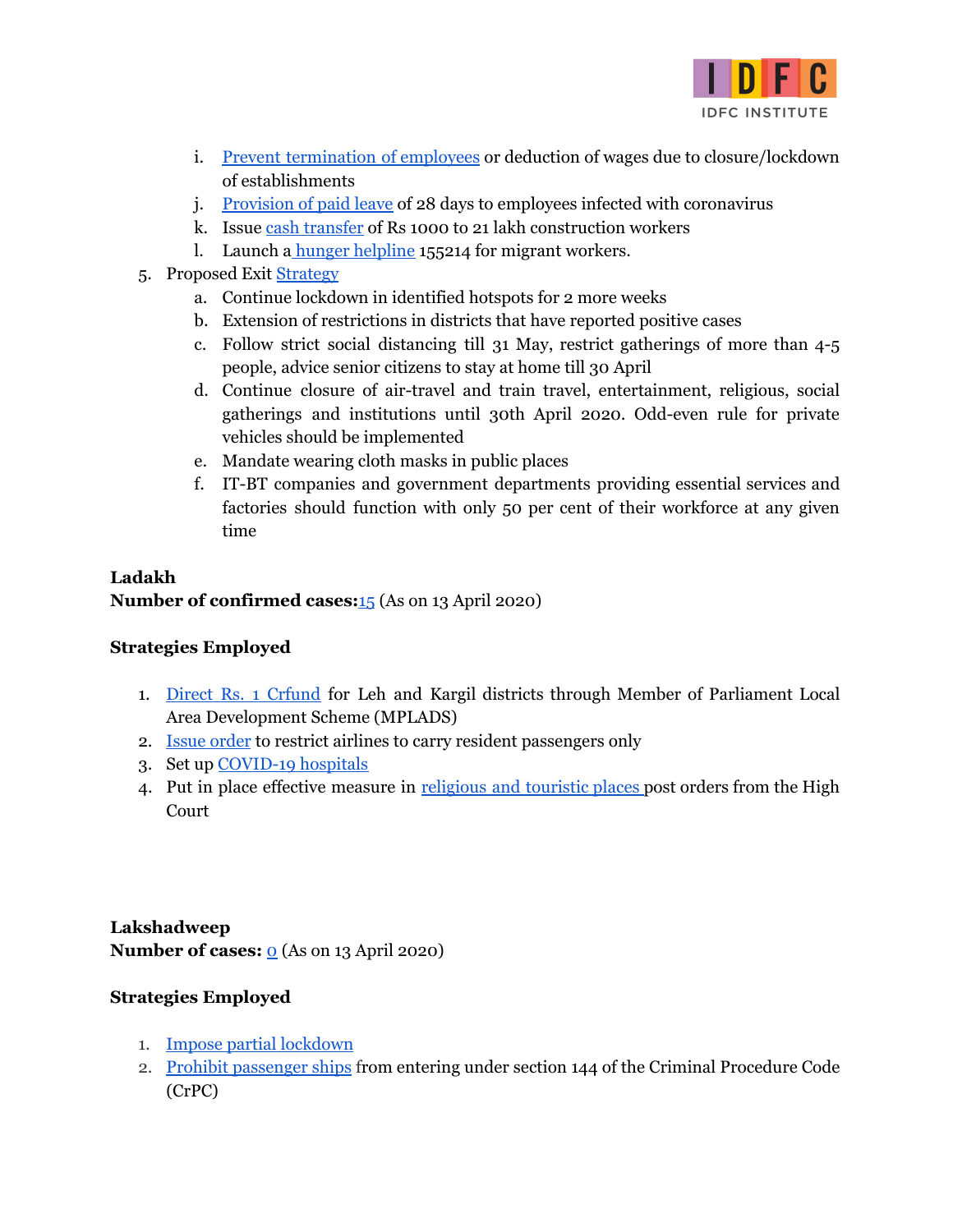

- 3. [Set](https://www.newindianexpress.com/live/2020/mar/29/covid-19-live--delhi-reports-25-new-cases-kejriwal-orders-fir-against-maulana-of-markaz-2122842.html) up helpline
- 4. [Deny](https://www.livemint.com/news/india/coronavirus-scare-foreign-tourists-entry-to-lakshadweep-stopped-says-mp-11583761497843.html) entry to foreigners

## <span id="page-16-0"></span>**Madhya Pradesh Number of confirmed cases:** [564](https://www.mohfw.gov.in/) (As on 13 April 2020)

#### **Strategies Employed**

- 1. Social Protection Measures
	- a. Distribute PDS [without](https://timesofindia.indiatimes.com/city/bhopal/madhya-pradesh-lockdown-to-stall-migration-cm-appeals-workers-to-stay/articleshow/74878125.cms) ration cards
	- b. Provide [assistance](https://english.newstracklive.com/news/madhya-pradesh-shivraj-singh-chouhan-government-announce-relief-package-mc23-nu910-1079886-1.html) of Rs 1000 per labourer to the labourers in the unorganised sector through Sannirman Karmkar Mandal
	- c. Provide cash transfer to workers registered under the [Construction](https://twitter.com/CMMadhyaPradesh/status/1244599590323507201) Workers' Board
	- d. Pay advance of 2 months to [pensioners](https://www.dvara.com/research/resources/notes/interventions-of-states-in-response-to-covid-19-outbreak/) (social security pension, widow pension, old age pension, destitute pension etc)
	- e. Provide free treatment to COVID-19 patients under Ayushman Bharat Yojana
	- f. [Provide](https://twitter.com/CMMadhyaPradesh/status/1244249402530598918) food and housing assistance to needy and migrant [workers](https://twitter.com/CMMadhyaPradesh/status/1243940852436570113) via helpline numbers
	- g. Announce 2 months advance pension to [pensioners](https://www.firstpost.com/health/coronavirus-outbreak-highlights-covid-19-india-lockdown-cases-death-count-maharashtra-punjab-nationwide-shutdown-latest-news-today-8190791.html)
	- h. Issue cash transfer of Rs 2,000 to protected tribes
	- i. Serve weakly ready-to-eat meals through SHGs
	- j. Distribute food at rain baseras (night shelter homes) to homeless, poor, stranded migrant workers
	- k. Provide food (including PDS) (wheat and rice) to people in isolation, homeless persons, and people left destitute because of the lockdown free of cost. Door-to-door delivery facilitated
	- l. Provide financial assistance to those under home quarantine
	- m. Issue interim bail to those imprisoned upto 5 years or less to decongest jails
- 2. Administrative Measures
	- a. Set up a [state-level](https://twitter.com/CMMadhyaPradesh/status/1244532948759539714) control at Bhopal Smart City for prevention
	- b. Announce [voluntary](https://twitter.com/CMMadhyaPradesh/status/1244128770069430272) contribution to CM Relief/Assistance/Support Fund
- 3. Public Health Measures
	- a. Distribute [pamphlets](https://twitter.com/CMMadhyaPradesh/status/1244451160326426626) to motivate children to study at home
- 4. Essential Services Continuity
	- a. Extend deadlines for filing [property](https://twitter.com/CMMadhyaPradesh/status/1243946961822089217) tax, annuity tax, Kisan credit card payment and fees of schools and colleges till April 30
	- b. Announce support for the rabi [crop](https://twitter.com/CMMadhyaPradesh/status/1243456354376757248)
	- c. [Promote](https://economictimes.indiatimes.com/news/politics-and-nation/covid-19-madhya-pradesh-govt-to-promote-students-sans-exams/articleshow/74872256.cms) students of all classes, except standards 10th and 12th, of the state schools

## <span id="page-16-1"></span>**Maharashtra**

**Number of confirmed cases:** [1985](https://www.mohfw.gov.in/) (As on 13 April)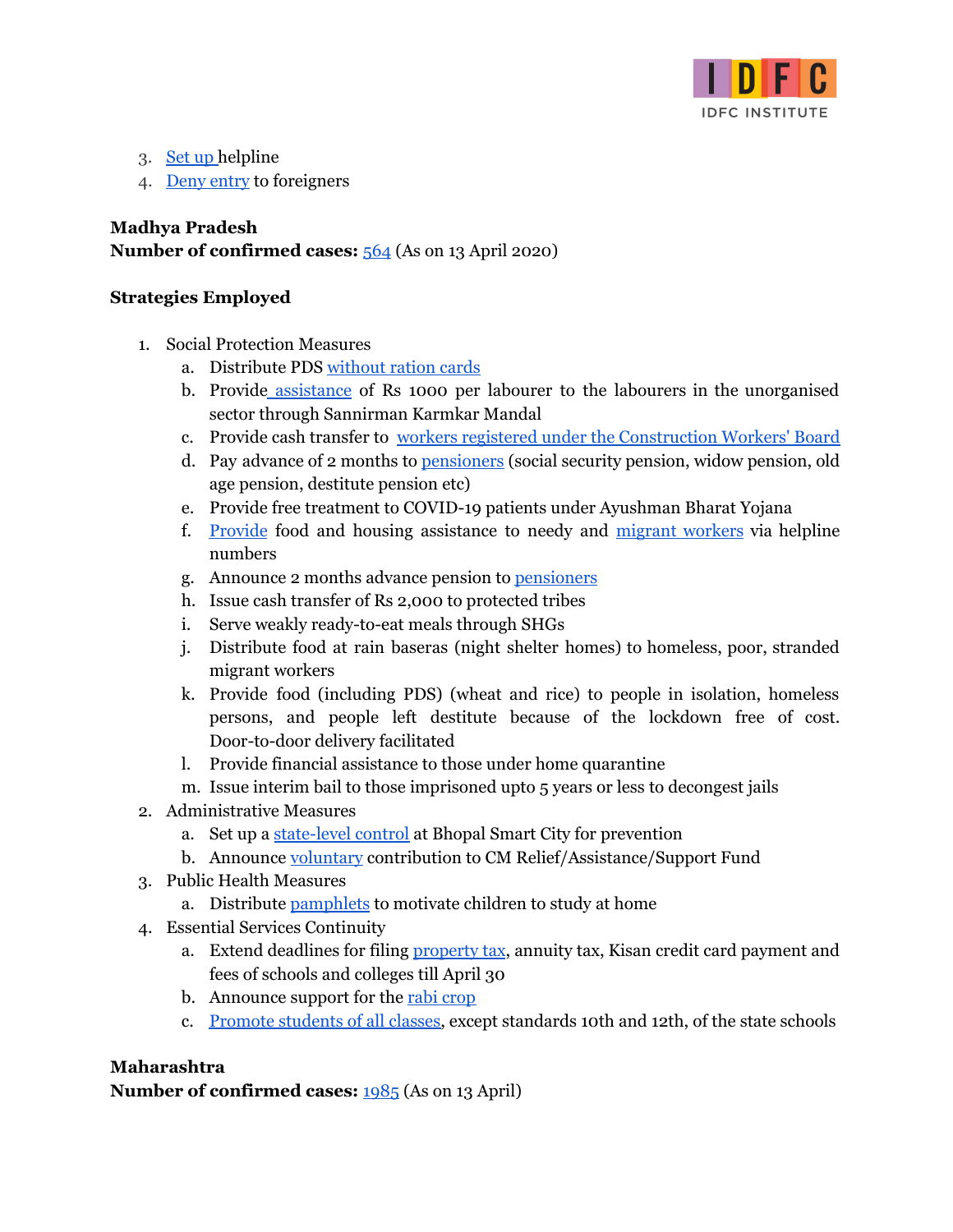

#### **Total size of the economic relief package:** Rs. 450 [Million](https://www.investindia.gov.in/team-india-blogs/how-are-indian-states-responding-coronavirus-outbreak)

- 1. Administration
	- a. CM's [relief](https://timesofindia.indiatimes.com/city/mumbai/maharashtra-how-you-can-donate-to-cm-covid-19-fund/articleshow/74872302.cms) fund COVID-19. Donations on SBI Saving Account
	- b. [Lockdown](https://static.mygov.in/rest/s3fs-public/mygov_158513609051307401.pdf) from 23/03 to 31/03
	- c. Reduce capacity of [businesses](https://twitter.com/CMOMaharashtra/status/1240934901895041024) gradually
	- d. Request the central [government](https://twitter.com/CMOMaharashtra/status/1240598416989622272) for postponement of filing returns, pay taxes. Request for waiving off all the interests, fees, penalties on late compliance for the same
	- e. Exempt [increase](https://prsindia.org/files/covid19/notifications/1594.MH_school_fees_Mar_30.pdf) of school fees
	- f. [Seal](https://twitter.com/CMOMaharashtra/status/1242079757459550213) inter-district borders and issue [passes](https://punemirror.indiatimes.com/pune/others/maharashtra-police-to-issue-passes-for-inter-district-travel/articleshow/74979422.cms)
	- g. [Cancel](https://twitter.com/CMOMaharashtra/status/1241639036197855232) passenger trains
- 2. Social Protection Measures
	- a. [Deliver](https://in.news.yahoo.com/maharashtra-anganwadi-workers-home-ration-212208584.html) Take Home Ration (THR) to children at home
	- b. Provide three [months'](http://timesofindia.indiatimes.com/articleshow/74743122.cms?utm_source=contentofinterest&utm_medium=text&utm_campaign=cppst) ration to people under Below Poverty Line
	- c. [Support](https://www.newslaundry.com/2020/03/28/as-states-show-the-way-to-fight-covid-19-federalism-in-india-gets-a-much-needed-boost) farmers by allowing sales of fruit production and exempt all activities associated with farming - such as transportation of seeds and fertiliser from the 21-day lockdown
	- d. [Provide](https://twitter.com/CMOMaharashtra/status/1244298604061143040) shelter with 262 relief camps for 70,399 migrant labour/ the homeless people to give food and a roof
	- e. Serve free [lunches](https://twitter.com/CMOMaharashtra/status/1244254418305835008/photo/1) for sugar factory workers, workers without ration cards are also beneficiaries
	- f. [Increase](https://twitter.com/CMOMaharashtra/status/1243799017328279552) timings and capacity of Shiv Bhojan's canteens to serve subsidised meals for the next three [months](https://prsindia.org/files/covid19/notifications/2279.MH_Cabinet_Decision_Apr_7.pdf) (for Rs5 )
	- g. Provide [subsidised](https://prsindia.org/files/covid19/notifications/2279.MH_Cabinet_Decision_Apr_7.pdf) rations to orange ration card holders
	- h. [Advise](https://www.simpliance.in/files/covid_docs/1584902034MaharashtraOrderToEmployersOnTerminationOfEmployeesDuringCovid-19Epidemic.jpeg) on not terminating jobs for employees of Public and Private enterprises or reduce wages- Emphasis on casual and contractual workers
	- i. Provide food and [medicine](https://www.deccanherald.com/national/west/political-parties-step-up-efforts-to-help-maharashtra-govt-fight-coronavirus-818831.html) to 10 lakh poor and needy persons
	- j. Provide free daily [essentials](https://www.deccanherald.com/national/west/political-parties-step-up-efforts-to-help-maharashtra-govt-fight-coronavirus-818831.html) to ration card holders in sub-districts of Vasai- Virar (Palghar district)
	- k. Order to [maintain](https://prsindia.org/files/covid19/notifications/1593.MH_wages_Mar_31.pdf) salaries of displaced workers and stranded workers
- 3. Essential services Continuity
	- a. [Exempt](https://twitter.com/CMOMaharashtra/status/1242112899008483330/photo/1) essential services from lockdown
	- b. Control bus [services](https://twitter.com/CMOMaharashtra/status/1241721880933011457/photo/1) for ensuring essential movements
- 4. Public health Measures
	- a. Exempt biometric [authentication](https://www.outlookindia.com/newsscroll/no-need-for-biometric-identification-at-ration-shops-bhujbal/1771235) at ration shops
	- b. [Quarantine](https://twitter.com/CMOMaharashtra/status/1241687781786574849) travelers
	- c. Define [transportation](https://prsindia.org/files/covid19/notifications/1397.MH_guidelines_suspected_Mar_30.pdf) guidelines for COVID-19 infected persons
	- d. Define SOP for [management](https://prsindia.org/files/covid19/notifications/1398.MH_relocation_Mar_29.pdf) of COVID-19 patients by healthcare workers
	- e. Create guidelines for [isolation](https://prsindia.org/files/covid19/notifications/1396.MH_guidelines_isolation_Apr_1.pdf) wards in private and public hospitals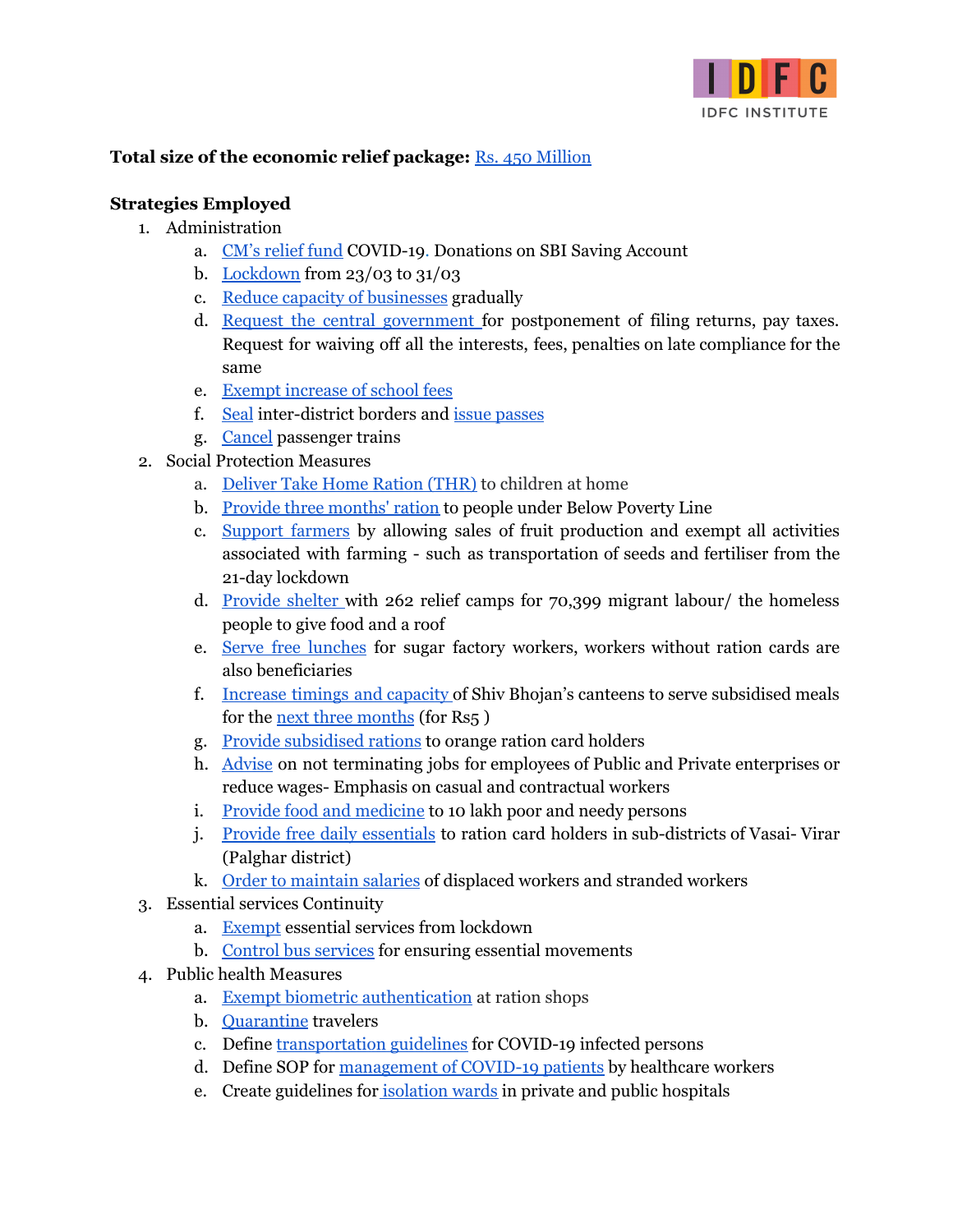

- f. Impose compliance with quality certification of Haffkine [Bio-Pharmaceutical](https://timesofindia.indiatimes.com/city/pune/maharashtra-n95-and-ppe-kits-can-be-sold-only-with-government-nod/articleshow/74989720.cms) [Corp.](https://timesofindia.indiatimes.com/city/pune/maharashtra-n95-and-ppe-kits-can-be-sold-only-with-government-nod/articleshow/74989720.cms) Ltd. for PPE kits and N95 masks
- g. [Increase](https://twitter.com/CMOMaharashtra/status/1241688637718155266) number of testing centers
- h. Launch [interactive](https://twitter.com/CMOMaharashtra/status/1242521280462512128) WhatsApp's Chatbot
- i. Make wearing masks [compulsory](https://prsindia.org/files/covid19/notifications/2323.MH_masks_compulsory_mumbai_apr_8.pdf) for citizens in Mumbai
- 5. Proposed exit strategy
	- a. Plan a staggered exit from [lockdown](https://indianexpress.com/article/cities/mumbai/maharashtra-plans-phased-lockdown-exit-coronavirus-6355722/)

## <span id="page-18-0"></span>**Manipur**

**Number of confirmed cases:** [2](https://www.mohfw.gov.in/) (As on 13 April 2020) **Total size of economic relief package:** 10 Cr+ donations

- 1. Administration
	- a. Create CM's [relief](https://www.deccanherald.com/national/east-and-northeast/manipur-cm-to-donate-one-month-salary-to-coronavirus-relief-fund-assam-orders-lockdown-816845.html) fund for which CM and other cabinet members have donated
	- b. Appoint 10 [ministers](https://nenow.in/north-east-news/manipur/covid-19-manipur-ministers-appointed-as-district-in-charges.html) as 'district in-charges' to implement measures, ensuring supplies of [essential](https://prsindia.org/files/covid19/notifications/638.MN_LockdownOrder_23032020.pdf) services
	- c. [Lockdown](https://www.eastmojo.com/coronavirus-updates/2020/03/25/manipur-villages-lock-down-voluntarily-amid-coronavirus-pandemic) of villages, voluntarily
	- d. Close [borders,](https://thediplomat.com/2020/03/northeast-india-sealed-off-amid-rising-coronavirus-pandemic/) [ban](https://thediplomat.com/2020/03/northeast-india-sealed-off-amid-rising-coronavirus-pandemic/) the import of packaged food items from countries that do not comply with the stipulated norms
	- e. [Close](https://prsindia.org/files/covid19/notifications/633.MN_ClosureofSchools_12032020.pdf) schools
	- f. Ask [administrative](https://prsindia.org/files/covid19/notifications/1742.MN_administrative_heads_March23.jpeg) secretaries and heads to attend offices and [exempt](https://prsindia.org/files/covid19/notifications/1743.MN_lockdown_exemptions_March23.jpeg) certain [offices](https://prsindia.org/files/covid19/notifications/1743.MN_lockdown_exemptions_March23.jpeg)
	- g. Close [borders](https://prsindia.org/files/covid19/notifications/638.MN_LockdownOrder_23032020.pdf) and suspend public [transport](https://prsindia.org/files/covid19/notifications/637.MN_ClosureofPublicTransport_22032020.jpeg) movement
	- h. Process only [time-bound,](https://manipur.gov.in/wp-content/uploads/2020/03/21-03_order_essentialfile.jpeg) emergency, essential and official files
	- i. [Suspend](https://prsindia.org/files/covid19/notifications/635.MN_SuspensionOf_ILP_18032020.jpg) Inner Line Permits and stop issuing for tourism
- 2. Social Protection Measures
	- a. Give free [ration](https://www.deccanherald.com/national/east-and-northeast/manipur-cm-to-donate-one-month-salary-to-coronavirus-relief-fund-assam-orders-lockdown-816845.html) for one month to NFSA card holders b. [Appoint](https://www.eastmojo.com/coronavirus-updates/2020/03/29/covid-19-manipur-guv-takes-initiative-to-rescue-stranded-people) nodal officers to help stranded migrants and state residents stuck outside
	-
	- c. [Release](https://prsindia.org/files/covid19/notifications/905.MG_HPC_Bail_Parole_Mar%2027.pdf) on parole or interim bail for certain classes of prisoners
	- d. [Provide](https://prsindia.org/files/covid19/notifications/1744.MN_Bhavans_March24.jpeg) food and shelter on self-payment basis for stranded travellers in Manipur Bhavans
- 3. Essential services continuity
	- a. [Arrange](https://prsindia.org/files/covid19/notifications/1738.order_distribution_ie.pdf) for shops selling essential goods and services
- 4. Public health Measures
	- a. Set up [isolation](https://nenow.in/north-east-news/manipur/coronavirus-manipur-govt-removes-biometric-attendance-in-offices.html) wards in educational institutions
	- b. Set up a  $24/7$  [control](https://nenow.in/north-east-news/manipur/coronavirus-manipur-govt-removes-biometric-attendance-in-offices.html) room with a toll free number to answer questions
	- c. Remove biometric [attendance](https://nenow.in/north-east-news/manipur/coronavirus-manipur-govt-removes-biometric-attendance-in-offices.html) in offices
	- d. [Advise](https://prsindia.org/files/covid19/notifications/634.MN_GatheringRestriction_12032020.jpg) to avoid mass gathering
	- e. Enforce [home-quarantine](https://prsindia.org/files/covid19/notifications/636.MN_HealthAdvisory_HandStampQuarantine_21032020.jpeg)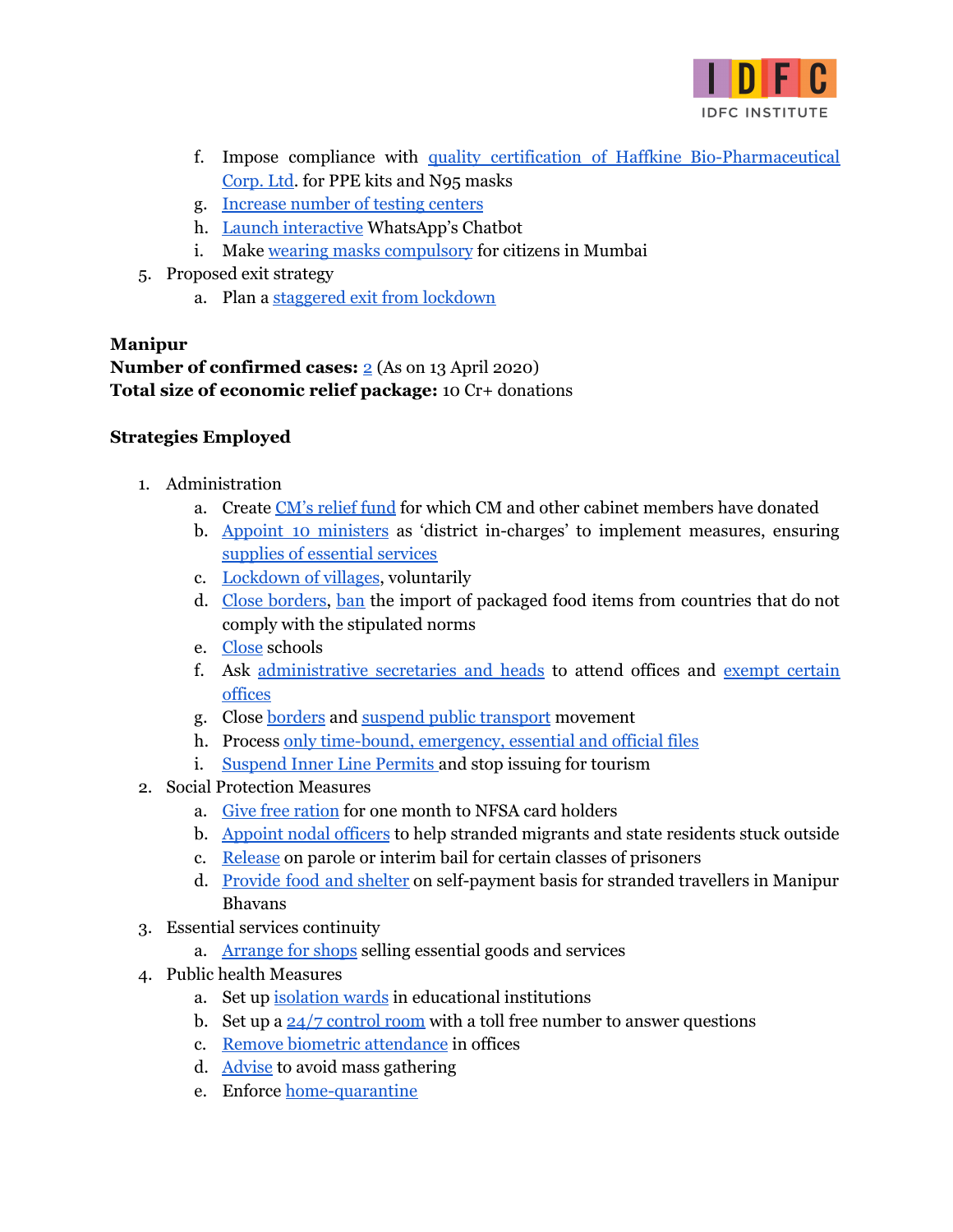

f. Maintain [distribution](https://prsindia.org/files/covid19/notifications/1745.MN_newspapers_March24.jpeg) of newspapers to constant flow of information

## <span id="page-19-0"></span>**Meghalaya**

**Number of confirmed cases:** [0](https://www.mohfw.gov.in/) (As on 13 April 2020)

- 1. Administrative Measures
	- a. Create CM's [COVID-19](https://prsindia.org/files/covid19/notifications/1129.MG_CMRF_Appeal_Mar%2025.pdf) Relief Fund
	- b. [Issue](https://prsindia.org/files/covid19/notifications/1259.MG_25Lakh_MLALAD_Apr%201.pdf) fund through MLA scheme
	- c. [Set](https://prsindia.org/files/covid19/notifications/665.ML_COVID_Task_Force_Mar20.pdf) up COVID-19-response Task Force
	- d. Define [protocol](http://meghalaya.gov.in/megcms/sites/default/files/press_release/Cabinet_Meeting_5.pdf) to exit the lockdown
	- e. [Restrict](https://prsindia.org/files/covid19/notifications/664.ML_restricting_entry_Mar21.pdf) entries in the State
- 2. Social Protection Measures
	- a. Create [student](https://prsindia.org/files/covid19/notifications/901.MG_Student_Shelters_Mar%2026.pdf) shelter homes for stranded students
	- b. [Coordinate](https://prsindia.org/files/covid19/notifications/1256.MG_Nodal_Officers_Migrants_Students_Mar%2031.pdf) help for migrant and students
- 3. Essential Services Continuity
	- a. Ensure [delivery](https://prsindia.org/files/covid19/notifications/906.MG_Home_Delivery_Essentials_Mar%2027.pdf) at home of essential commodities and prescribed levels of [alcohol](https://timesofindia.indiatimes.com/city/shillong/now-meghalaya-allows-home-delivery-of-liquor-on-health-grounds/articleshow/74923818.cms)
	- b. Advise [wholesale](https://prsindia.org/files/covid19/notifications/914.MG_Food_Retailers_Advisory_Mar%2030.pdf) market and retailers for ensuring adequate quality of food items
	- c. [Develop](https://prsindia.org/files/covid19/notifications/1255.MG_Outside_State_Lifting_Essentials_Mar%2031.pdf) a strategy and guidelines for open market to address shortages
	- d. Fix [prices](https://prsindia.org/files/covid19/notifications/1126.MG_MRP_Masks_Sanitisers_Mar%2024.pdf) of masks and hand sanitizers
- 4. Public health Measures
	- a. Provide 10 hand wash [facilities](https://nenow.in/north-east-news/meghalaya/no-curfew-in-shillong-from-8-am-on-sunday.html) for public use in various locations around Shillong
	- b. Call for healthcare [professionals](https://prsindia.org/files/covid19/notifications/1262.MG_Appointment_Call_Medical_Professionals_Apr%201.pdf)
	- c. Establish set-up process and [administration](https://prsindia.org/files/covid19/notifications/913.MG_Corona_Care_Centres_Mar%2029.pdf) for developing Corona Care [Centers](http://meghalayaonline.gov.in/covid/images/materials/quarantine.pdf)
	- d. Frame [measures](https://prsindia.org/files/covid19/notifications/1119.MG_Preventive_Measures_Mar%2022.pdf) to contain the spread of the virus
	- e. Operate [COVID-19's](http://meghalayaonline.gov.in/covid/editselfregistration.htm) website for contact tracing through [self-reporting](https://prsindia.org/files/covid19/notifications/852.MG_Order_Quarantine_COVID_App_Mar_28.pdf) of location while in quarantine or isolation
	- f. Compensate daily [wagers](https://prsindia.org/files/covid19/notifications/907.MG_Fin_Aid_Daily_Wagers_Mar%2028.pdf) (MGNREGA workers, [construction](https://prsindia.org/files/covid19/notifications/911.MG_Building_Construction_Workers_Mar%2028.pdf) workers, muster roll workers, casual wage worker in government/semi government)
	- g. [Website](http://megcmrf.gov.in/index.htm) for donation with details instructions
	- h. Release a [music](https://www.ndtv.com/india-news/coronavirus-pandemic-under-lockdown-meghalaya-sings-its-way-to-fight-covid-19-stop-coronavirus-2198634) video 'Stop Corona', targeted at children
	- i. Act [against](http://www.uniindia.com/stringent-action-against-those-spreading-fake-news-meghalaya-police/east/news/1934602.html) those who spread fake news
	- j. Set-up [helpline](https://nrhmmeghalaya.nic.in/) and email for COVID-19
	- k. Set-up [WhatsApp](https://prsindia.org/files/covid19/notifications/1260.MG_Notification_Compensation_WhatsApp_Apr%201.pdf) lines to submit data for claiming compensations
	- l. Use of the app "Stay Safe [Meghalaya"](https://tsfr.io/jjry5k)
	- m. Ensure transparent [communication](http://meghalayaonline.gov.in/covid/login.htm) through COVID's website to inform of the state's decision, track quarantined persons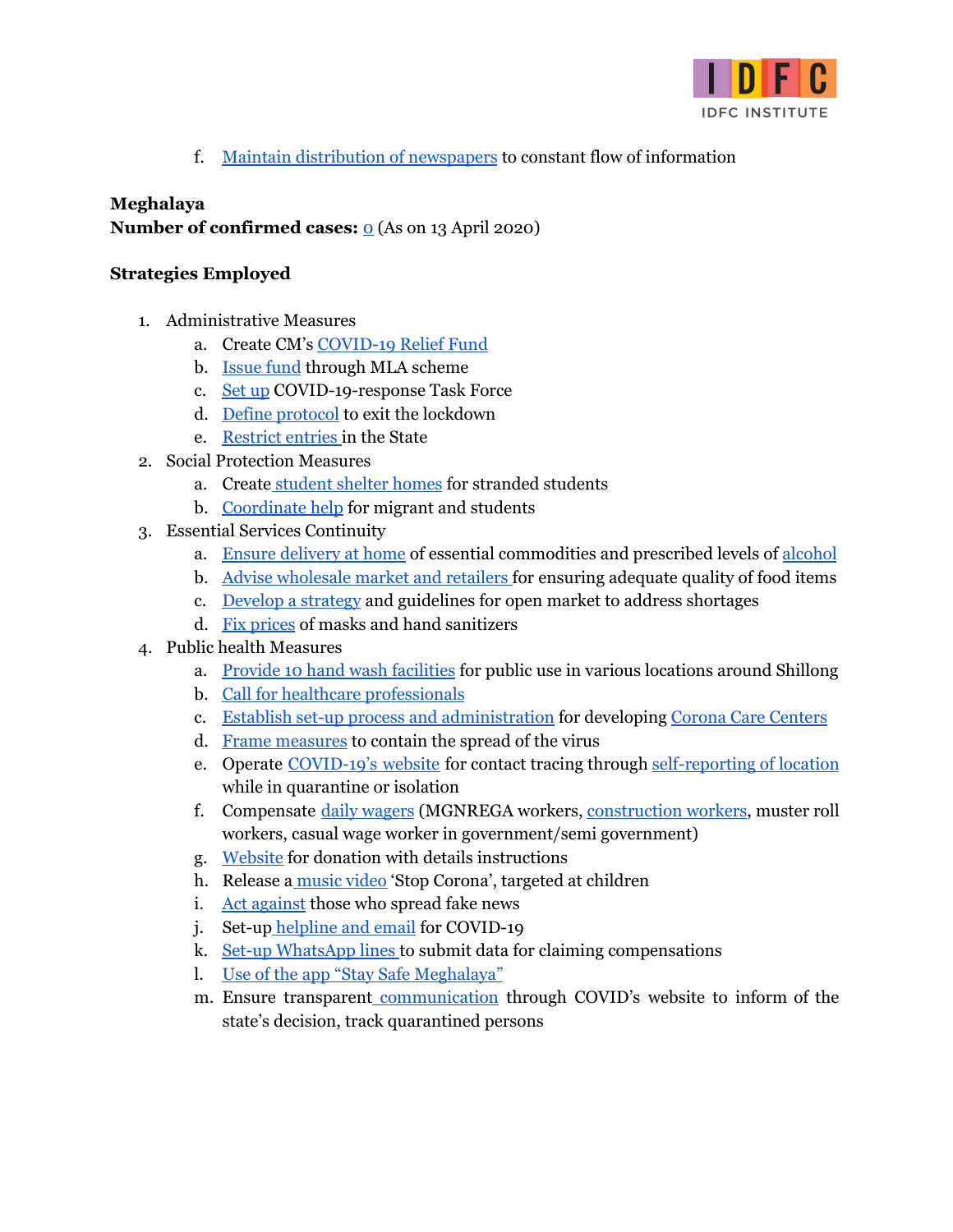

## <span id="page-20-0"></span>**Mizoram Number of confirmed cases:** [1](https://www.mohfw.gov.in/) (As on 13 April 2020)

- 1. Administrative Measures
	- a. Create CM's [relief](https://prsindia.org/files/covid19/notifications/1265.MZ_DIPR_Update_Apr%201.pdf) fund. MLAs contribute
	- b. Set-up five task [forces](https://prsindia.org/files/covid19/notifications/1265.MZ_DIPR_Update_Apr%201.pdf) on transport medical, migrant workers, insurance, animal husbandry
	- c. Set-up [sub-committees](https://prsindia.org/files/covid19/notifications/769.MZ_Health%20Constitution%20of%20Six%20Sub-Committees_March%2018.pdf) to look after preparedness and management of the outbreak
	- d. Set-up local level Task [Forces](https://prsindia.org/files/covid19/notifications/956.MZ_DIPR_Update_Mar%2027.pdf)
	- e. Close the [airport](https://prsindia.org/files/covid19/notifications/948.MZ_Airport_Closure_Mar%2023.pdf)
	- f. Suspend [movement](https://prsindia.org/files/covid19/notifications/939.MZ_Passengers_Movt_Zokhawthar_Mar%2021.pdf) of passengers and goods
	- g. Ensure [teaching](https://prsindia.org/files/covid19/notifications/945.MZ_Online_Classes_Mar%2023.pdf) through virtual material and online options
	- h. Landlords are exempting tenants from paying rent
- 2. Social Protection Measures
	- a. [Supply](https://prsindia.org/files/covid19/notifications/956.MZ_DIPR_Update_Mar%2027.pdf) free rice to BPL, AAY and registered under the Building & Other Construction Workers Board
	- b. Release of [prisoners](https://prsindia.org/files/covid19/notifications/1405.MZ_HC_Grants_Early_Pardon_Apr%203.pdf) to reduce crowd in jails
	- c. Provide [insurance](https://prsindia.org/files/covid19/notifications/966.MZ_DIPR_Update_Mar%2029.pdf) scheme to health workers
	- d. Provide cash [assistance](https://prsindia.org/files/covid19/notifications/973.MZ_DIPR_Update_Mar%2030.pdf) to farmers through DBT
	- e. [Accommodate](https://www.northeasttoday.in/mizoram-decides-to-call-retired-doctors-to-fight-covid-19/) stranded passengers at Mizoram Houses across the country
- 3. Essential services Continuity
	- a. Coordinate [networks](https://indianexpress.com/article/coronavirus/across-mizoram-400-tailors-are-working-round-the-clock-to-fight-covid-19-pandemic-6336544/?fbclid=IwAR3y8PTyJ7fjB2IrrZTJe2RhuxaWnEteDo2q3oh6vCVD_LeubkRmdD_DhgE) of tailors and garment industry to stitch PPE for frontline workers
	- b. Develop [strategy](https://prsindia.org/files/covid19/notifications/1265.MZ_DIPR_Update_Apr%201.pdf) for supporting farmers
- 4. Public health Measures
	- a. Set-up a state [control](https://prsindia.org/files/covid19/notifications/966.MZ_DIPR_Update_Mar%2029.pdf) room
	- b. Distribute PPE and hand [sanitizers](https://prsindia.org/files/covid19/notifications/971.MZ_DIPR_Update_Mar%2030.pdf)
	- c. Set up a [committee](https://www.northeasttoday.in/coronavirus-mizoram-constitutes-committee-for-setting-up/) to improve medical infrastructure, such as virology laboratory to test samples
	- d. Set-up a medical [operation](https://nenow.in/north-east-news/mizoram/mizoram-to-constitute-medical-operation-team-to-fight-coronavirus.html) team to control the spread of COVID-19
	- e. Clean [streets](https://www.telegraphindia.com/states/north-east/assam-government-steps-up-measures-to-battle-covid-19/cid/1760329) with fire tenders filled with low-concentration bleach and DDT solutions
	- f. Involve private hospitals to [ramp-up](https://www.eastmojo.com/coronavirus-updates/2020/03/26/covid19-mizoram-asks-assam-tripura-to-step-up-vigil-along-border) capacity of the healthcare system
	- g. Appeal retired health [personnel](https://prsindia.org/files/covid19/notifications/770.MZ_Health%20Appeal%20to%20Retired%20Health%20Personnel_March%2018.pdf)
	- h. Advise against public [gathering](https://prsindia.org/files/covid19/notifications/920.MZ_Champhai_Advisory_Mar%2016.pdf)
	- i. [Prohibit](https://prsindia.org/files/covid19/notifications/768.MZ_Health%20Epidemic%20Diseases%20Regulation_March%2017.pdf) sample testing by private labs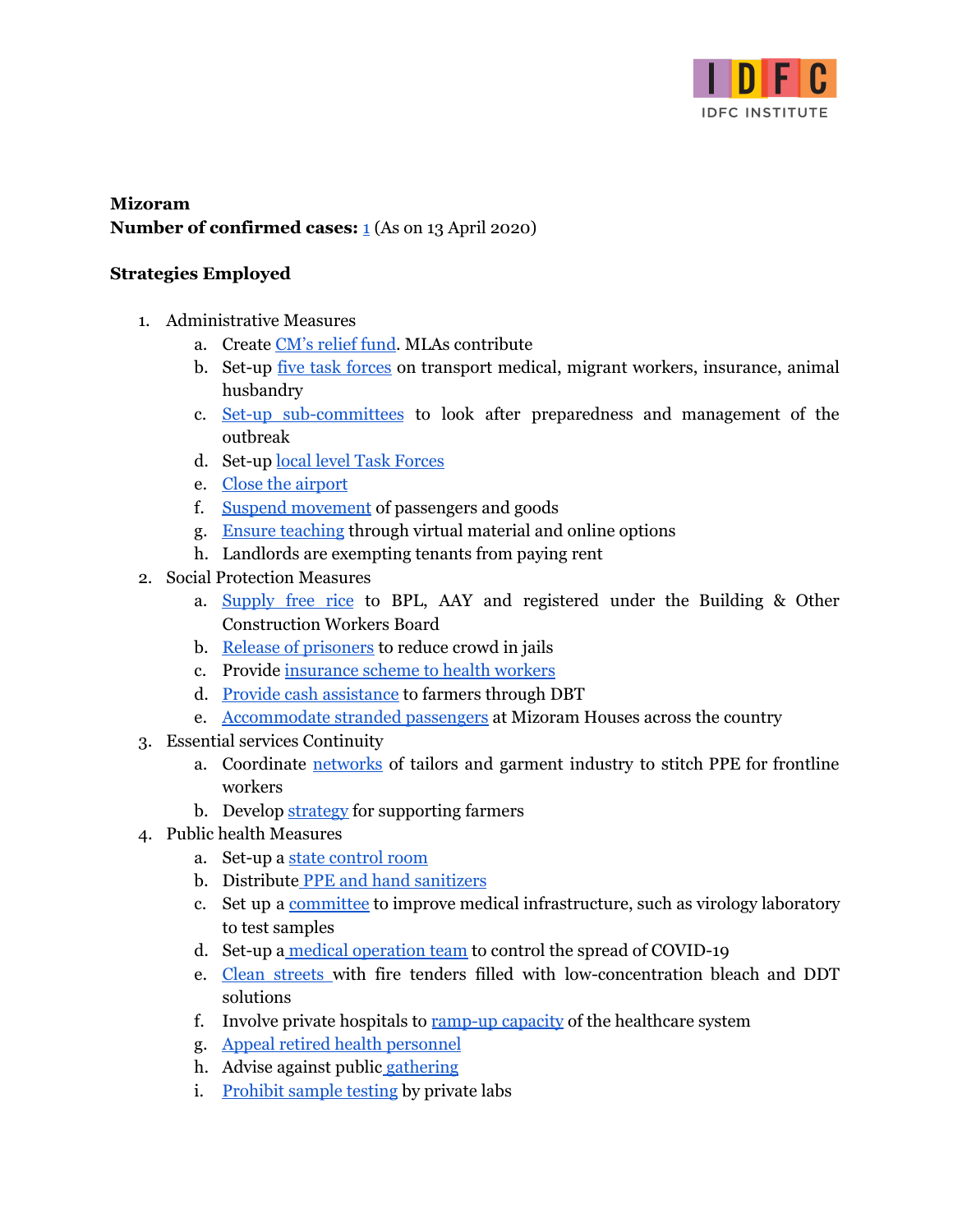

- j. Build [quarantine](https://prsindia.org/files/covid19/notifications/938.MZ_Quarantine_Centre_Zokhawthar_Mar%2021.pdf) centres
- k. Take action against circulation of wrong [information](https://prsindia.org/files/covid19/notifications/931.MZ_Police_Fake_Messages_Mar%2019.pdf) on social media
- l. Develop an [app](https://mcovid19.mizoram.gov.in/) to [communicate](https://prsindia.org/files/covid19/notifications/1406.MZ_Launch_mCOVID_App_Apr%203.pdf) with citizens
- m. Announcements over mikes and loudspeakers are asking people to stay indoors

#### <span id="page-21-0"></span>**Nagaland**

## **Number of confirmed cases:** [0](https://www.mohfw.gov.in/) (As on 13 April 2020)

- 1. Administrative Measures
	- a. Create CM's [relief](https://prsindia.org/files/covid19/notifications/1420.NL_Norms_Assistance_SDRF_Mar%2028.pdf) fund to allocate resources to [authorities](https://www.eastmojo.com/coronavirus-updates/2020/03/26/covid-19-nagaland-cm-sanctions-rs-38-lakh-to-all-state-districts) and associations
	- b. [Constitute](https://nenow.in/north-east-news/nagaland/coronavirus-nagaland-action-group-reviews-preventive-measures.html) a special action group on COVID-19 to institute preventive measures
	- c. Develop [mitigation](https://prsindia.org/files/covid19/notifications/1407.NL_Mitigation_Straegy_Document.pdf) strategy
	- d. Leverage existing volunteering [programmes](https://prsindia.org/files/covid19/notifications/1769.NL_Volunteers_Aapda_Mitra_Scheme_Apr%205.pdf) to recruit more people
	- e. Offer free [counselling](https://prsindia.org/files/covid19/notifications/1424.NL_Free_Tele_Counselling_Services_Mar%2030.pdf) through telephone
	- f. Create [e-learning](https://www.deccanherald.com/national/east-and-northeast/nagaland-takes-e-way-to-help-school-students-during-crisis-over-coronavirus-816471.html) with online courses
	- g. Train police forces to use thermal scanners
- 2. Social Protection Measures
	- a. Define [guidelines](https://prsindia.org/files/covid19/notifications/1609.NL_Guidelines_Farming_Sector_Apr%204.pdf) for farmers to continue their activities and protect them
	- b. Give [financial](https://prsindia.org/files/covid19/notifications/1421.NL_Building_Workers_Financial_Aid_Mar%2028.pdf) aid to workers under B&CW Welfare board
- 3. Essential Services Continuity
	- a. Prevent [shortage](https://prsindia.org/files/covid19/notifications/1857.NL_KMC_Water_Supply_Apr%206.pdf) of water
	- b. Set up permits for [movement](https://prsindia.org/files/covid19/notifications/1771.NL_Mon_Movement_Permits_Apr%205.pdf) and regulate [transportation](https://prsindia.org/files/covid19/notifications/1435.NL_Time_Movement_Vehicles_Essentials_Apr%202.pdf) of essential goods
	- c. [Report](https://prsindia.org/files/covid19/notifications/1433.NL_L&O_Report_Faciliation_Essentials_Apr%201.pdf) law and order for goods and services
	- d. Ensure normal [salaries](https://prsindia.org/files/covid19/notifications/1429.NL_Payment_Salary_Wages_Mar%2031.pdf) and wages bills for month of March
	- e. Identify firms to perform [home-delivery](https://prsindia.org/files/covid19/notifications/1417.NL_List_Home_Delivery_Firms_Kohima_Mar%2027.pdf) services
- 4. Public Health Measures
	- a. Spray [disinfectants](https://www.eastmojo.com/coronavirus-updates/2020/03/25/covid-19-kohima-municipal-workers-start-spraying-disinfectants) in public spaces such as bus stations
	- b. Ban [unhealthy](https://prsindia.org/files/covid19/notifications/678.NL_Notification-on-spitting-in-public-places-and-institutions_Mar23.pdf) public habits such as spitting
	- c. Suspend biometric [attendance](https://prsindia.org/files/covid19/notifications/1764.NL_Suspension_Aadhaar_Attendance_Mar%2016.pdf) in government buildings
	- d. Involve local level [authorities](https://prsindia.org/files/covid19/notifications/682.NL_Village-Councils-and-Ward-authorities-on-Home-Quarantine_Mar23.pdf) to monitor home quarantine
	- e. Identify hospital for [COVID-19](https://prsindia.org/files/covid19/notifications/1766.NL_Dimapur_District_Hospital_COVID19_Hospital_Apr%201.pdf)
	- f. Take actions against [non-cooperative](https://prsindia.org/files/covid19/notifications/1765.NL_Negligent_Health_Personnel_Apr%201.pdf)/reluctant healthcare personnel
	- g. Fix [prices](https://prsindia.org/files/covid19/notifications/1416.NL_Ceiling_Price_Surgical_Masks_Mar%2027.pdf) of surgical masks
	- h. [Stock-up](https://www.easternmirrornagaland.com/nagaland-issues-fresh-regulations-to-tackle-coronavirus/) on PPE
	- i. [Requisition](https://prsindia.org/files/covid19/notifications/1430.NL_Requisition_Other_Buildings_Mar%2031.pdf) buildings of private entities for converting into quarantine facilities in addition to [government](https://prsindia.org/files/covid19/notifications/670.NL_requisition_Mar28.pdf) buildings
	- j. Regulate private [hospitals](https://prsindia.org/files/covid19/notifications/684.NL_Directive-to-all-private-hospitals_Mar23.pdf) to ensure best care of infected patients
	- k. Track [citizens](https://prsindia.org/files/covid19/notifications/686.NL_stranded-enroute_Mar22.pdf) of the State who are travelling back or decided to stay back
	- l. [Prepare](https://prsindia.org/files/covid19/notifications/692.NL_Indoor-Facilities_Mar21.pdf) healthcare facilities and administration for handling COVID outbreak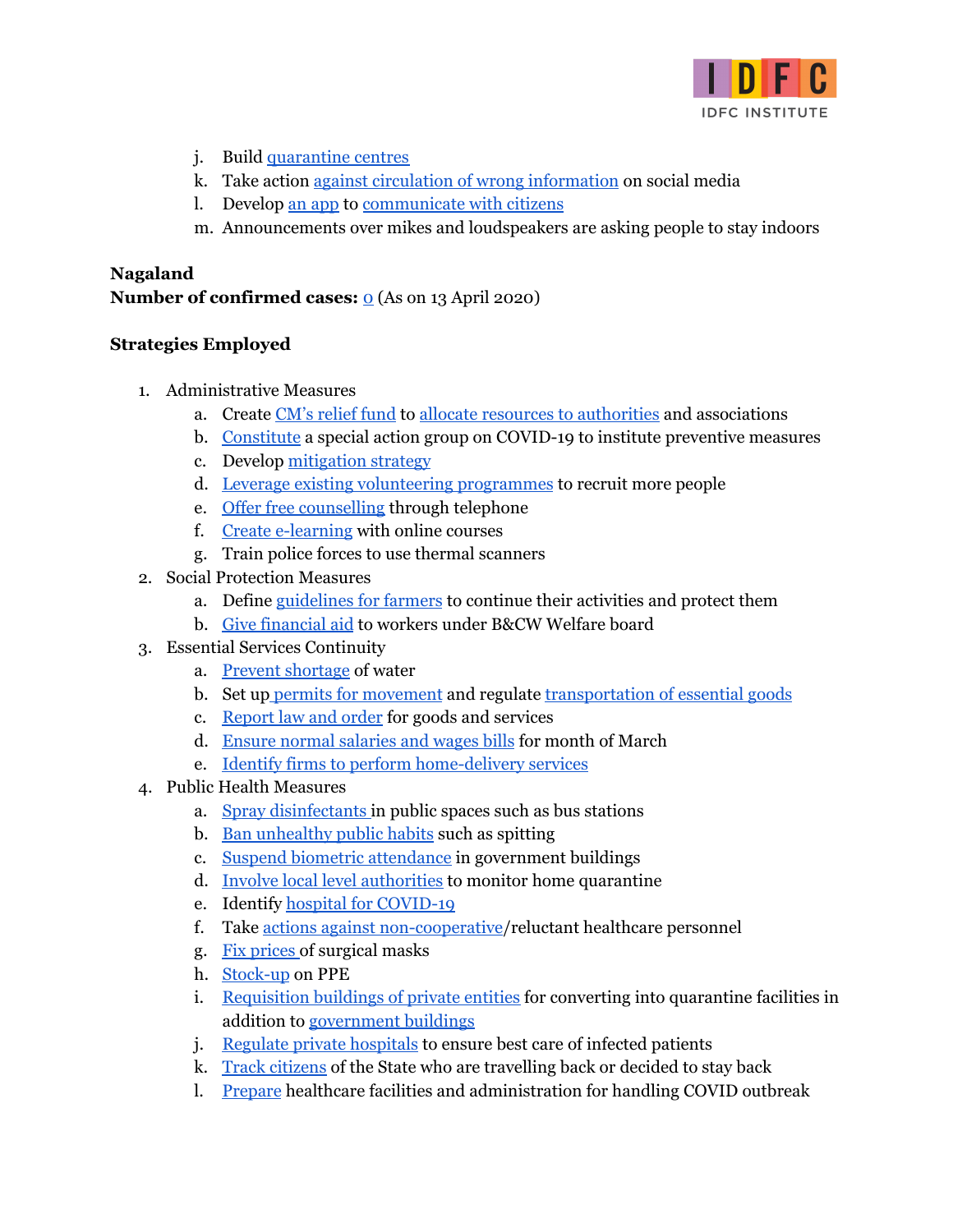

- m. [Publish](https://prsindia.org/files/covid19/notifications/689.NL_Public-Notice-on-dos-and-donts_Mar21.pdf) notice with safety guidelines for the public
- n. Impose home [quarantine](https://prsindia.org/files/covid19/notifications/691.NL_Compulsory-Home-Quarantine_Mar21.pdf) for citizens entering the state after 6th March
- o. [Determine](https://prsindia.org/files/covid19/notifications/693.NL_Public-Notice-on-sample-collection-and-transportation-Mar21.pdf) logistic principles for testing
- p. Define [measures](https://prsindia.org/files/covid19/notifications/690.NL_Closure-of-shops-restaurants-malls_Mar21.pdf) to contain community transmission of COVID-19
- q. Screen people [entering](https://prsindia.org/files/covid19/notifications/697.NL_Screening-of-persons-entering-at-inter-State-road_Mar19.pdf) the State at entry points of the borders
- r. Take actions against persons [spreading](https://prsindia.org/files/covid19/notifications/701.NL_rumors_Mar16.pdf) rumour
- s. [Develop](https://prsindia.org/files/covid19/notifications/1419.NL_COVID19_Mobile_App_Mar%2028.pdf) app accessible through [Nagaland](https://nagalandhealthproject.org/) Health Project website
- t. Engage help of [teachers](https://prsindia.org/files/covid19/notifications/677.NL_Notification-to-schools-on-the-role-of-teachers-on-COVID_Mar23.pdf) to educate and communicate children around COVID-19 and provide [IEC](https://prsindia.org/files/covid19/notifications/1604.NL_Guidelines_Student_Community_Mar%2017.pdf) material
- u. Broadcast [COVID-related](https://prsindia.org/files/covid19/notifications/1409.NL_Broadcast_Jingles_AIR_Mar%2023.pdf) messages through radio in English and local language
- v. Spread [information,](https://nenow.in/north-east-news/nagaland/coronavirus-nagaland-forms-special-action-group.html) guide on the use masks and disposal of medical waste through announcements coordinated by Gaon burhas (village chiefs) and NGOs
- w. Use [drones](https://www.eastmojo.com/ourcoronafighters/2020/03/30/covid-19-how-these-assam-youths-are-providing-food-to-needy-ones) to spread information about COVID-19
- x. Use twitter [handle](https://www.telegraphindia.com/states/north-east/nagaland-steps-up-coronavirus-vigil/cid/1751579) of the Directorate of Health and Family Welfare for official updates

## <span id="page-22-0"></span>**Odisha**

**Number of confirmed cases:** [54](https://www.mohfw.gov.in/) (As on 13 April 2020) **Total size of economic relief package:** Rs [2200](https://www.indiatvnews.com/news/india/coronavirus-odisha-rs-2200-crore-package-ration-pds-beneficiaries-602067) cr

- 1. Administrative Measures
	- a. [Determine](https://prsindia.org/files/covid19/notifications/1135.OD_Utilization_funds_State_Disaster_Response_Fund_mar_28.pdf) use of CM's Relief Fund
	- b. Release [assistance](https://www.businessinsider.in/india/news/coronavirus-cases-in-odisha-news-and-updates/articleshow/74771726.cms?utm_source=contentofinterest&utm_medium=text&utm_campaign=cppst) to districts
	- c. Set-up a task [force](https://timesofindia.indiatimes.com/city/bhubaneswar/coronavirus-odisha-government-suspends-inter-state-bus-services-forms-team-to-monitor-smooth-flow-of-essential-goods/articleshow/74762169.cms) to oversee the movement of goods in the state
	- d. Set-up control rooms and [helplines](https://www.newindianexpress.com/states/odisha/2020/mar/18/odisha-districts-set-up-24-hour-control-rooms-in-wake-of-coronavirus-outbreak-2118069.html) across the state
	- e. [Partner](https://prsindia.org/files/covid19/notifications/1145.OD_Collaborating_with_NGOs_Mar_31.pdf) with NGOs for mitigation measures
	- f. [Empower](https://prsindia.org/files/covid19/notifications/487.OD_Empowerment_of_Collectors_Municipal_Commissioners_for_home_delivery_of_pension_Mar_24.pdf) district and local level officials
	- g. Defer [salaries](https://prsindia.org/files/covid19/notifications/1147.OD_Deferment_salary_Mar_31.pdf) and wages of public and government servants
	- h. Set-up a [control](https://prsindia.org/files/covid19/notifications/1138.OD_Control_Room_migrant_labourers_mar_28.pdf) room for stranded migrant workers
	- i. Avail [e-Mulakat](https://prsindia.org/files/covid19/notifications/809.OD_eMulakat_district_jails_Mar_18.pdf) in jails
	- j. Establish District Level Committee for emergency [procurement](https://prsindia.org/files/covid19/notifications/481.OD_Constitution_of_District_level_emergency_procurement_Committe_Mar_21.pdf)
	- k. Protect [privacy](https://prsindia.org/files/covid19/notifications/479.OD_Media_advisory_Mar_21.pdf) of infected person and relatives in media
	- l. [Delegate](https://prsindia.org/files/covid19/notifications/484.OD_Enhancement_of_power_delegated_to_authorities_making_procurement_Mar_23.pdf) financial power to head of department and collector
	- m. Set-up online [self-registration](https://covid19.odisha.gov.in/) of travelers to monitor home quarantine
	- n. Add [projects](https://prsindia.org/files/covid19/notifications/850.OD-Addition-of-projects-in-admissable-projects-list-under-MPLADS-Funds-Mar-23.pdf) under the MLALADS guidelines
	- o. Close [residential](https://prsindia.org/files/covid19/notifications/847.OD-Closure-of-residential-schools-managed-by-SCST-Dept-Mar-23.pdf) schools of SC&ST Departments and arrange for financial incentives
	- p. Suspend [intra-state](https://prsindia.org/files/covid19/notifications/485.OD_Suspension_bus_movements_Mar_23.pdf) bus services
	- q. Empower Municipal [Corporation](https://prsindia.org/files/covid19/notifications/483.OD_Constitution_of_committee_for_BMC_for_emergency_procurement_Mar_22.pdf) for taking decision of emergency procurements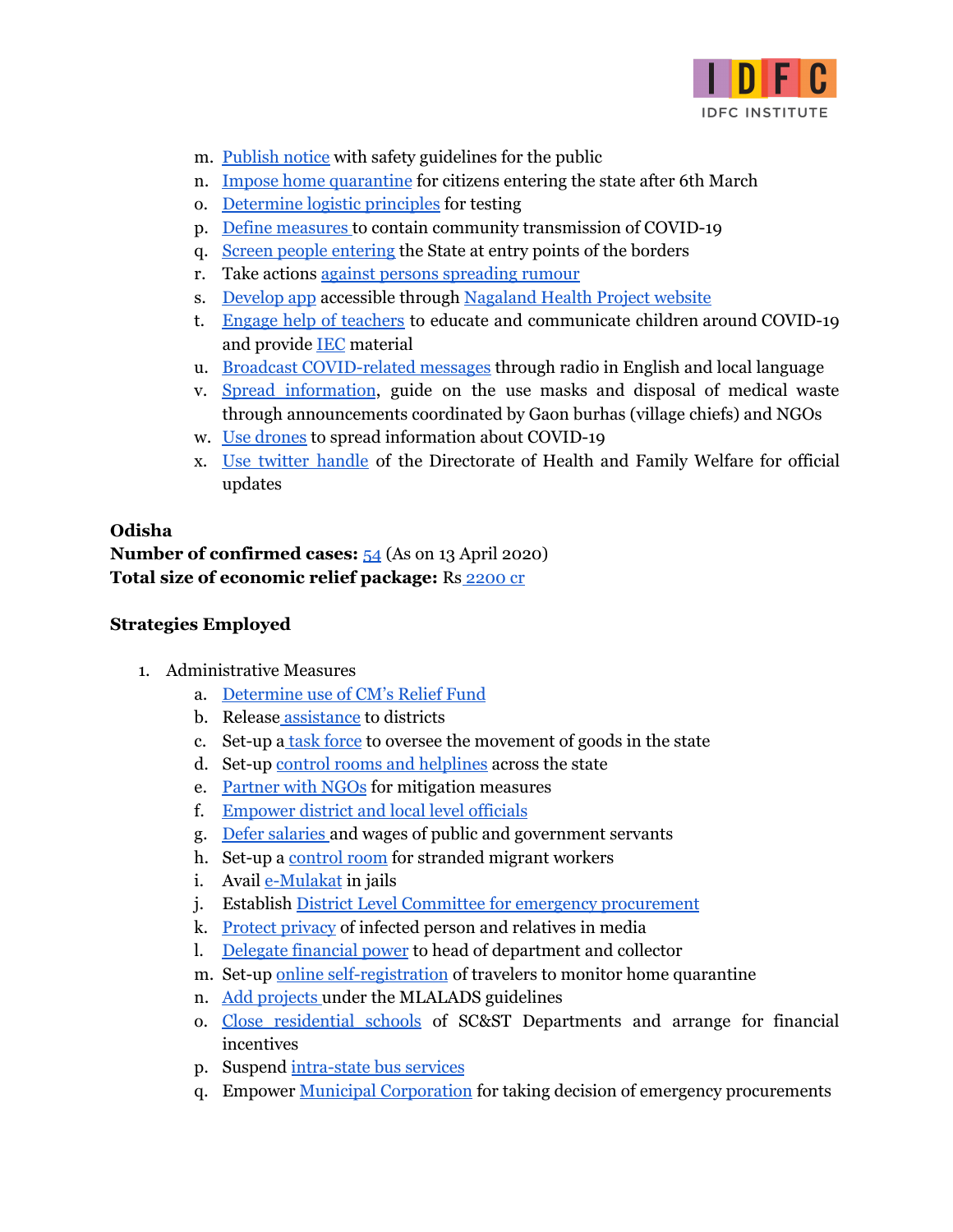

- r. Define critical [administrative](https://prsindia.org/files/covid19/notifications/814.OD-Classification-GovtDept-Mar-21.pdf) roles
- s. Regulate services of [Aadhaar](https://prsindia.org/files/covid19/notifications/824.OD-Regulating%20services%20in%20AAHAAR-Centres-Mar-16.pdf) centers
- t. Punish cruelty against [animals](https://prsindia.org/files/covid19/notifications/822.OD-Preventing-abandonment-of-pets-and-cruelty-against-Animals-Mar-18.pdf)
- 2. Social Protection Measures
	- a. [Transfer](https://www.outlookindia.com/website/story/india-news-how-state-governments-are-managing-the-coronavirus-pandemic-amid-21-day-lockdown/349551) four months' advance salary for doctors, medical and paramedical staff
	- b. [Deliver](https://www.newindianexpress.com/states/odisha/2020/mar/18/pvt-hospitals-asked-to-open-covid-corners-2118056.html) rations to all elderly persons under Public Distribution System at doorsteps; cooked food to be provided in rural areas
	- c. Distribute 3-months [provisions](https://prsindia.org/files/covid19/notifications/831.OD-PDS-Distribution-Mar-17.pdf) of food grains to beneficiaries under NFSA and state food security scheme
	- d. Provide registered street vendors Rs [3000](https://www.businessinsider.in/india/news/coronavirus-cases-in-odisha-news-and-updates/articleshow/74771726.cms) for the lockdown period
	- e. Release selected **[prisoners](https://www.newindianexpress.com/states/odisha/2020/mar/28/coronavirus-brings-interim-freedom-for-60-prisoners-in-odisha-2122573.html)** to prevent the spread of COVID-19
	- f. Provide [incentives](https://prsindia.org/files/covid19/notifications/474.OD_Guidelines_for_persons_traveling_from_abroad_Mar_16.pdf) of Rs [15000](https://www.downtoearth.org.in/blog/health/covid-19-how-odisha-is-setting-an-example-in-preparedness-69940) to those who self-declare foreign travel
	- g. Provide ration entitlement to [pregnant](https://docs.google.com/spreadsheets/d/19PBIps8-1k4jEjEv8iRH6DQp1IsVZlYCBwninqSxYNg/htmlview?fbclid=IwAR1mfuejhsrP6MOgl_UWRMl6h6Qs1FU98LIs7lCWlqgugSwbAa3_r-EDb_E#) women and lactating mothers
	- h. Secure livelihood of [MGNREGS](https://prsindia.org/files/covid19/notifications/1148.OD_MGNREGS_Measures_Mar_31.pdf) by issuing job-cards, prioritising individual beneficial activities
	- i. Manage free [canteens](https://prsindia.org/files/covid19/notifications/1141.OD_Management_GP_ULB-_free_kitchens_WSHGs_Mar_30.pdf) at local level
	- j. [Provide](https://prsindia.org/files/covid19/notifications/1144.OD_provision_food_nnedy_rural_Mar_30.pdf) food for sick, destitute and indigent in rural areas
	- k. Ask [employers](https://prsindia.org/files/covid19/notifications/828.OD-Not-to-terminate-or-reduce-wages-of-employee-COVID-Mar-21.pdf) not to terminate jobs or reduce wages
	- l. Renew [licenses](https://prsindia.org/files/covid19/notifications/833.OD-Renewal-licenses-fair-price-shops-Mar-22.pdf) of Fair Price Shops for part-year (until July)
	- m. Delivery at [doorsteps](https://prsindia.org/files/covid19/notifications/837.OD-Trade-license-certificate-valid-document-movement-of-goods-Mar-24.pdf) of Take Home Rations (THR) and rations for Home Cooked Meals (HCM) for beneficiaries under SNP
	- n. Provide migrant workers food and shelter
- 3. Essential services Continuity
	- a. [Determine](https://prsindia.org/files/covid19/notifications/1146.OD_Extension_operate_authorization_Mar_31.pdf) critical and essential activities to continue
	- b. Continue supply of [livestock](https://prsindia.org/files/covid19/notifications/990.OD_Shops_operating_livestock_feed_Mar_28.pdf) feed
	- c. [Prohibit](https://prsindia.org/files/covid19/notifications/815.OD_Prohibition_on_strike_drinking_water_sanitation_Mar21.pdf) labour strikes for workers of the water and sanitation sector
	- d. Ensure uninterrupted supply of milk and milk [produces](https://prsindia.org/files/covid19/notifications/838.OD-Authorisation-vehicle-pass-for-supply-of-milk-Mar-25.pdf)
	- e. Ensure free [movement](https://prsindia.org/files/covid19/notifications/984.OD_Opening_Dhabas_goods_vehicles_Mar_25.pdf) of essential goods transporters and their access to services
	- f. Define essential [industries](https://prsindia.org/files/covid19/notifications/490.OD_steel_plants_mines_essential_services_Mar_24.pdf) and [services](https://prsindia.org/files/covid19/notifications/491.OD_veterinary_services_essential_Mar_24.pdf) that will function during lockdown
	- g. Create state [monitoring](https://prsindia.org/files/covid19/notifications/817.OD-Constitution-of-state-level-monitoring-unit-on-goods-and-services-Mar-22.pdf) unit for goods and services
	- h. Arrange for smooth [movement](https://prsindia.org/files/covid19/notifications/836.OD-Smooth-movement-permitted-goods-Mar-22.pdf) of goods and services
	- i. Establish conditions for emergency [procurement](https://prsindia.org/files/covid19/notifications/821.OD-Emergency-procurement-provisions-materials-materials-Mar-24.pdf) of raw materials
	- j. Allow trade license [certificates](https://prsindia.org/files/covid19/notifications/837.OD-Trade-license-certificate-valid-document-movement-of-goods-Mar-24.pdf) as document of authentication for circulation of goods
	- k. Provide incentives for suppliers of medicines
- 4. Public health Measures
	- a. Set-up [precautionary](https://prsindia.org/files/covid19/notifications/825.OD-Precautions-in%20urban%20areas-Mar-16.pdf) measures for urban areas
	- b. Implement complete [shutdown](https://prsindia.org/files/covid19/notifications/1617.OD_Complete_shutdown_48_hours_Apr_03.pdf) of 2-days in specific area
	- c. Assess the [capacity](https://prsindia.org/files/covid19/notifications/1909.OD_hospitals_isloation_facility_apr_6.pdf) of hospitals and isolation facilities
	- d. Define framework for [establishment](https://prsindia.org/files/covid19/notifications/1918.OD_establishment_covid_hospitals_apr_6.pdf) and operations of COVID facilities
	- e. Define roles and [responsibilities](https://prsindia.org/files/covid19/notifications/1618.OD_Role_Responsibilities_Oversight_Officers_apr_3.pdf) of COVID facilities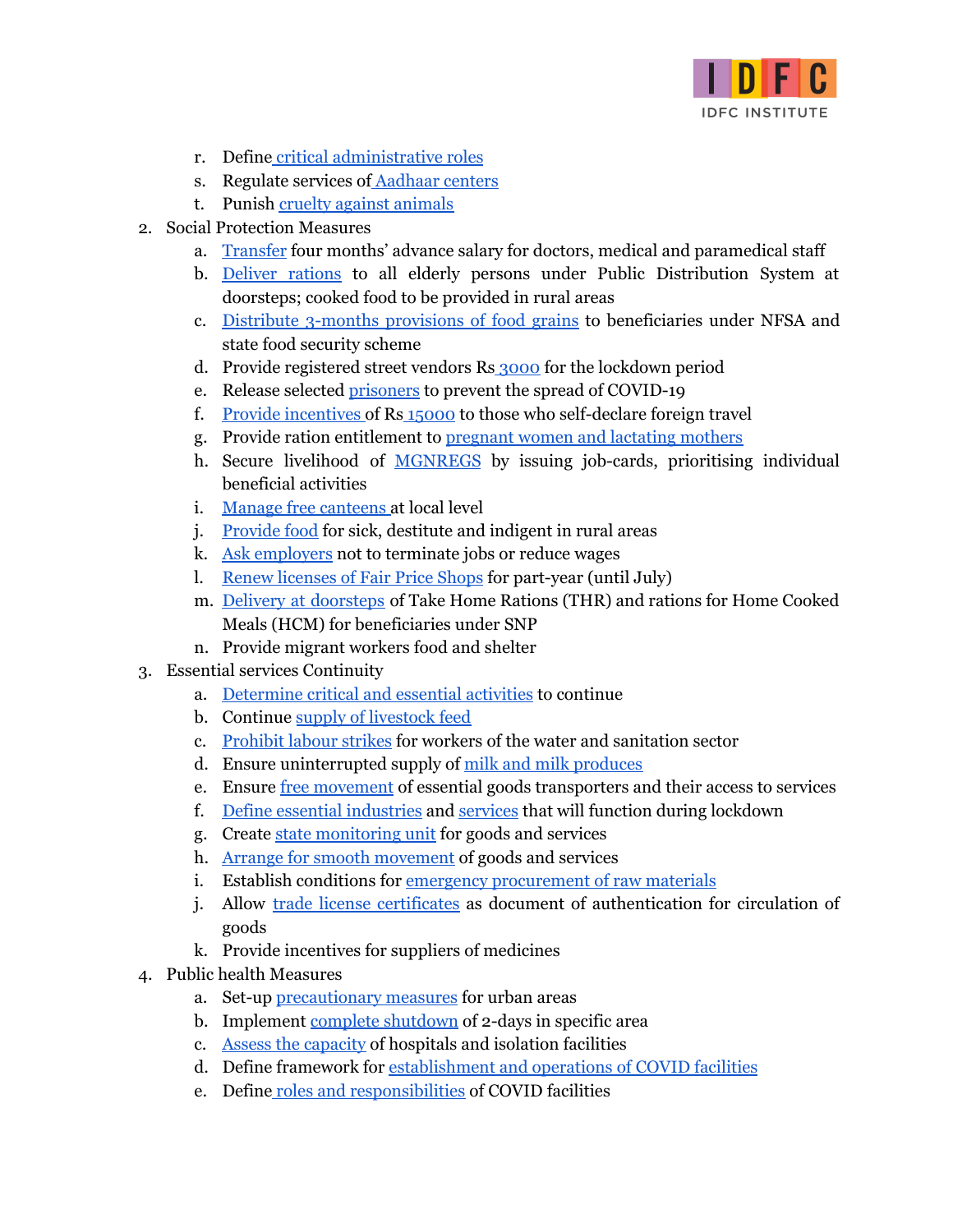

- f. Establish COVID units within [government](https://prsindia.org/files/covid19/notifications/1614.OD_Establishment_District_COVID19_hospitals_Apr_03.pdf) hospitals
- g. [Requisition](https://prsindia.org/files/covid19/notifications/1925.OD_private_health_providers_apr_6.pdf) private healthcare facilities resources
- h. Mobilise technical [assistance](https://prsindia.org/files/covid19/notifications/1865.OD_technical_assistance_Apr_5.pdf) from government medical colleges and hospitals
- i. Deploy [AYUSH](https://prsindia.org/files/covid19/notifications/1872.OD_AYUSH_doctors_Apr_5.pdf) doctors
- j. Open [COVID-19](https://prsindia.org/files/covid19/notifications/477.OD_Private_healthcare_facilities_guidelines_Mar_19.pdf) zones in private hospitals
- k. Train MBBS [students](https://www.businessinsider.in/india/news/coronavirus-cases-in-odisha-news-and-updates/articleshow/74771726.cms) to treat COVID-19 patients
- l. Convert [available](https://prsindia.org/files/covid19/notifications/1137.OD_Using_locked_school_hostel_buildings_temporary_shelters_mar_28.pdf) schools and hostels for hosting stranded migrants
- m. Prepare and manage [quarantine](https://prsindia.org/files/covid19/notifications/1143.OD_preparedness_quarantine_centres_Mar_30.pdf) centers at the district level
- n. Establish [standalone](https://prsindia.org/files/covid19/notifications/1133.OD_SOP_COVID-19_Hospitals_Mar%2028.pdf) SOP for COVID units
- o. Establish process for general [hospitals](https://prsindia.org/files/covid19/notifications/1134.OD_Guidelines_Hospitals_Mar_28.pdf) and nursing homes when COVID case is detected
- p. Train [students](https://prsindia.org/files/covid19/notifications/1136.OD_Training_MBBS_students_Mar_28.pdf) of medical colleges
- q. Seek for senior [professionals](https://prsindia.org/files/covid19/notifications/989.OD_Invitation_srprofessionals_Honorary_Advisors_Mar_28.pdf) to advise the government, [engagement](https://prsindia.org/files/covid19/notifications/1132.OD_shortterm_engagement_Microbiologists_Mar_27.pdf) of [microbiologists](https://prsindia.org/files/covid19/notifications/1132.OD_shortterm_engagement_Microbiologists_Mar_27.pdf)
- r. Establish a [control](https://prsindia.org/files/covid19/notifications/986.OD_Round_the_clock_control_room_Mar_26.pdf) room to function 24/24
- s. Define guidelines for [management](https://prsindia.org/files/covid19/notifications/816.OD-Guidelines-on-management-of-temporary-health-centres-Mar-21.pdf) of temporary health centers for quarantine centers
- t. Increase [healthcare](https://prsindia.org/files/covid19/notifications/476.OD_Increase_paramedics_and_doctors_sanctioned_strength_Mar_18.pdf) workers by 25% and requisition vehicles
- u. Issue safety [measures](https://prsindia.org/files/covid19/notifications/827.OD-Guideline-worksite-Mar-17.pdf) to be followed in workplaces, [factories](https://prsindia.org/files/covid19/notifications/844.OD-Guidelines-Factory-Mgmt-Mar-17.pdf) and [businesses](https://prsindia.org/files/covid19/notifications/843.OD-Precautions-Handloom-Handicrafts-Mar-13.pdf)
- v. Define precautionary [measures](https://health.odisha.gov.in/pdf/Precautionary-Prisions-Covid19.pdf) for jails
- w. Set-up [precautionary](https://prsindia.org/files/covid19/notifications/846.OD-Preventive-measures-social-security-Mar-16.pdf) measures for mass gathering, camps activities, educational facilities hostels of destitutes and old age homes (also earlier on the 13th [march](https://prsindia.org/files/covid19/notifications/473.OD_Banning_mass_gathering_Mar_13.pdf))
- x. [Requisition](https://prsindia.org/files/covid19/notifications/826.OD-Requisition-hostels-OUAT-quarantine-facility-Mar-24.pdf) hostels facilities to convert for quarantine units
- y. Engage [anganwadi](https://www.newindianexpress.com/states/odisha/2020/mar/18/pvt-hospitals-asked-to-open-covid-corners-2118056.html) workers, ASHA and SHG members to sensitise people in rural areas
- z. Manage IEC [COVID-related](https://prsindia.org/files/covid19/notifications/843.OD-Precautions-Handloom-Handicrafts-Mar-13.pdf) activities through [webportal](http://nhmodisha.gov.in/corona.aspx)
- aa. Set-up [COVID19](https://covid19.odisha.gov.in/) portal for communication and awareness

## <span id="page-24-0"></span>**Puducherry**

**Number of confirmed cases:** [7](https://www.mohfw.gov.in/) (As on 13 April 2020)

- 1. Administrative Measures
	- a. Impose strict border [controls](https://www.businessinsider.in/india/news/poor-financial-position-causing-hurdles-in-tackling-covid-19-situation-puducherry-cm/articleshow/75054782.cms)
	- b. Be transparent with public / industrialists about challenges faced, including for [financial](https://www.businessinsider.in/india/news/poor-financial-position-causing-hurdles-in-tackling-covid-19-situation-puducherry-cm/articleshow/75054782.cms) aid
	- c. Prepare [schools](https://www.newindianexpress.com/states/tamil-nadu/2020/apr/08/board-exams-worry-not-pondy-edu-dept-makes-it-easier-2127340.html) for online education
	- d. Enlist support of **[NCC](https://www.thehindu.com/news/national/tamil-nadu/ncc-cadets-join-fight-against-covid-19/article31278412.ece)** cadets for managing social distancing and distribution of food
- 2. Essential services Continuity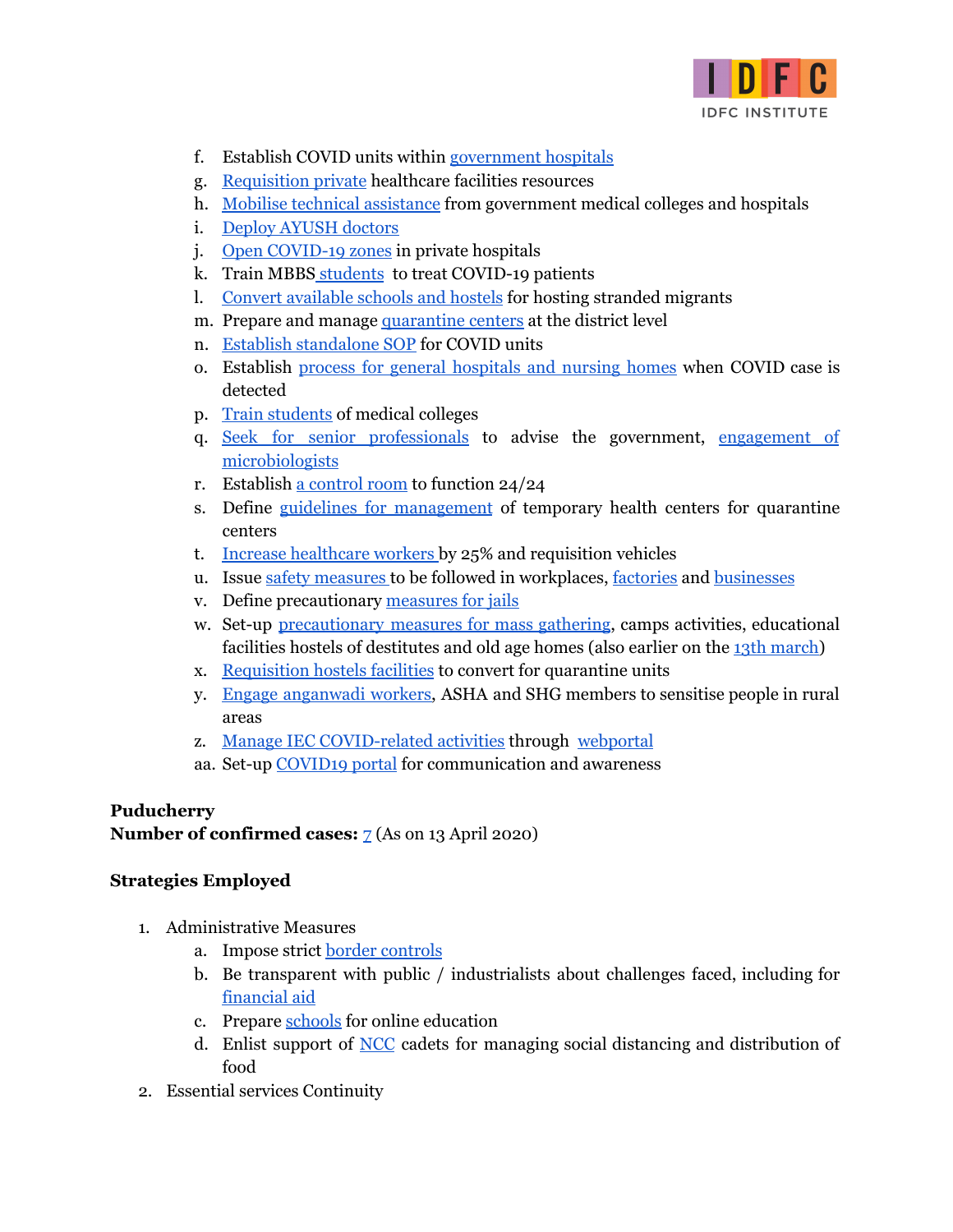

- a. [Doorstep](https://www.deccanherald.com/national/south/puducherry-govt-to-supply-essentials-at-door-steps-cm-818132.html) [delivery](https://www.deccanherald.com/national/south/puducherry-govt-to-supply-essentials-at-door-steps-cm-818132.html) of essential goods
- 3. Public health surveillance and healthcare services
	- a. Undertake [random](https://www.businessinsider.in/india/news/200-random-samples-test-negative-for-covid-19-in-puducherry/articleshow/75110963.cms) sample testing at primary healthcare centres for COVID-19
	- b. Introduce automated [self-evaluation](https://innovaccer.com/test-yourself-puducherry/) application to identify at-risk patients
	- c. Collaborate with cricket associations to transform cricket [stadiums](https://www.outlookindia.com/newsscroll/puducherrys-cricket-association-offers-dormitory-for-covid19-patients/1777120) into quarantine facilities
	- d. Enlist support of volunteers and  $\triangle SHA$  workers to undertake intensive checking and awareness programmes
	- e. Collaborate and discuss developments with private sector [hospitals](https://medicaldialogues.in/state-news/puducherry/pondy-cm-holds-discussion-with-private-medical-college-authorities-64676)

## <span id="page-25-0"></span>**Punjab**

**Number of confirmed cases:** [151](https://www.mohfw.gov.in/) (As on 13 April 2020) **Total size of economic relief package:** 116 Cr

## **Strategies [Employed](https://www.business-standard.com/article/current-affairs/up-to-kerala-how-states-are-helping-the-poor-amidst-coronavirus-outbreak-120032400344_1.html)**

- 1. Administrative Measures
	- a. Announce a [statewide](https://static.mygov.in/rest/s3fs-public/mygov_158505931251307401.pdf) lockdown on 22 March 2020
	- b. [Announce](https://www.hindustantimes.com/cities/punjab-minister-tript-bajwa-to-donate-month-s-salary-to-cm-s-relief-fund-for-efforts-to-control-covid-19/story-gz4vLBpDLSoiqmMLR2eqaP.html) donations of IAS officers' and cabinet ministers' one month salary to the CM relief fund
	- c. Request the Centre to [release](https://www.business-standard.com/article/news-ani/covid-19-punjab-govt-urges-centre-to-release-rs-150-crore-for-isolation-wards-buildings-120032301655_1.html) Rs 150 crore for building isolation wards and other buildings necessary to treat coronavirus patients
	- d. Set up [COVID](https://www.business-standard.com/article/pti-stories/punjab-cm-sets-up-covid-relief-fund-120032401718_1.html) Relief Fund
- 2. Social Protection Measures
	- e. Declare an immediate relief of Rs 3,000 to each registered [construction](https://www.business-standard.com/article/economy-policy/covid-19-govt-directs-states-to-transfer-cash-to-construction-workers-120032400746_1.html) worker in the state as a direct transfer
	- f. Earmark Rs 20 [crore](https://www.hindustantimes.com/cities/punjab-minister-tript-bajwa-to-donate-month-s-salary-to-cm-s-relief-fund-for-efforts-to-control-covid-19/story-gz4vLBpDLSoiqmMLR2eqaP.html) out of the Chief Minister Relief Fund for providing free food and medicines to the needy in the state
- 3. Essential Services Continuity
	- g. Local government departments deferred the due date of making [payment](https://www.thestatesman.com/cities/chandigarh/covid-19-punjab-state-wide-curfew-1502869171.html) of water and [sewerage](https://www.thestatesman.com/cities/chandigarh/covid-19-punjab-state-wide-curfew-1502869171.html) bills by one month in all Municipal Corporations and Councils
	- h. Request [commercial](https://www.outlookindia.com/newsscroll/amarinder-urges-centre-to-immediately-release-rs-2088-cr-gst-compensation-for-punjab/1783549) banks to defer loan instalments for Agriculture/Crop loans, and waive off interest for three months

#### <span id="page-25-1"></span>**Rajasthan**

**Number of confirmed cases:** [804](https://www.mohfw.gov.in/) (As on 13 April 2020) **Total size of the economic relief package:** Rs [2000](https://www.dvara.com/research/resources/notes/interventions-of-states-in-response-to-covid-19-outbreak/) crores

#### **Strategies Employed**

1. Administrative Measures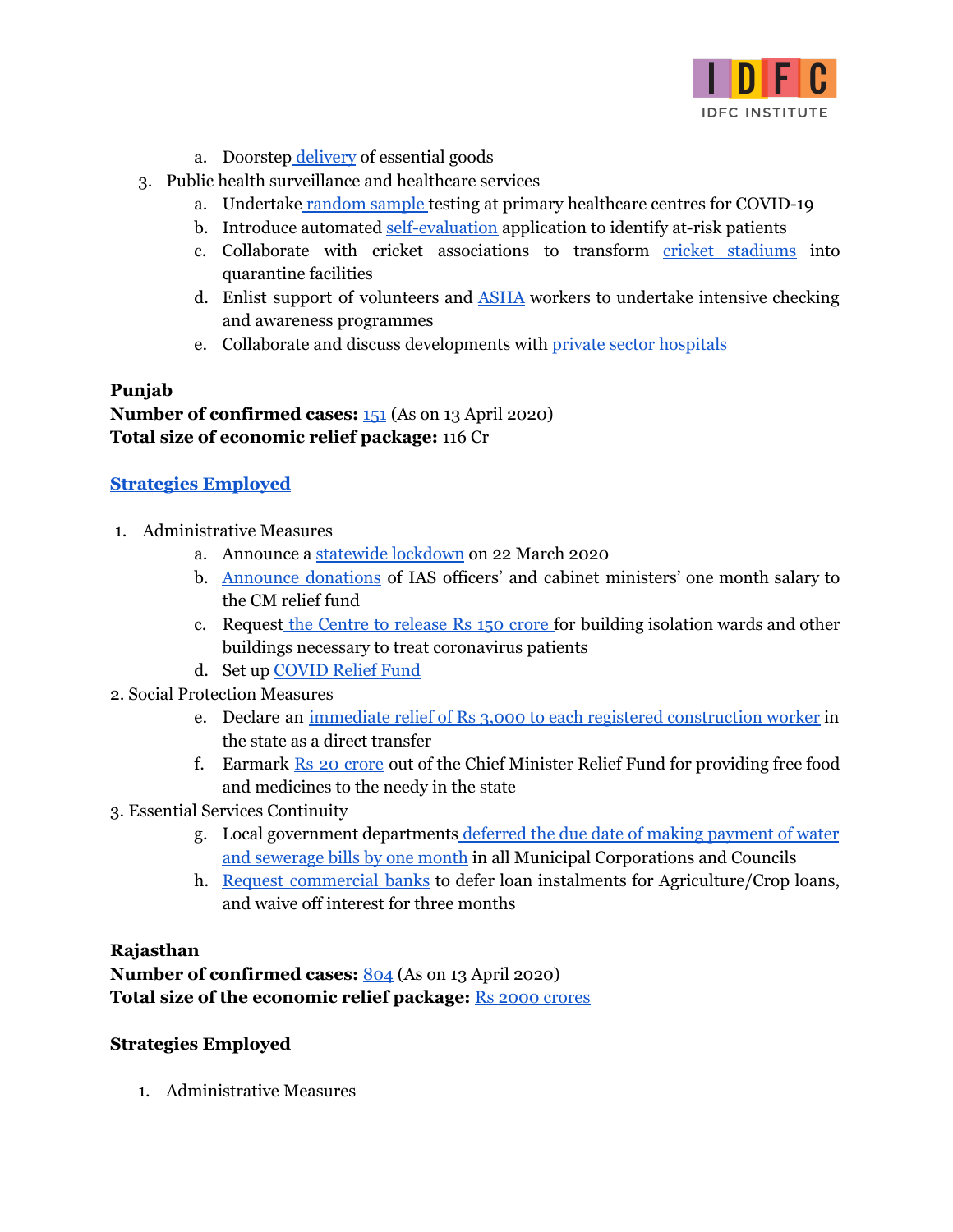

- a. Open CM's [Relief](https://www.deccanherald.com/national/north-and-central/covid-19-rajasthan-govt-restricts-assembly-of-5-or-more-people-816960.html) Fund and ask donations from bureaucrats
- b. Constitute Task Forces for health and [economy](https://prsindia.org/files/covid19/notifications/1794.RJ_CM_Task_Forces_Apr%203.pdf)
- c. Give funds to [DISCOMS](https://prsindia.org/files/covid19/notifications/1787.RJ_Electricity_Water_Dept_Measures_Apr%202.pdf)
- 2. Social Protection Measures
	- a. Transfer two month's pension via Cash [transfer](https://www.dvara.com/research/resources/notes/interventions-of-states-in-response-to-covid-19-outbreak/) to 78 lakh [beneficiaries](https://www.hindustantimes.com/india-news/coronavirus-update-rajasthan-bans-private-vehicles-to-give-pension-food-to-poor/story-McqrXsvPuqHPEA7wTe6qDI.html)
	- b. [One-time](https://www.hindustantimes.com/india-news/coronavirus-update-rajasthan-bans-private-vehicles-to-give-pension-food-to-poor/story-McqrXsvPuqHPEA7wTe6qDI.html) relief of Rs.1000 [f](https://www.hindustantimes.com/india-news/coronavirus-update-rajasthan-bans-private-vehicles-to-give-pension-food-to-poor/story-McqrXsvPuqHPEA7wTe6qDI.html)or Below Poverty Line (BPL) families, state BPL, ration-cards AAY holders, construction workers and registered street vendors without pension scheme
	- c. Gives free [ration](https://www.hindustantimes.com/india-news/coronavirus-update-rajasthan-bans-private-vehicles-to-give-pension-food-to-poor/story-McqrXsvPuqHPEA7wTe6qDI.html) for two months for families under the National Food Security Act (NFSA) list and subsidised wheat
	- d. Distribute ration packets to the needy, who are not [included](https://www.hindustantimes.com/india-news/coronavirus-update-rajasthan-bans-private-vehicles-to-give-pension-food-to-poor/story-McqrXsvPuqHPEA7wTe6qDI.html) in the NFSA list
	- e. Provide to [beneficiaries](https://news.abplive.com/news/india/coronavirus-impact-rajasthan-under-lockdown-till-march-31-covid-19-1180245) who are specifically street vendors and daily workers.This includes items of need such as flour, pulses, rice, oil etc.
	- f. Serve cooked food to about 2,00,000 people with help of [Akshay](https://thewire.in/labour/rajasthan-migrant-labourers-hungry) Patra [Foundation](https://thewire.in/labour/rajasthan-migrant-labourers-hungry)
	- g. Protect [payment](https://news.abplive.com/news/india/coronavirus-impact-rajasthan-under-lockdown-till-march-31-covid-19-1180245) of salaries and jobs for all factory workers
	- h. Take over private [hospitals](https://frontline.thehindu.com/dispatches/article31182787.ece) for taking care of COVID patients in some districts
	- i. Defer [electricity](https://prsindia.org/files/covid19/notifications/1783.RJ_Electricity_Water_Dept_Measures_Apr%202.pdf) bills for two months for industries, commerces and agricultural activities and certain [residential](https://prsindia.org/files/covid19/notifications/1785.RJ_Electricity_Water_Dept_Measures_Apr%202.pdf) units
	- j. Extend to 3 months the amnesty of [outstanding](https://prsindia.org/files/covid19/notifications/1784.RJ_Electricity_Water_Dept_Measures_Apr%202.pdf) power bills on residences and agricultural connections and apply [discount](https://prsindia.org/files/covid19/notifications/1786.RJ_Electricity_Water_Dept_Measures_Apr%202.pdf)
	- k. Create [shelters](https://theprint.in/india/sanitisers-to-migrant-shelters-rajasthans-covid-19-fight-is-a-public-private-venture/392015/) for migrant workers
	- l. Provide free [hybrid](https://prsindia.org/files/covid19/notifications/1789.RJ_Electricity_Water_Dept_Measures_Apr%202.pdf) corn seeds and bajar [seeds](https://prsindia.org/files/covid19/notifications/1790.RJ_Electricity_Water_Dept_Measures_Apr%202.pdf) to farmers
	- m. Provide free [equipment](https://prsindia.org/files/covid19/notifications/1791.RJ_Electricity_Water_Dept_Measures_Apr%202.pdf) to economically weak and marginal farmers
	- n. Provide [additional](https://prsindia.org/files/covid19/notifications/1792.RJ_Electricity_Water_Dept_Measures_Apr%202.pdf) loans to farmers
	- o. Defer [water](https://prsindia.org/files/covid19/notifications/1793.RJ_Electricity_Water_Dept_Measures_Apr%202.pdf) bills to all consumers for two months
	- p. Give [cash-transfer](https://prsindia.org/files/covid19/notifications/623.RJ_EncouragementGrant_HealthProfessionals_24032020.pdf) to support health professionals
	- q. [Accommodate](https://prsindia.org/files/covid19/notifications/620.RJ_Establishment%20of%20Quarantine%20Centres_22032020.pdf) housing personnel in quarantine shelter
- 3. Essential services Continuity
	- a. Set up [e-passes](https://www.medianama.com/2020/03/223-rajasthan-passes-coronavirus/) for supervising movements during the lockdown through RajCop Citizen app
	- b. Authorize [e-commerce](https://www.medianama.com/2020/03/223-rajasthan-passes-coronavirus/) companies to continue home delivery
- 4. Public health measures
	- a. Restrict [gathering](https://www.deccanherald.com/national/north-and-central/covid-19-rajasthan-govt-restricts-assembly-of-5-or-more-people-816960.html) of 5 or more people
	- b. Extend services of healthcare [professionals](https://prsindia.org/files/covid19/notifications/1782.RJ_M.o.M_SDRA_Mar%2030.pdf) retiring end of March to end of August

## **Sikkim**

**Number of confirmed cases:** [0](https://www.mohfw.gov.in/) (As on 13 April 2020)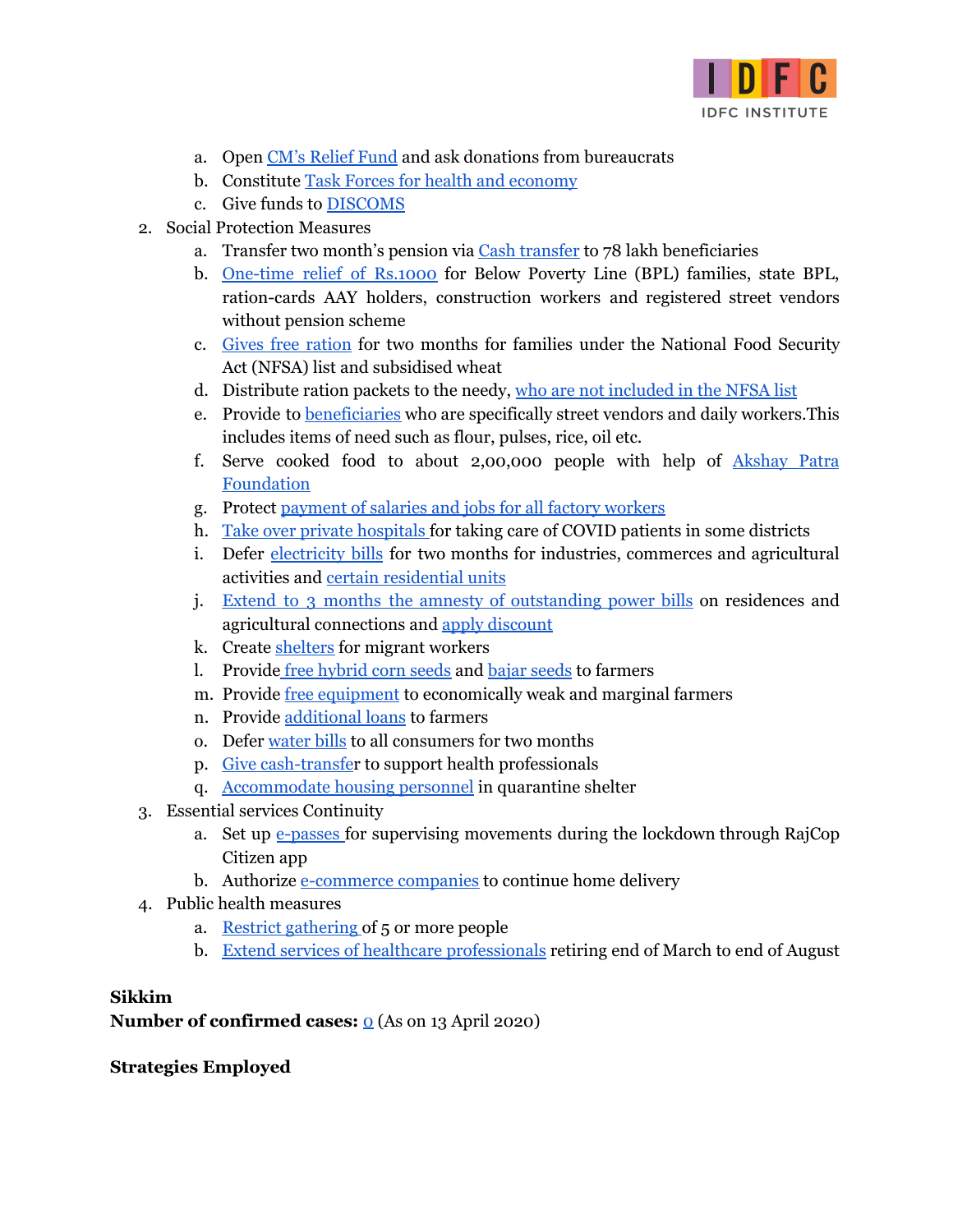

- 1. Social Protection Measures
	- a. Give free rice, dal, oil, salt, [potatoes](https://nenow.in/north-east-news/sikkim/sikkim-announces-relief-package-for-coronavirus-lockdown.html) and onions. Quantities differ depending on family size and situation
	- b. Use CM's relief package for [compensation](https://nenow.in/north-east-news/sikkim/sikkim-announces-relief-package-for-coronavirus-lockdown.html) of vulnerable groups. Give daily wage of INR 30 to labourers working in pharma companies; one-time INR 3000 for police, healthcare workers, truck drivers etc. working during the lockdown
	- c. Provide [insurance](https://nenow.in/north-east-news/sikkim/sikkim-announces-relief-package-for-coronavirus-lockdown.html) to front-line workers
	- d. Give a [three-month](https://nenow.in/north-east-news/sikkim/sikkim-announces-relief-package-for-coronavirus-lockdown.html) moratorium on all loans State Bank of Sikkim
- 2. Essential services continuity
	- a. Prohibit sales of hand [sanitizers](https://prsindia.org/files/covid19/notifications/774.SK_Health%20Ban%20related%20to%20Sale%20of%20Hand%20Sanitisers_March%2025.pdf) and N95 [masks](https://prsindia.org/files/covid19/notifications/775.SK_Health%20Ban%20related%20to%20Sale%20of%20N95%20Masks_March%2025.pdf) to general public
- 3. Public health measures
	- a. Start [screening](https://www.eastmojo.com/coronavirus-updates/2020/03/30/sikkim-govt-fully-prepared-to-tackle-covid-19-crisis-cm-ps-golay) people early 28 January

## <span id="page-27-0"></span>**Tamil Nadu**

**Number of confirmed cases:** [1043](https://www.mohfw.gov.in/) (As on 13 April 2020) **Total size of economic relief package:** Rs. [3,280](https://www.thehindu.com/news/national/tamil-nadu/covid-19-tamil-nadu-chief-minister-announces-3280-crore-package-for-low-income-groups/article31149592.ece) Cr

- 1. Administrative Measures
	- a. Use creative art forms of communication, such as [puppetry](https://www.siasat.com/tn-artist-takes-puppetry-spread-awareness-covid-19-1873001/) to debunk myths and tackle misinformation about COVID-19
	- b. Coordinate with the [centre](https://www.thehindu.com/news/national/tamil-nadu/tamil-nadu-chief-minister-urges-prime-minister-modi-to-provide-covid-19-rapid-test-kits-1000-crore-immediately/article31317569.ece) to release funds for procurement of PPE, testing kits, ventilators, surgical masks
	- c. Create a common pool of funds from [MPLACDs](https://www.thehindu.com/news/national/tamil-nadu/tamil-nadu-for-common-pooling-1-crore-each-from-mla-funds-to-combat-covid-19/article31278946.ece) scheme for COVID-19 relief measures
	- d. Enlist support of [NCC](https://www.thehindu.com/news/national/tamil-nadu/ncc-cadets-join-fight-against-covid-19/article31278412.ece) cadets for managing social distancing and distribution of food
	- e. Take action against [NGOs](https://www.indiatoday.in/india/story/dmk-kamal-haasan-slam-tamil-nadu-govt-for-stopping-donation-of-food-essential-supplies-1666251-2020-04-12) / politicians distributing food, and violating lockdown. Circulate instructions for donors to give food supplies for distribution to collectors instead
	- f. Suspend operations of [industries](https://www.business-standard.com/article/current-affairs/tn-allows-skeletal-staff-for-essential-maintenance-of-industrial-units-120040701621_1.html), including, steel, manufacturing, textile, chemicals, for the interim of the lockdown
- 2. Social Protection Measures
	- a. Transfer Rs [1000](https://science.thewire.in/politics/government/coronavirus-tamil-nadu-cm-announces-rs-3280-crore-special-relief-package/) to rice ration card holders and provide free ration
	- b. Shift to token based system [instead](https://www.thehindu.com/news/national/tamil-nadu/the-case-for-taking-the-dbt-route-for-ration-cardholders/article31167740.ece) of DBT for cash transfers
	- c. Make available rice, dal and oil for identified [unorganized](https://www.thehindu.com/news/national/tamil-nadu/covid-19-tamil-nadu-chief-minister-announces-3280-crore-package-for-low-income-groups/article31149592.ece) workers, food will be supplied through Amma Canteens
	- d. Arrange home delivery of food to [elderly](https://www.thehindu.com/news/national/tamil-nadu/covid-19-tamil-nadu-chief-minister-announces-3280-crore-package-for-low-income-groups/article31149592.ece) (those who depend on Anganwadis)
	- e. Provide additional wage of Rs 1000 to [platform](https://www.thehindu.com/news/national/tamil-nadu/covid-19-tamil-nadu-chief-minister-announces-3280-crore-package-for-low-income-groups/article31149592.ece) vendors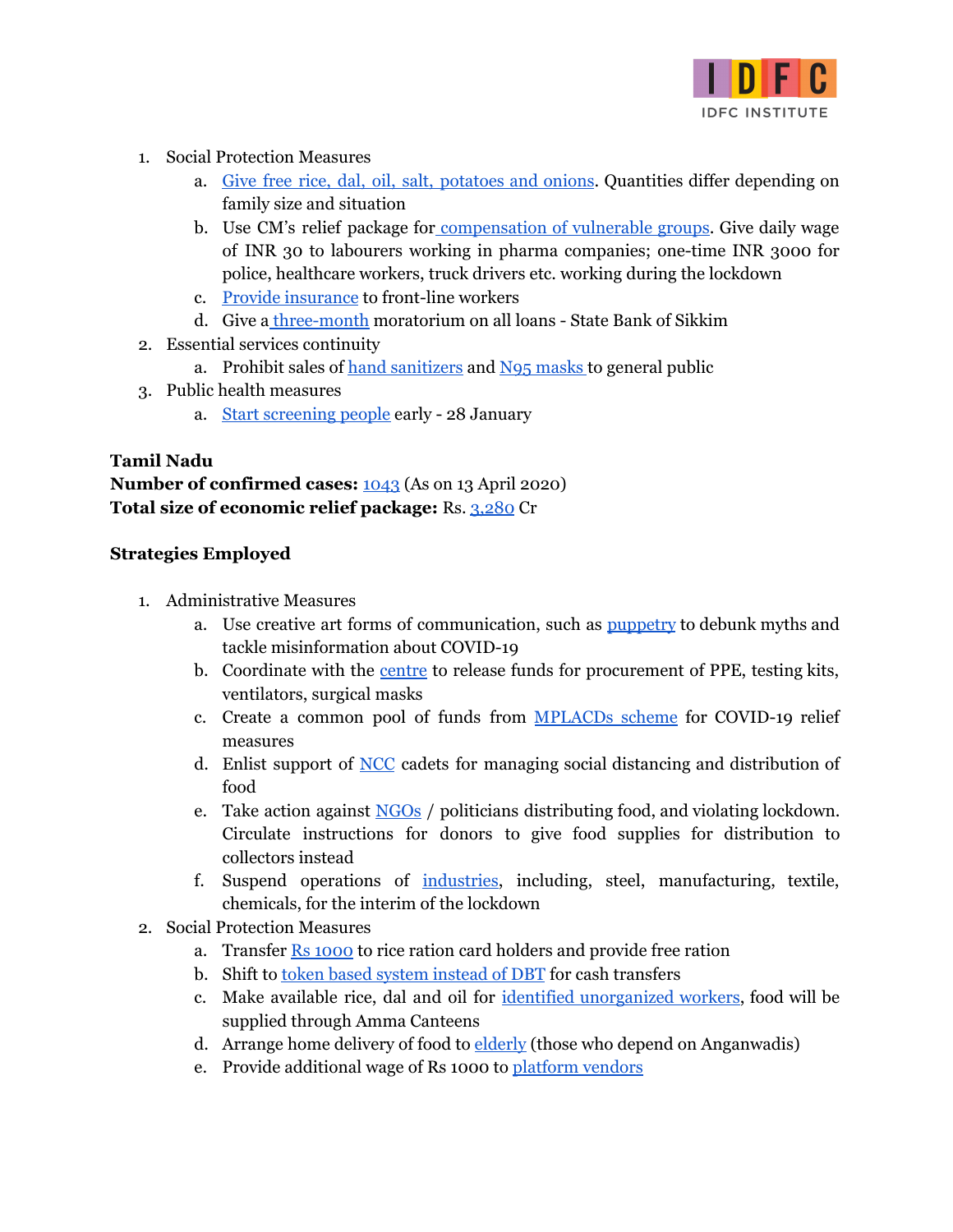

- f. Issue [two-day](https://www.thehindu.com/news/national/tamil-nadu/covid-19-tamil-nadu-chief-minister-announces-3280-crore-package-for-low-income-groups/article31149592.ece) special salary for MGNREGA workers and [50%wages](https://www.financialexpress.com/lifestyle/health/tamil-nadu-seeks-rs-4000-cr-special-aid-from-centre-to-fight-covid-19-lockdown-impac/1909596/) for [MGNREGA](https://www.financialexpress.com/lifestyle/health/tamil-nadu-seeks-rs-4000-cr-special-aid-from-centre-to-fight-covid-19-lockdown-impac/1909596/) workers for wages lost between March-May
- g. Encourage initiatives, such as Bar [Council](https://www.indialegallive.com/top-news-of-the-day/news/bar-council-tamil-nadu-puducherry-extends-relief-advocates-need-covid-19-95215) relief fund for needy advocates
- 3. Essential services Continuity
	- a. Provide [funds](https://timesofindia.indiatimes.com/city/chennai/lockdown-tamil-nadu-govt-to-supply-essential-commodities-worth-rs-8-51-crore-to-1-34-lakh-guest-workers/articleshow/74984515.cms) for supplying essential commodities to stranded workers
	- b. Issue protocols for contactless home [delivery](https://timesofindia.indiatimes.com/city/chennai/chennai-lockdown-people-getting-essential-items-no-shortage-of-supply/articleshow/74826607.cms)
	- c. Impose time [restrictions](https://www.thehindu.com/news/national/tamil-nadu/tamil-nadu-govt-sets-operation-time-for-shops-selling-essential-commodities-food-delivery-services/article31185742.ece) for the operations of markets, excluding medical shops and restaurants etc.
	- d. Ensure [smooth](https://www.newindianexpress.com/states/tamil-nadu/2020/apr/10/coronavirus-outbreak-tamil-nadu-facing-depletion-of-stocks-of-essentials-2128418.html) transit of trucks at inter-state borders
- 4. Public health Measures
	- a. Conduct thermal [screening](https://www.thehindu.com/news/national/tamil-nadu/covid-19-heres-what-tamil-nadu-has-been-doing-since-january/article31161945.ece) of passengers travelling from affected countries, followed by a 28 day home quarantine period. Admit passengers with symptoms to isolation wards in hospitals
	- b. Stress on surface [hygiene](https://www.thehindu.com/news/national/tamil-nadu/covid-19-heres-what-tamil-nadu-has-been-doing-since-january/article31161945.ece) to disinfect areas frequently touched by hands
	- c. Engage corporations to conduct infection control [measures](https://www.thehindu.com/news/national/tamil-nadu/covid-19-heres-what-tamil-nadu-has-been-doing-since-january/article31161945.ece) in public places
	- d. Deploy [interactive](https://inc42.com/buzz/india-using-geo-fencing-ivrs-to-fight-covid-19-panic-track-patients/) voice response systems to collect COVID-19 data from non-smartphone users
	- e. Stress the importance of and commitment towards increased [testing](https://www.thehindu.com/news/national/tamil-nadu/covid-19-ramp-up-number-of-tests-says-ramadoss/article31298142.ece)
	- f. Launch online mental health [facilities](https://www.thehindu.com/sci-tech/health/help-is-at-hand-as-cases-of-anxiety-stemming-out-of-covid-19-increase-in-coimbatore/article31297834.ece) to deal with anxiety related to the pandemic
	- g. Let community led [transgender](https://www.livemint.com/mint-lounge/features/helping-the-transgender-community-during-the-covid-19-crisis-11586346170395.html) care initiatives flourish
	- h. Launch innovative [testing](https://www.deccanherald.com/national/south/south-korea-style-testing-kiosks-debut-in-tn-822857.html) kiosks outside quarantine centres
	- i. Discourage use of [disinfection](https://www.thehindu.com/news/national/tamil-nadu/coronavirus-directorate-of-public-health-says-no-to-disinfection-tunnels/article31321537.ece) tunnels, to avoid creating a false sense of security
	- j. Order PCR and rapid [testing](https://timesofindia.indiatimes.com/city/chennai/tamil-nadu-wants-lockdown-extended-by-two-weeks-but-will-await-pm-modis-call/articleshow/75106907.cms) kits

## <span id="page-28-0"></span>**Telangana**

**Number of confirmed cases:** [504](https://www.mohfw.gov.in/) (As on 13 April 2020)

- 1. Administrative Measures
	- a. Launch official information dissemination [application](https://www.businessinsider.in/india/news/t-covid-19-app-for-public-officials-launched-in-telangana/articleshow/75095309.cms) to counter fake news
	- b. Encourage and [motivate](https://www.ap7am.com/lv-327422-viral-video-telangana-govt-special-song-on-covid-19) frontline staff, including healthcare staff and police officers
	- c. Impose salary [pay-cut](https://www.business-standard.com/article/current-affairs/covid-19-telangana-govt-announces-up-to-75-salary-cuts-for-its-employees-120033100335_1.html) for government employees in compulsion of dire economic situation
	- d. Institute **[bureaucrat](https://www.thenewsminute.com/article/how-team-bureaucrats-leading-telanganas-covid-19-crisis-management-team-122418)** led crisis management team to respond to COVID-19
- 2. Social Protection Measures
	- a. Release 12 kg rice per [ration](https://www.thehindu.com/news/national/telangana/telangana-state-will-be-shutdown-till-march-31-cm/article31135459.ece) card in addition to Rs. 1500 each
	- b. Give Rs.1500 to each white [cardholder](https://timesofindia.indiatimes.com/city/hyderabad/coronavirus-scare-telangana-shuts-down-till-march-31-key-services-to-be-kept-open/articleshow/74765949.cms) towards the purchase of oil, dal, vegetables etc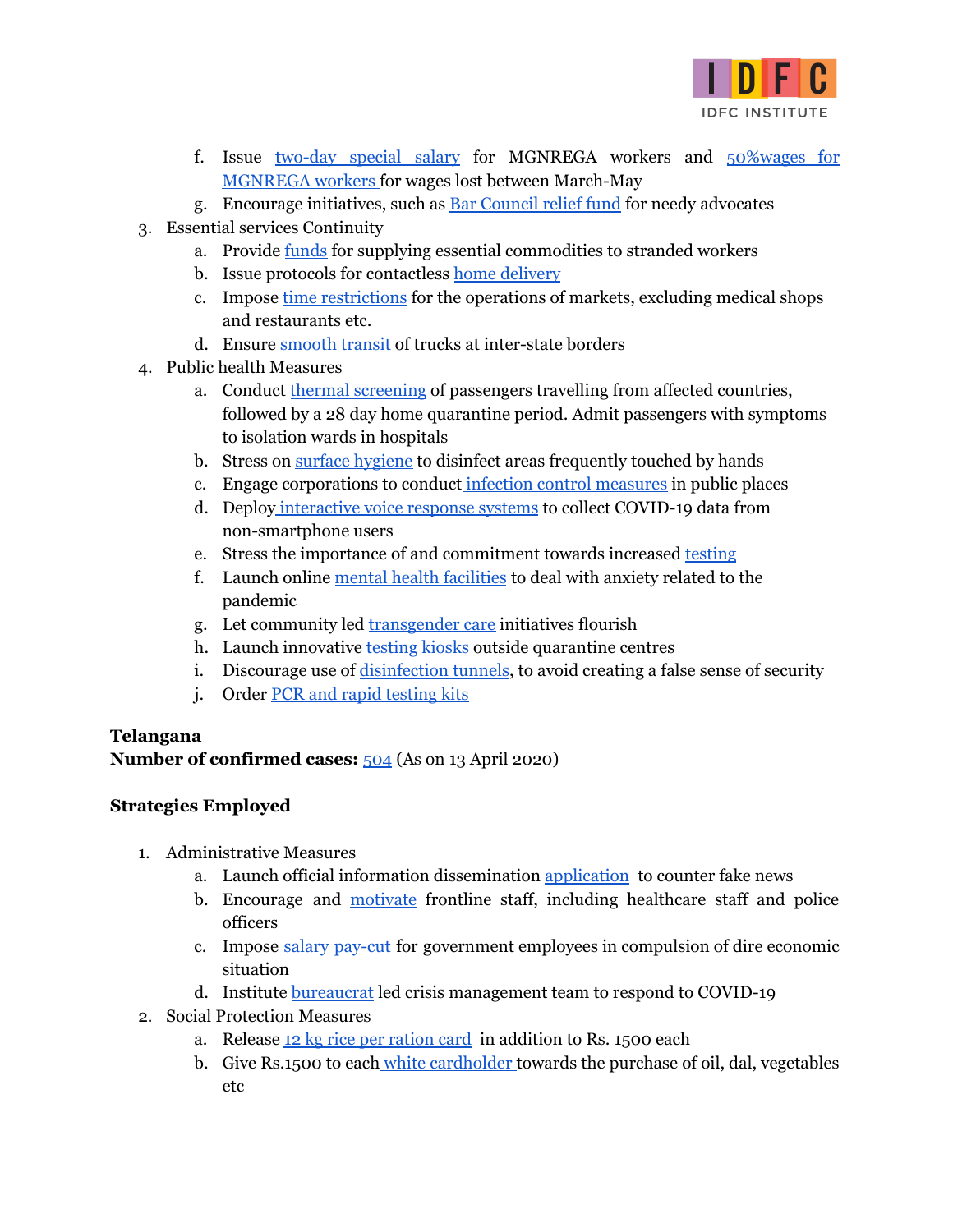

- c. Provide Rs 500 and 12 kg rice for [migrant](https://www.livemint.com/news/india/coronavirus-migrant-workers-in-telangana-to-get-rs-500-cash-and-12-kg-rice-each-11585501239262.html) workers
- d. Declare paid [holiday](https://covid-india.in/) during lock-down period
- 3. Essential services and supply during lock down
	- a. Enlist support of municipal corporation and police to deliver essential goods in clusters
	- b. Set-up police [helpline](https://telanganatoday.com/hyderabad-police-sets-up-helpline-to-ensure-smooth-movement-of-essentials) to ensure smooth supply of essentials
	- c. Recommend lockdown [exemption](https://telanganatoday.com/kcr-pitches-for-extension-of-lockdown-seeks-centres-support-to-farmers) to food processing units
- 4. Public Health Measures
	- a. Launch app to monitor [quarantined](https://www.newindianexpress.com/cities/hyderabad/2020/mar/29/telangana-to-use-app-to-monitor-quarantined-check-spread-of-covid-19-2122966.html) persons
	- b. Draft university students involved in the study of public health in the [containment](https://www.thenewsminute.com/article/telangana-govt-ropes-hyderabad-university-students-covid-19-surveillance-work-122268) strategy. This includes surveillance, epidemiological modelling, among other things
	- c. Identify [containment](https://economictimes.indiatimes.com/news/politics-and-nation/212-virus-containment-clusters-marked-in-telangana/articleshow/75087558.cms) clusters, and ensure adherence to quarantine and social distancing measures.

## <span id="page-29-0"></span>**Tripura**

**Number of confirmed cases:** [2](https://www.mohfw.gov.in/) (As on 13 April 2020) **Total size of economic relief package:** 229 [crore](https://nenow.in/north-east-news/tripura/tripura-announces-rs-229-crore-package-for-lockdown-hit-people.html) + donations

- 1. Administrative Measures
	- a. [Constitute](https://www.eastmojo.com/coronavirus-updates/2020/03/28/covid-19-tripura-govt-forms-groups-to-look-after-stranded-persons) several task forces with different expertise
	- b. Postpone [tribal](https://prsindia.org/files/covid19/notifications/1800.TR_TTAADC_March26.pdf) polls
	- c. Relax certain [taxations](https://prsindia.org/files/covid19/notifications/1803.TR_tax_ordinance_March31.pdf)
	- d. Set up a [working](https://drive.google.com/file/d/1UEBqrykFLAF7pYG4DK_YOUwcCMXVqfiW/view) group to assist state residents stranded in other states
	- e. Use video conferences for [hearing](https://www.eastmojo.com/coronavirus-updates/2020/03/24/covid-19-tripura-hc-to-hear-urgent-cases-through-video-conference) of urgent cases
- 2. Social Protection Measures
	- a. Distribute free ration for [15-days](https://www.livemint.com/news/india/coronavirus-lockdown-declared-in-assam-manipur-tripura-arunachal-nagaland-and-mizoram-11585020197207.html) to BPL cardholders under the Antyodaya Anna Yojana (AAY)
	- b. [Distribute](https://indianexpress.com/article/north-east-india/coronavirus-india-lockdown-himanta-sees-tough-task-ahead-tripura-says-fully-prepared-6331815/) food packets twice daily to the homeless and daily wage earners
	- c. [Disburse](https://indianexpress.com/article/north-east-india/coronavirus-india-lockdown-himanta-sees-tough-task-ahead-tripura-says-fully-prepared-6331815/) two months' pension in advance
	- d. [Set](https://www.hindustantimes.com/india-news/covid-19-with-fewer-cases-so-far-north-east-stays-on-maximum-alert/story-sxaeDGLf36f8yudsUfMB8H.html) up community kitchens to distribute food twice a day to poor and homeless people
- 3. Public Health Measures
	- a. Convert 18 buildings into quarantine centres and hospitals. Fifty ambulances were launched recently for emergency health services
	- b. Set-up 24x7 toll-free number coordinating emergency [ambulance](https://www.eastmojo.com/coronavirus-updates/2020/03/26/covid-19-tripura-urban-bodies-to-supply-food-to-homeless-in-state) services
	- c. [Enforce](https://www.indiatoday.in/india/story/coronavirus-in-india-outsiders-must-wash-hands-to-enter-this-village-in-tripura-1660191-2020-03-27) hand wash at entrance of villages
	- d. Spread [awareness](https://www.eastmojo.com/tripura/2020/03/17/tripura-cm-goes-door-to-door-to-spread-awareness-on-coronavirus) with door-to-door visit of the CM
	- e. Release [explanatory](https://www.business-standard.com/article/opinion/don-t-put-the-gamchha-down-tripura-cm-s-advice-to-fight-coronavirus-120032901185_1.html) videos of CM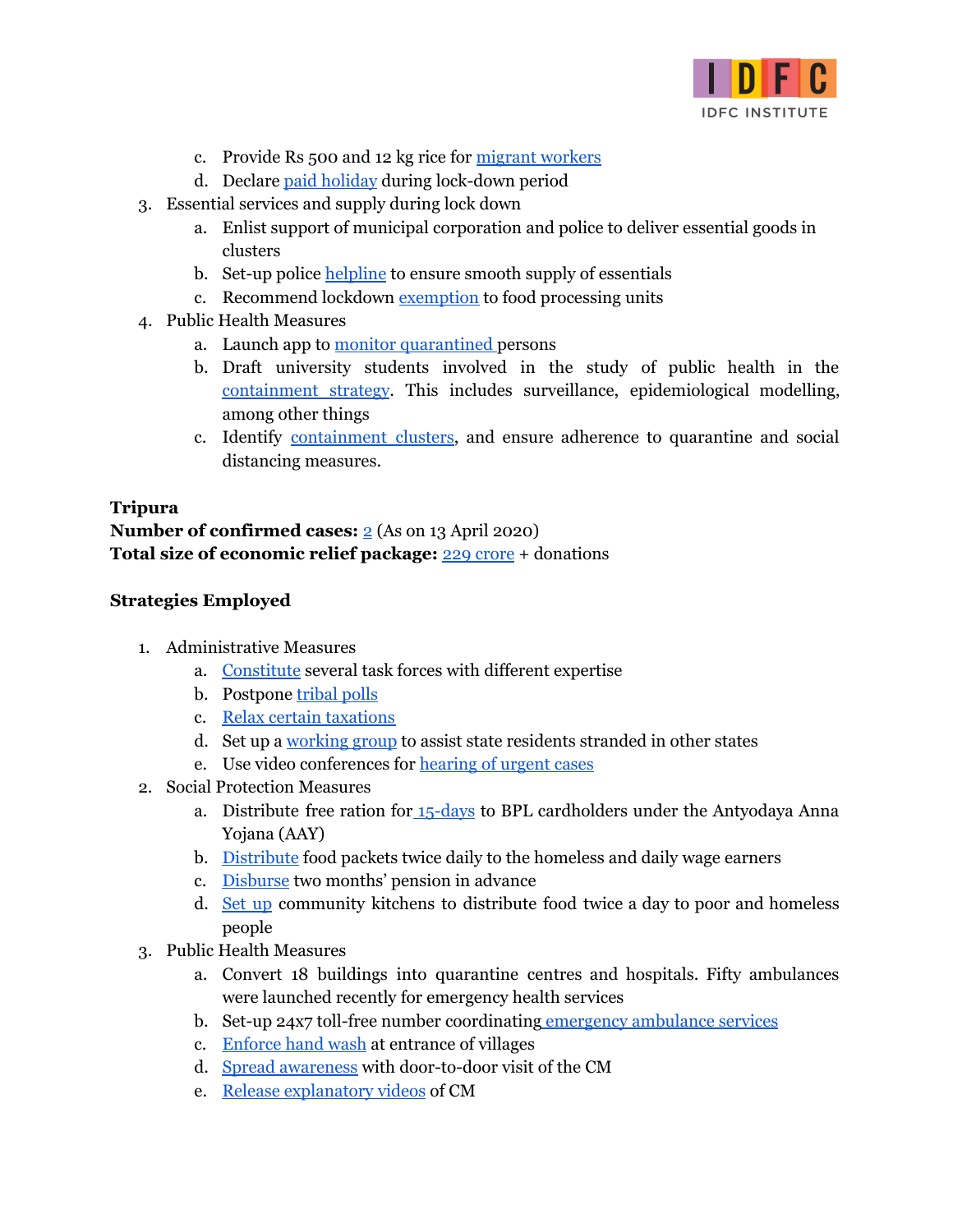

f. Educate people through a ["Putul](https://www.hindustantimes.com/it-s-viral/puppets-used-to-spread-awareness-about-coronavirus-by-artists-in-tripura/story-uE4uLgWzJaKTkaRsj4VISP.html) Nach" (puppet dance)

## <span id="page-30-0"></span>**Uttar Pradesh Number of confirmed cases:** [483](https://www.mohfw.gov.in/) (As on 13 April 2020) **Total size of economic relief package:** Rs. 611 cr

- 1. Social Protection Measures
	- a. Direct transfers to [MGNREGS](https://news.abplive.com/news/india/coronavirus-in-india-live-updates-covid-19-total-cases-india-lockdown-narendra-modi-1180287) workers and clearance of arrears
	- b. Enable cash [transfers](https://www.business-standard.com/article/current-affairs/up-to-kerala-how-states-are-helping-the-poor-amidst-coronavirus-outbreak-120032400344_1.html) to daily wage earners and labourers, beneficiaries include rickshaw pullers, hawkers and kiosk owners
	- c. Provide cash [transfer](https://www.business-standard.com/article/current-affairs/up-to-kerala-how-states-are-helping-the-poor-amidst-coronavirus-outbreak-120032400344_1.html) of Rs 1000 to self employed cart owners, small shop owners and rickshaw pullers
	- d. Provide Antyodaya, MGNREGA workers one month stock of food [grains](https://economictimes.indiatimes.com/news/politics-and-nation/yogi-adityanath-announces-relief-measures-for-ups-daily-wage-earners/articleshow/74744711.cms) (20kg wheat, 15kg rice) to be provided free of cost
	- e. Transfer [pension](https://economictimes.indiatimes.com/news/politics-and-nation/yogi-adityanath-announces-relief-measures-for-ups-daily-wage-earners/articleshow/74744711.cms) in advance for the months of April and May
	- f. Free [ration](https://economictimes.indiatimes.com/news/politics-and-nation/yogi-adityanath-announces-relief-measures-for-ups-daily-wage-earners/articleshow/74744711.cms) of one month to AAY [workers](https://economictimes.indiatimes.com/news/politics-and-nation/yogi-adityanath-announces-relief-measures-for-ups-daily-wage-earners/articleshow/74744711.cms)
	- g. Provide gas [cylinders](https://www.republicworld.com/india-news/politics/up-cm-directs-bjp-workers-to-spread-awareness-of-govts-relief-measure.html) for one month
	- h. Set up state camps for 14 day quarantine for migrants returning from other states.
	- i. Free treatment to Corona patients and protection of their salary during treatment period
	- j. Provide additional cash transfer of [Rs.1000](https://www.newindianexpress.com/nation/2020/mar/24/covid-19-cm-yogi-releases-first-instalment-of-rs-1000-each-for-20-lakh-daily-wagers-2120992.html) to those not covered by any schemes
	- k. Prisoners serving jail term of less than 7 years are [released](https://www.indiatoday.in/india/story/uttar-pradesh-to-release-11-000-jail-inmates-on-bail-or-parole-as-covid-19-cases-surge-1660910-2020-03-29) on parole.
	- l. [Cancel](https://www.99acres.com/articles/noida-no-rent-from-labourers-for-a-month-amid-covid-19-nid.html) rent of one month for students, workers, labourers in Noida
- 2. Administrative Measures
	- a. Appoint 31 nodal [officers](https://www.republicworld.com/india-news/politics/up-cm-directs-bjp-workers-to-spread-awareness-of-govts-relief-measure.html) for facilitating support to citizens of Uttar Pradesh living in other states of the country
	- b. Establish a 24x7 [control](https://economictimes.indiatimes.com/news/politics-and-nation/up-cm-sets-up-integrated-emergency-control-centre-in-lucknow-asks-dms-to-replicate-measure/articleshow/75012319.cms) room, and send daily reports
	- c. Declare state [disaster](https://theprint.in/health/uttar-pradesh-government-declares-coronavirus-pandemic-a-state-disaster/387440/) to relax procurement procedures for emergency medical equipment and corona-related medical consumables
	- d. [Direct](https://www.indiatoday.in/india/story/total-number-of-covid-19-cases-rises-to-68-in-uttar-pradesh-1661054-2020-03-29) contact with gram panchayats to quarantine migrant workers returning to their villages
- 3. Public Health Measures
	- a. Engage [religious](https://www.livemint.com/news/india/uttar-pradesh-govt-postpones-all-religious-activities-in-the-state-11584720520856.html) leaders, clerics to discourage visits to religious sites.
	- b. Set up isolation wards in all 75 [districts](https://timesofindia.indiatimes.com/city/lucknow/coronavirus-in-uttar-pradesh-cm-yogi-adityanath-releases-video-to-create-awareness/articleshow/74694687.cms)
	- c. Seek permission to begin pool [testing](https://economictimes.indiatimes.com/news/politics-and-nation/uttar-pradesh-to-start-pool-testing-for-covid-19-to-expedite-process/articleshow/75122742.cms)
- 4. Legal Measures
	- a. Enforce strict action including [jail](https://www.indiatoday.in/india/story/refusing-coronavirus-tests-can-lead-to-jail-time-up-health-minister-1656238-2020-03-17) for those who don't cooperate in the state's effort or spread misinformation or rumours to create panic in the society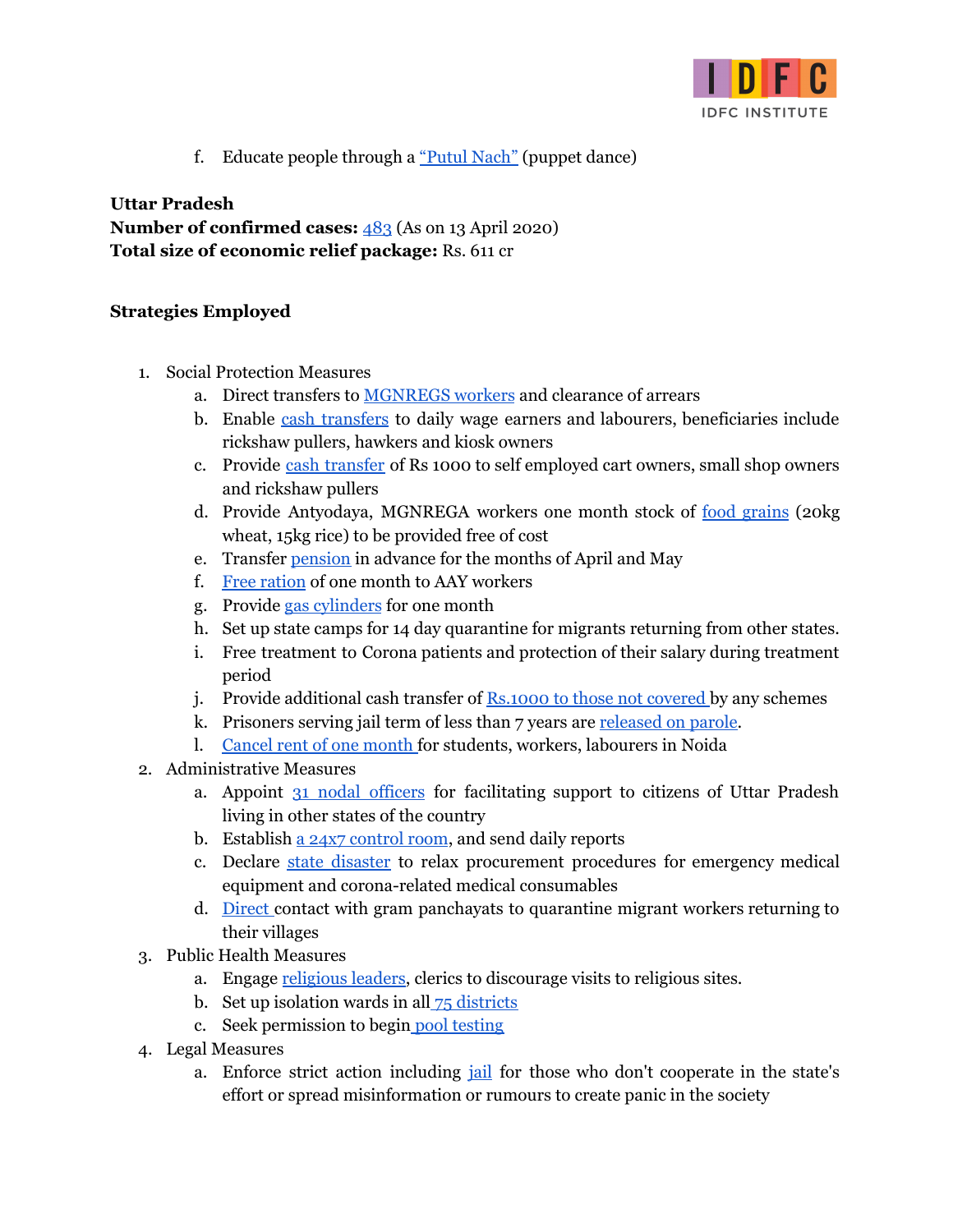

- b. Enforce [Epidemic](https://www.business-standard.com/article/current-affairs/900-000-people-under-complete-lockdown-as-up-seals-more-covid-19-hotspots-120041100991_1.html) Diseases Act
- c. [Provide](https://news.abplive.com/news/india/coronavirus-noida-28-day-paid-leave-for-all-covid-19-patients-factory-shop-workers-daily-wages-lockdown-1184450) paid leave of 28 days by employers to workers infected or quarantined; Paid leave by employers if government orders closure in Noida
- d. Make masking [mandatory](https://www.indiatoday.in/india/story/coronavirus-lockdown-uttar-pradesh-to-completely-seal-15-districts-till-april-13-1664677-2020-04-08)
- e. Issue [e-curfew](https://www.indiatoday.in/india/story/coronavirus-lockdown-uttar-pradesh-to-completely-seal-15-districts-till-april-13-1664677-2020-04-08) passes
- 5. Essential Services Continuity
	- a. Announce essential commodities to be delivered to doorstep (10000 [vehicles](https://economictimes.indiatimes.com/news/politics-and-nation/coronavirus-uttar-pradesh-to-use-10000-vehicles-to-deliver-food-and-grocery-at-peoples-doorsteps-amid-lockdown/articleshow/74800284.cms) [identified](https://economictimes.indiatimes.com/news/politics-and-nation/coronavirus-uttar-pradesh-to-use-10000-vehicles-to-deliver-food-and-grocery-at-peoples-doorsteps-amid-lockdown/articleshow/74800284.cms) for the same)
	- b. Set up 527 [community](https://economictimes.indiatimes.com/news/politics-and-nation/covid-19-up-distributes-foodgrains-to-1-95-crore-ration-card-holders-sets-up-527-community-kitchens/articleshow/74867725.cms) kitchens
	- c. Issue detailed guidelines issued with respect to distribution and harvest of seasonal crops and to ensure supply of essential items

## <span id="page-31-0"></span>**Uttrakhand**

## **Number of confirmed cases:** [35](https://www.mohfw.gov.in/) (As on 13 April 2020)

#### **Strategies Employed**

- 1. Administrative Measures
	- a. Notify a [lockdown](https://static.mygov.in/rest/s3fs-public/mygov_158511543151307401.pdf) as early as 22 March 2020
	- b. Deliver essentials at the [doorsteps](https://www.outlookindia.com/newsscroll/senior-citizens-to-get-doorstep-delivery-of-essentials-in-ukhand/1780761) of senior citizens, the sick and the helpless
- 2. Social Protection Measures
	- a. Directly transfer Rs 1000 to the accounts of all [registered](https://www.hindustantimes.com/india-news/coronavirus-outbreak-uttarakhand-to-give-500-to-over-3-lakh-daily-wage-workers-facing-loss-of-work/story-K30Nyp3J9H4p07LTjSNuMO.html) labourers (3 lakh) in the state
	- b. Decide to release 855 [prisoners](https://www.newindianexpress.com/nation/2020/mar/29/covid-19-uttarakhand-to-release-855-prisoners-on-parole-2123091.html) from 11 jails of Uttarakhand to minimise the risk of COVID-19 infection in overcrowded correctional facilities
	- c. Prevent [government](https://www.indiatoday.in/education-today/news/story/uttarakhand-bars-govt-private-schools-from-fee-collection-covid-19-lockdown-1659807-2020-03-26) and private schools from fee collection until after the COVID 19 situation normalises
- 3. Public Health Measures
	- a. Develop a mobile [application](https://www.hindustantimes.com/dehradun/uttarakhand-govt-develops-app-to-track-covid-19-cases-to-set-up-two-medical-colleges/story-Sg0oREfPbl87OP1pMPFlfP.html) to keep a track on suspected COVID-19 cases in the state
	- b. Take over control of all private [hospitals](https://www.indiatoday.in/india/story/uttarakhand-government-private-hospitals-coronavirus-1658985-2020-03-24) with 100 or more beds and reserve 25% of these for COVID 19 patients

## <span id="page-31-1"></span>**West Bengal**

**Number of confirmed cases:** [152](https://www.mohfw.gov.in/) (As on 13 April 2020) **Total size of economic relief package:** [200](https://www.orfonline.org/expert-speak/the-covid-19-emergency-in-west-bengal-healthcare-infrastructure-and-risks-of-in-migration-63456/) cr

- 1. Administrative Measures
	- a. Create a state [emergency](https://prsindia.org/files/covid19/notifications/1151.WB_State_Emergency_Fund_2_March_28.pdf) relief fund to collect donations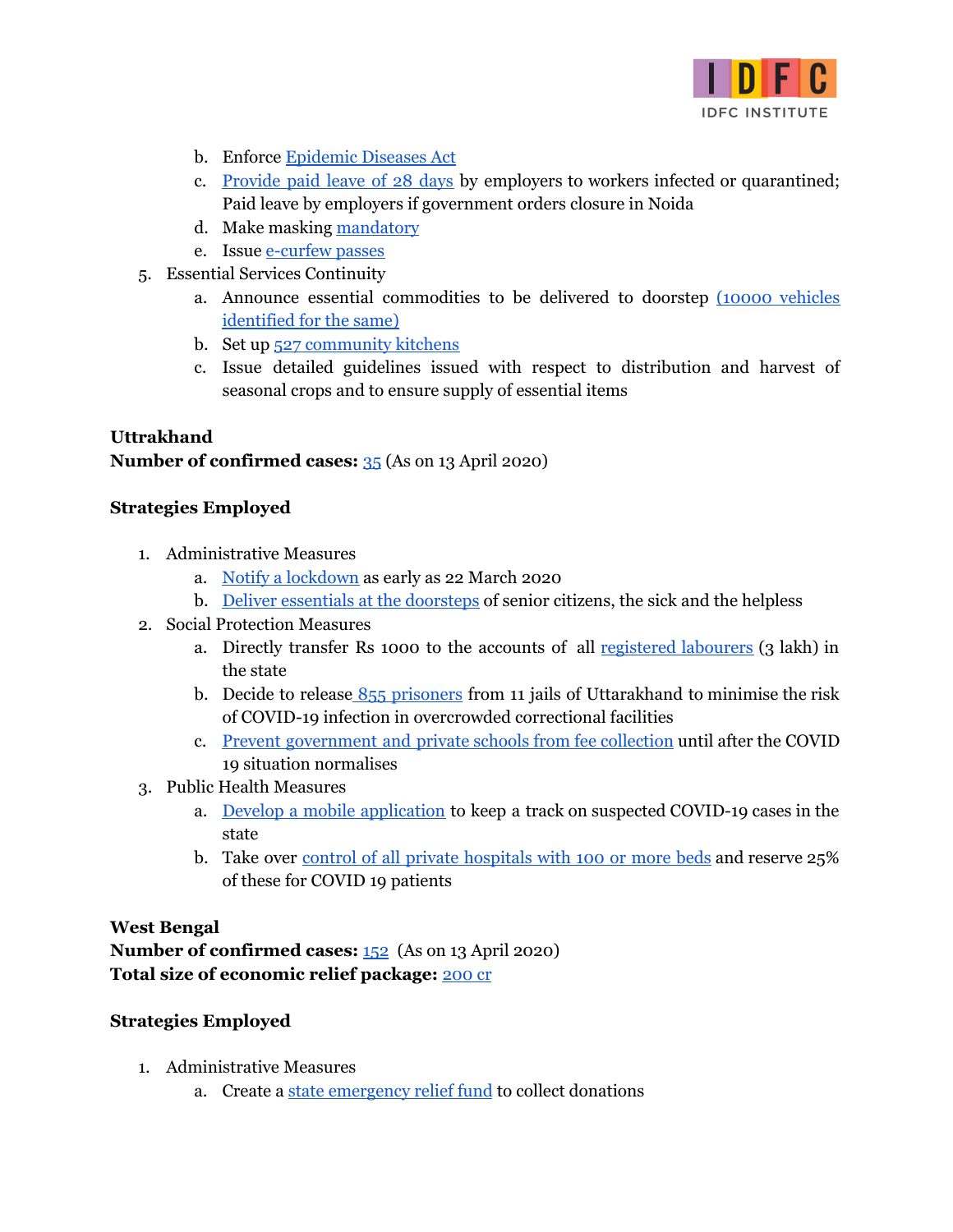

- b. Enforce [lockdown](https://www.businessinsider.in/politics/india/news/coranavirus-cases-in-west-bengal-news-and-updates/articleshow/74773834.cms)
- c. [Suspend](https://prsindia.org/files/covid19/notifications/345.WB_Suspension_of_Classes_Mar_14.pdf) classes in universities and schools
- d. [Maintain](https://prsindia.org/files/covid19/notifications/349.WB_Higher_Secondary_Examination_Mar_14.pdf) 2020-scheduled examinations for higher secondary and 11th standard students
- e. Suspend [inter-states](https://prsindia.org/files/covid19/notifications/1154.WB_Stoppage_trains_March_21.pdf) trains, [inter-state](https://prsindia.org/files/covid19/notifications/387.WB_Suspension_of_Interstate_Bus_Service_Mar_21.pdf) buses and restrict public gathering
- f. Stop [movement](https://prsindia.org/files/covid19/notifications/386.WB_Suspension_of_Non_Essential_Cargo_Mar_22.pdf) of non-essential cargo
- g. Limit [activities](https://prsindia.org/files/covid19/notifications/1164.WB_Lockdown_Exemption_Tea_Gardens_March_28.pdf) in tea plantations
- h. Extend [validity](https://prsindia.org/files/covid19/notifications/1155.WB_MV_Act_Extension_March_31.pdf) of permits
- 2. Social Protection Measures

Offer Rs 10 lakh [insurance](https://www.business-standard.com/article/news-ani/combating-covid-19-west-bengal-increases-insurance-coverage-from-rs-5-lakh-to-rs-10-lakh-120033001697_1.html) for frontline workers - doctors, nurses, police, army personnel

- a. [Provide](https://prsindia.org/files/covid19/notifications/1149.WB_PDS_Entitlement_March_26.pdf) free food grains to AAY, SPHH, PHH, and RKSY-1 beneficiaries through PDS until 30th September
- b. Order [employers](https://prsindia.org/files/covid19/notifications/1156.WB_Arrangement_for_Migrant_Workers_March_29.pdf) of the commercial industries to pay full wages to employees.
- c. Protect students and [labourers](https://prsindia.org/files/covid19/notifications/1156.WB_Arrangement_for_Migrant_Workers_March_29.pdf) from eviction
- d. Exempt workers from [payment](https://prsindia.org/files/covid19/notifications/1156.WB_Arrangement_for_Migrant_Workers_March_29.pdf) of rent for a month
- e. Arrange [temporary](https://prsindia.org/files/covid19/notifications/1156.WB_Arrangement_for_Migrant_Workers_March_29.pdf) shelters with food, etc, to migrants involving NGOs/civil society to augment these services. Place migrants who came back in quarantine
- f. [Provide](https://prsindia.org/files/covid19/notifications/1168.WB_Measures_for_Stranded_Workers_March_27.pdf) food and shelter to stranded workers by the employers
- g. Distribute free rice to households with children under the ICDS and [Mid-day](https://www.business-standard.com/article/current-affairs/coronavirus-bengal-cm-announces-kolkata-lockdown-free-ration-for-6-months-120032201263_1.html) Meal [scheme](https://www.business-standard.com/article/current-affairs/coronavirus-bengal-cm-announces-kolkata-lockdown-free-ration-for-6-months-120032201263_1.html)
- 3. Essential services Continuity
	- a. Implement safety [restrictions](https://prsindia.org/files/covid19/notifications/379.WB_Complete_Safety_Restrictions_Mar_22.pdf) through lockdown, excluding essential services
	- b. Issue list of [essential](https://prsindia.org/files/covid19/notifications/1159.WB_Essential_Goods_March_27.pdf) goods and services
- 4. Public Health Measures
	- a. Create a [fund](https://mumbaimirror.indiatimes.com/news/india/west-bengal-government-creates-rs-200-fund-for-coronavirus-prevention-measures/articleshow/74655846.cms) of Rs 200 crores to use to institute thermal screening, PPE etc.
	- b. Issue [precautionary](https://prsindia.org/files/covid19/notifications/383.WB_Precautionary_Measures_for_Correctional_Facilities_Mar_16.pdf) measures in prisons. [Stop](https://prsindia.org/files/covid19/notifications/384.WB_Interviews_for_Prisoners_Ceased_Mar_20.pdf) interviews in prisons
	- c. Allow work from [home](https://prsindia.org/files/covid19/notifications/380.WB_Pvt_and_Govt_Employees_Remain_Home_Mar_22.pdf) for all private and government employees
	- d. Provide [hand](https://prsindia.org/files/covid19/notifications/344.WB_Hygeinity_Guidelines_for_Fair_Price_Shops_etc_Mar_18.pdf) wash options at Fair Price Shops, MS-HSD and Auto-LPG retail outlosed and cooking gas dealers
	- e. [Cancel](https://prsindia.org/files/covid19/notifications/370.WB_Leave_Cancelled_Mar_20.pdf) leaves of employees from the Health and Family Welfare department
	- f. [Appoint](https://prsindia.org/files/covid19/notifications/366.WB_Posting_Mar_23.pdf) medical officers, nurses and staff to quarantine centres
	- g. Mobilisation of dengue [surveillance](https://www.thehindu.com/news/national/other-states/west-bengal-govt-adopts-containment-strategies-for-covid-19-high-risk-spots/article31344740.ece) team
	- h. Post B.Sc Nursing [students](https://prsindia.org/files/covid19/notifications/356.WB_Posting_of_Nursing_Students_Mar_26.pdf) to healthcare facilities
	- i. Increase railway frequency to lower crowding, coupled with sanitization of public transport and installation of hand sanitizer machines for increased safety
	- j. Make mask wearing [compulsory](https://www.livemint.com/news/world/covid-19-west-bengal-government-makes-wearing-mask-compulsory-in-public-places-11586707315207.html)
	- k. Support COVID-19 [awareness](https://www.businessinsider.in/politics/india/news/coranavirus-cases-in-west-bengal-news-and-updates/articleshow/74773834.cms) campaign with running of RCT by Abhijit Banerjee and Esther Duflo
	- l. Create a [song](https://www.businessinsider.in/politics/india/news/coranavirus-cases-in-west-bengal-news-and-updates/articleshow/74773834.cms) promoting social distancing and awareness of the lockdown (singer and state minister Indranil Sen sang it)